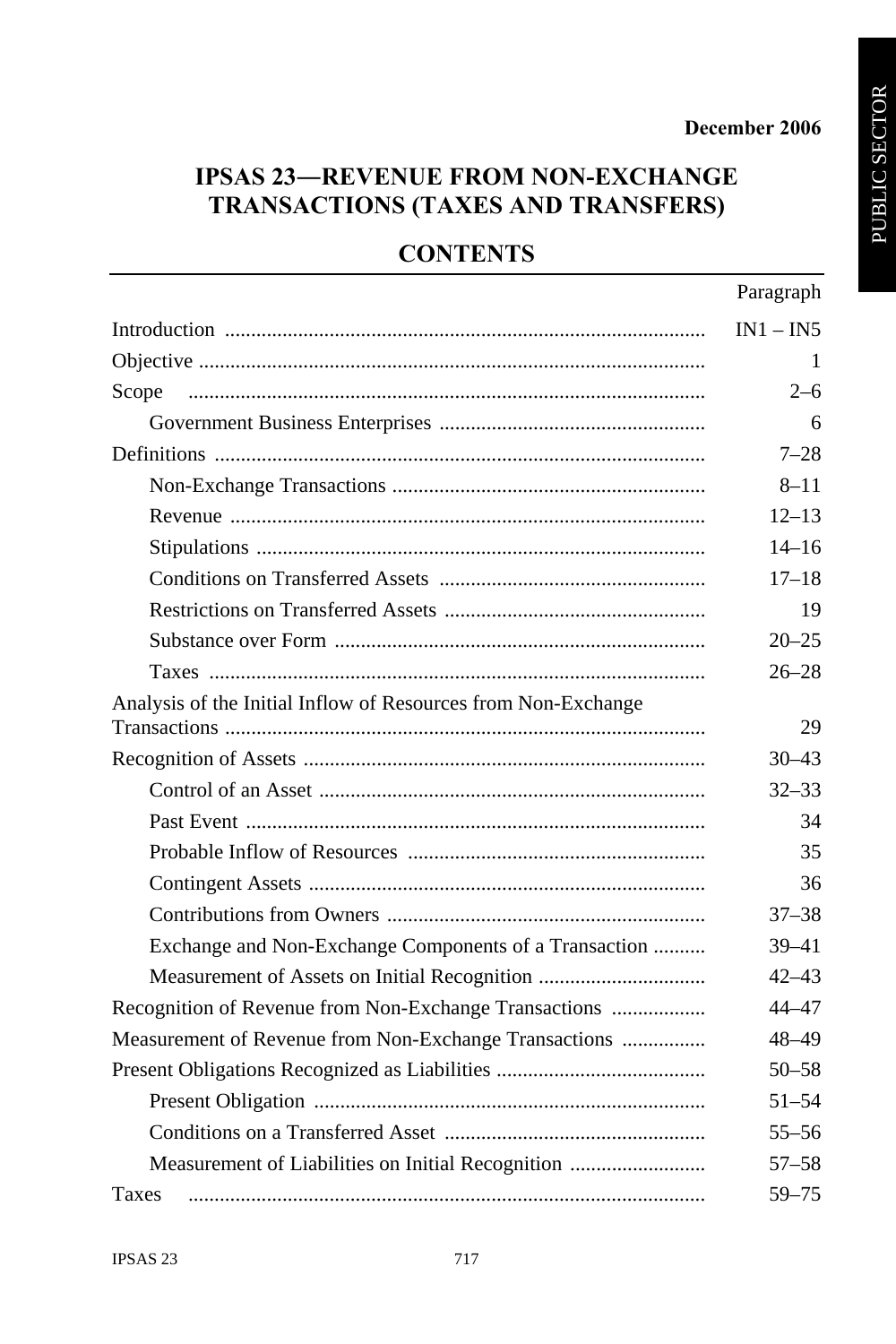|                                                           | 65           |
|-----------------------------------------------------------|--------------|
|                                                           | 66           |
| Measurement of Assets Arising from Taxation Transactions  | $67 - 70$    |
| Expenses Paid Through the Tax System and Tax Expenditures | $71 - 75$    |
|                                                           | $76 - 105$   |
|                                                           | 83           |
| Debt Forgiveness and Assumption of Liabilities            | 84-87        |
|                                                           | 88-89        |
|                                                           | $90 - 92$    |
|                                                           | $93 - 97$    |
|                                                           | $98 - 103$   |
|                                                           | 104          |
|                                                           | 105          |
|                                                           | $106 - 115$  |
|                                                           | 116–123      |
|                                                           | 124–125      |
| Appendix: Amendments to Other IPSASs                      |              |
|                                                           | $IG1 - IG53$ |
|                                                           | $BC1-BC26$   |
|                                                           |              |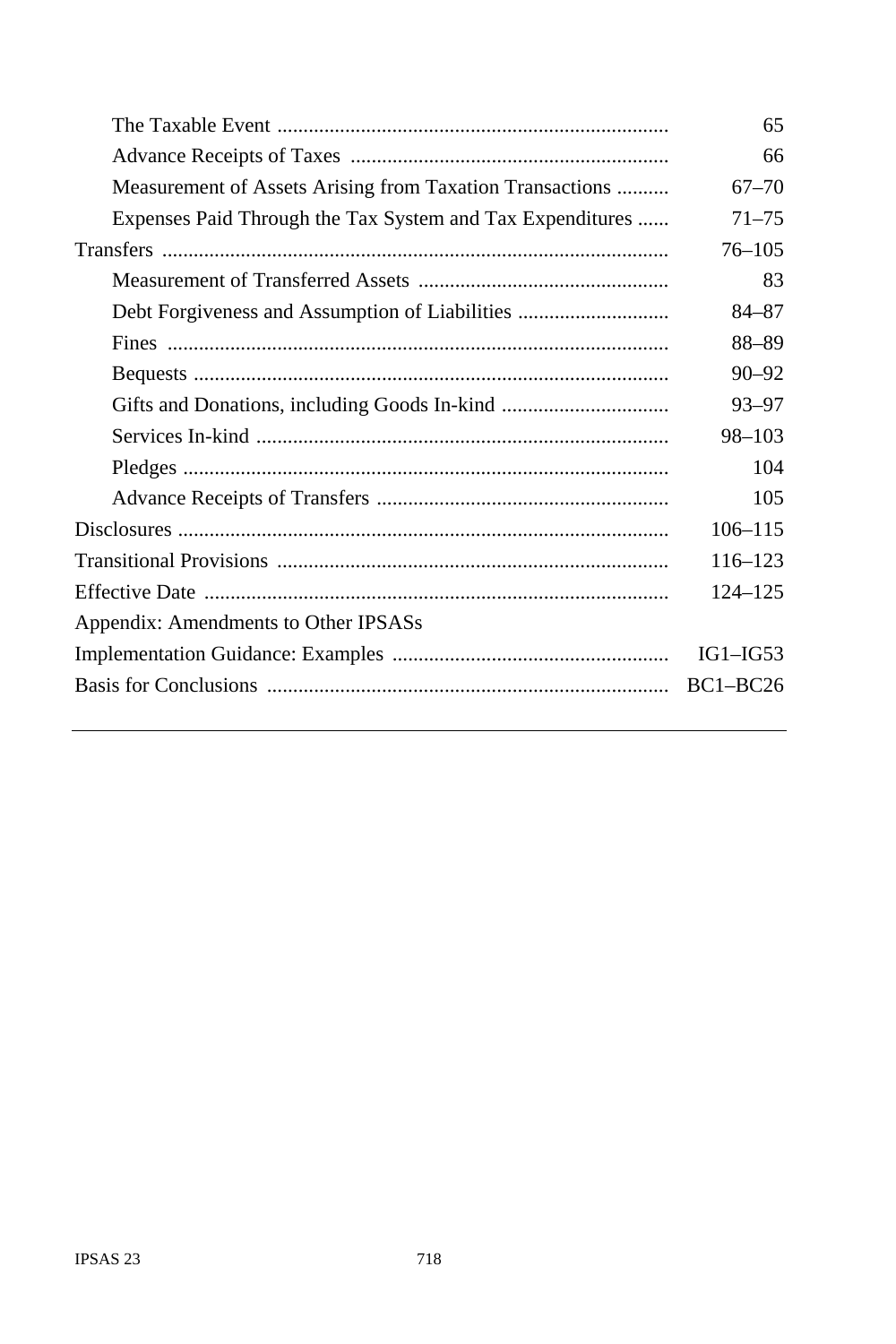International Public Sector Accounting Standard 23, "Revenue from Non-Exchange Transactions (Taxes and Transfers)" is set out in paragraphs [1–](#page-5-0)[125](#page-32-2). All the paragraphs have equal authority except as noted otherwise. IPSAS 23 should be read in the context of its objective, the Basis for Conclusions, and the "Preface to International Public Sector Accounting Standards". IPSAS 3, "Accounting Policies, Changes in Accounting Estimates and Errors" provides a basis for selecting and applying accounting policies in the absence of explicit guidance.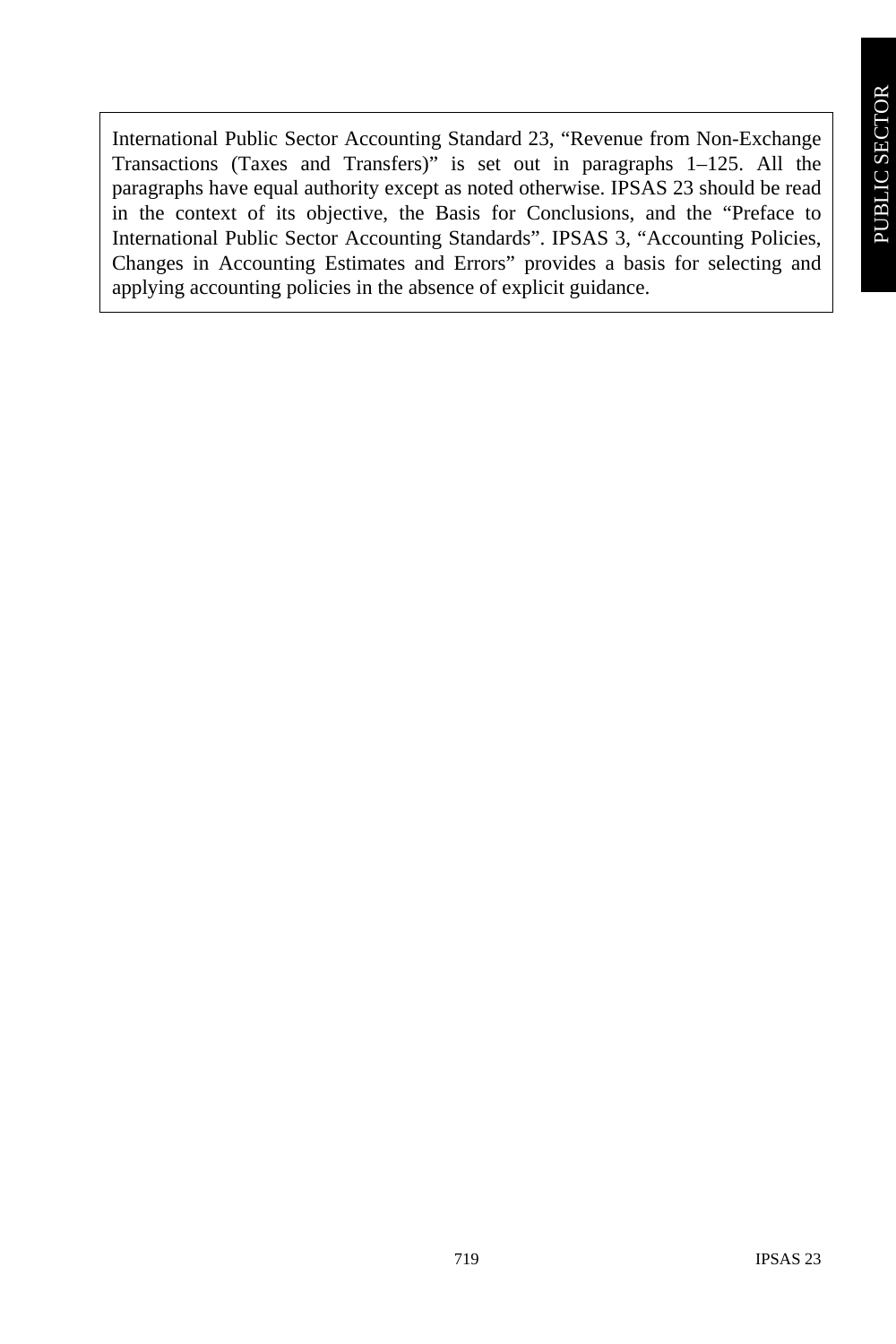# **Introduction**

- IN1. The International Public Sector Accounting Standards Board (IPSASB) decided to develop an International Public Sector Accounting Standard (IPSAS) on revenue from non-exchange transactions because:
	- (a) Non-exchange revenues (taxes and transfers) form the majority of revenue for most public sector entities; and
	- (b) Until now there has been no generally accepted international financial reporting standard that addresses the recognition and measurement of taxation revenue.
- IN2. The IPSASB's predecessor organization, the Public Sector Committee (PSC), established a Steering Committee in 2002 to carry out initial work on accounting and financial reporting of revenue from non-exchange transactions by public sector entities. In January 2004, the PSC published an Invitation to Comment, prepared by the Steering Committee, "Revenue from Non-Exchange Transactions (Including Taxes and Transfers)". The ITC requested comments by June 30, 2004.
- IN3. The IPSASB reviewed comments and drafted an Exposure Draft at its November 2004 and subsequent meetings, and issued a final Exposure Draft in January 2006, with a request for comments by June 30, 2006. At its November 2006 meeting, the IPSASB reviewed the comments received and approved this IPSAS for issue.

## **Main Features of the IPSAS**

- IN4. The IPSAS:
	- (a) Takes a transactional analysis approach whereby entities are required to analyze inflows of resources from non-exchange transactions to determine if they meet the definition of an asset and the criteria for recognition as an asset, and if they do, determine whether a liability is also required to be recognized;
	- (b) Requires that assets recognized as a result of a non-exchange transaction initially be measured at their fair value as at the date of acquisition;
	- (c) Requires that liabilities recognized as a result of a non-exchange transaction be recognized in accordance with the principles established in IPSAS 19, "Provisions, Contingent Liabilities and Contingent Assets";
	- (d) Requires that revenue equal to the increase in net assets associated with an inflow of resources be recognized;
	- (e) Provides specific guidance that addresses:
		- i. Taxes; and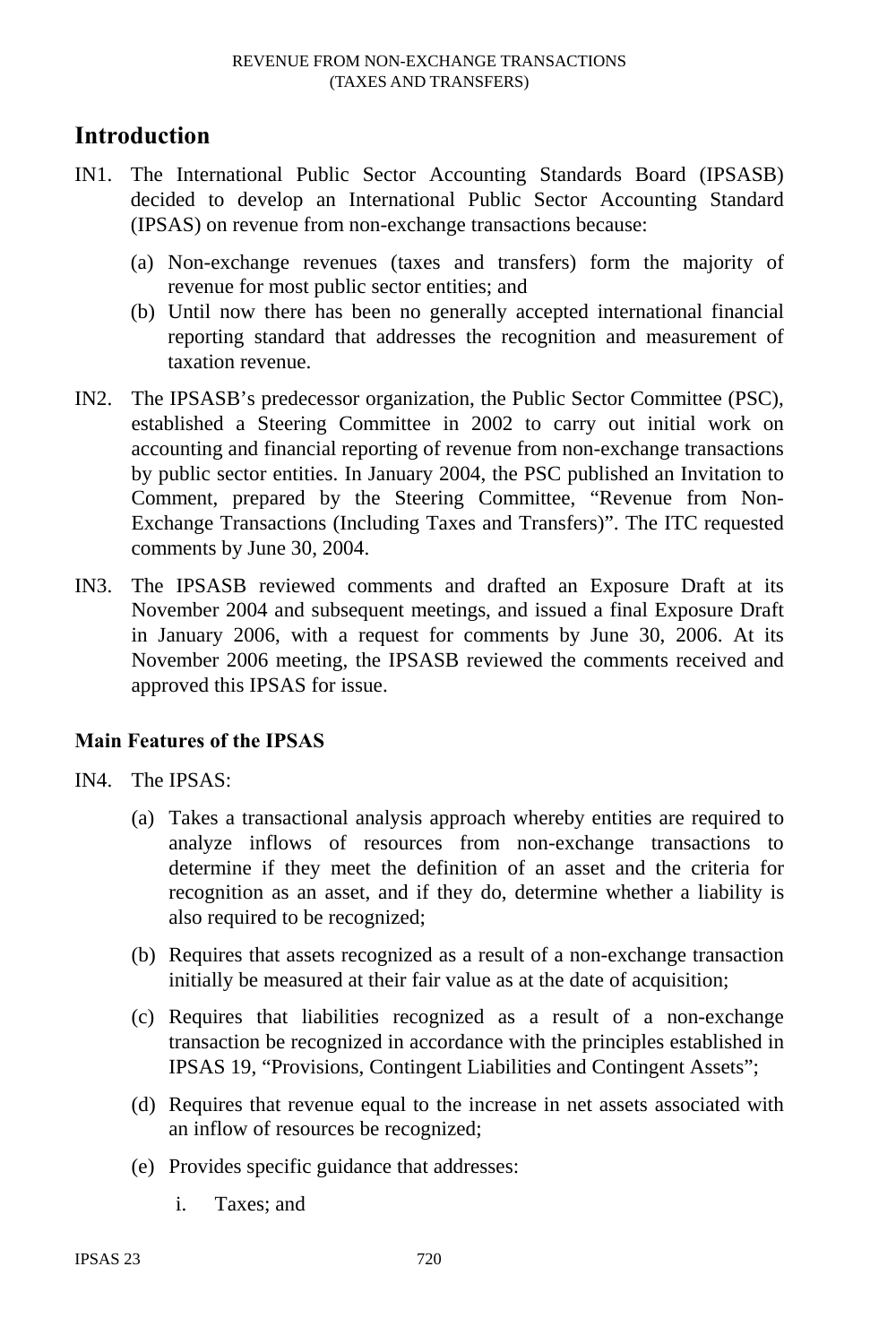- ii. Transfers, including:
	- 1. Debt forgiveness and assumption of liabilities;
	- 2. Fines;
	- 3. Bequests;
	- 4. Gifts and Donations, including goods in-kind;
	- 5. Services in-kind;
- (f) Permits, but does not require, the recognition of services in-kind; and
- (g) Requires disclosures to be made in respect of revenue from non-exchange transactions.

#### **Amendments to Other IPSASs**

IN5. The Standard includes an authoritative appendix of amendments to IPSASs 12, "Inventories," 16, "Investment Property" and 17, "Property, Plant and Equipment." The amended IPSASs will require that inventories, investment property or property, plant and equipment acquired through a non-exchange transaction be initially measured at the fair value of the item as at the date of acquisition.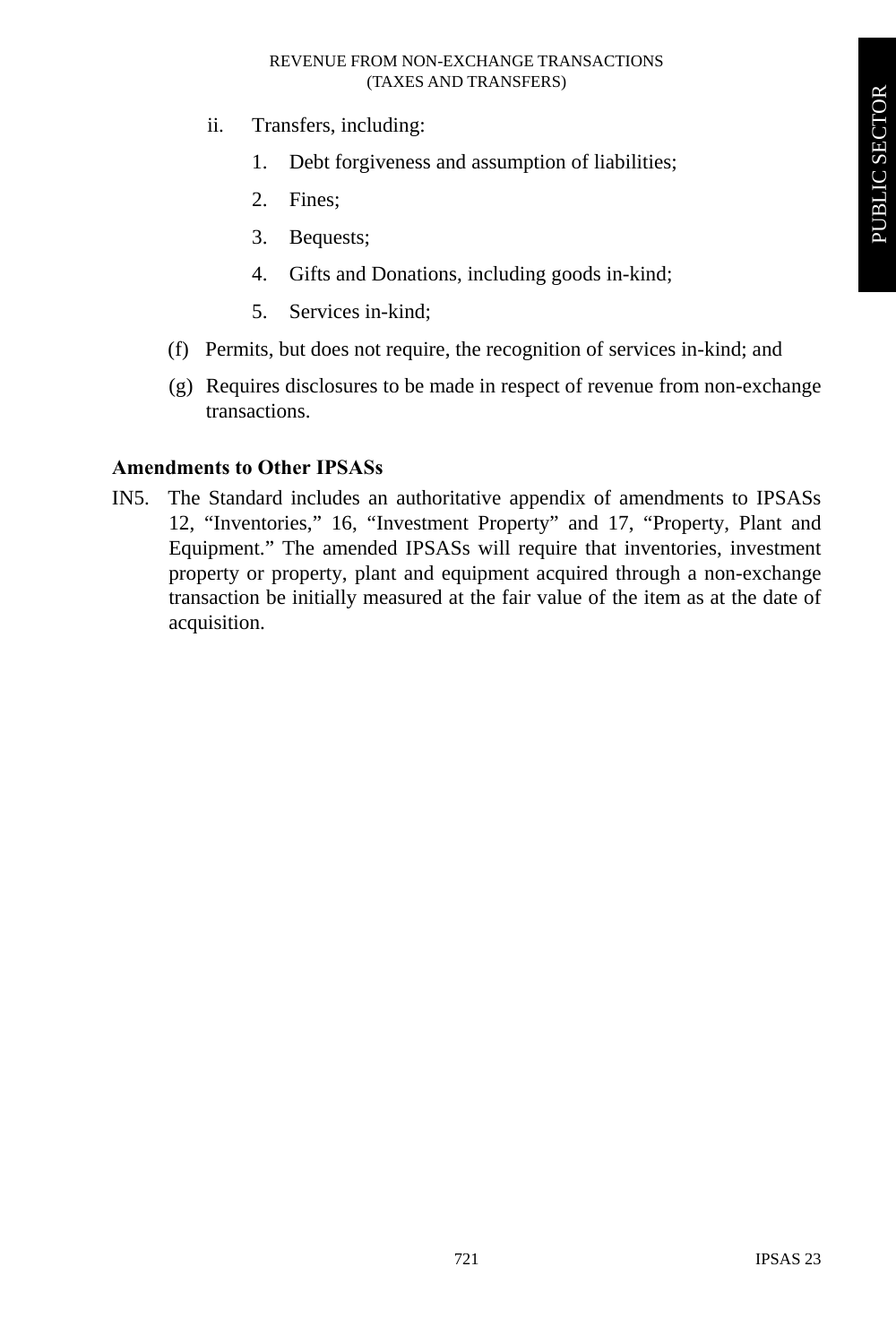# **Objective**

<span id="page-5-0"></span>1. The objective of this Standard is to prescribe requirements for the financial reporting of revenue arising from non-exchange transactions, other than nonexchange transactions that give rise to an entity combination. The Standard deals with issues that need to be considered in recognizing and measuring revenue from non-exchange transactions including the identification of contributions from owners.

# **Scope**

- <span id="page-5-1"></span>2. **An entity which prepares and presents financial statements under the accrual basis of accounting shall apply this Standard in accounting for revenue from non-exchange transactions. This Standard does not apply to an entity combination that is a non-exchange transaction.**
- 3. **This Standard applies to all public sector entities other than Government Business Enterprises.**
- 4. This Standard addresses revenue arising from non-exchange transactions. Revenue arising from exchange transactions is addressed in IPSAS 9, "Revenue from Exchange Transactions." While revenues received by public sector entities arise from both exchange and non-exchange transactions, the majority of revenue of governments and other public sector entities is typically derived from non-exchange transactions such as:
	- (a) Taxes; and
	- (b) Transfers (whether cash or non-cash), including grants, debt forgiveness, fines, bequests, gifts, donations, and goods and services in-kind.
- 5. Governments may reorganize the public sector, merging some public sector entities and dividing other entities into two or more separate entities. An entity combination occurs when two or more reporting entities are brought together to form one reporting entity. These restructurings do not ordinarily involve one entity purchasing another entity, but may result in a new or existing entity acquiring all the assets and liabilities of another entity. The International Public Sector Accounting Standards Board (IPSASB) has not addressed entity combinations and has excluded them from the scope of this Standard. Therefore, this Standard does not specify whether an entity combination, which is a non-exchange transaction, will give rise to revenue or not.

## **Government Business Enterprises**

6. The "Preface to International Public Sector Accounting Standards" issued by the IPSASB explains that International Financial Reporting Standards (IFRSs)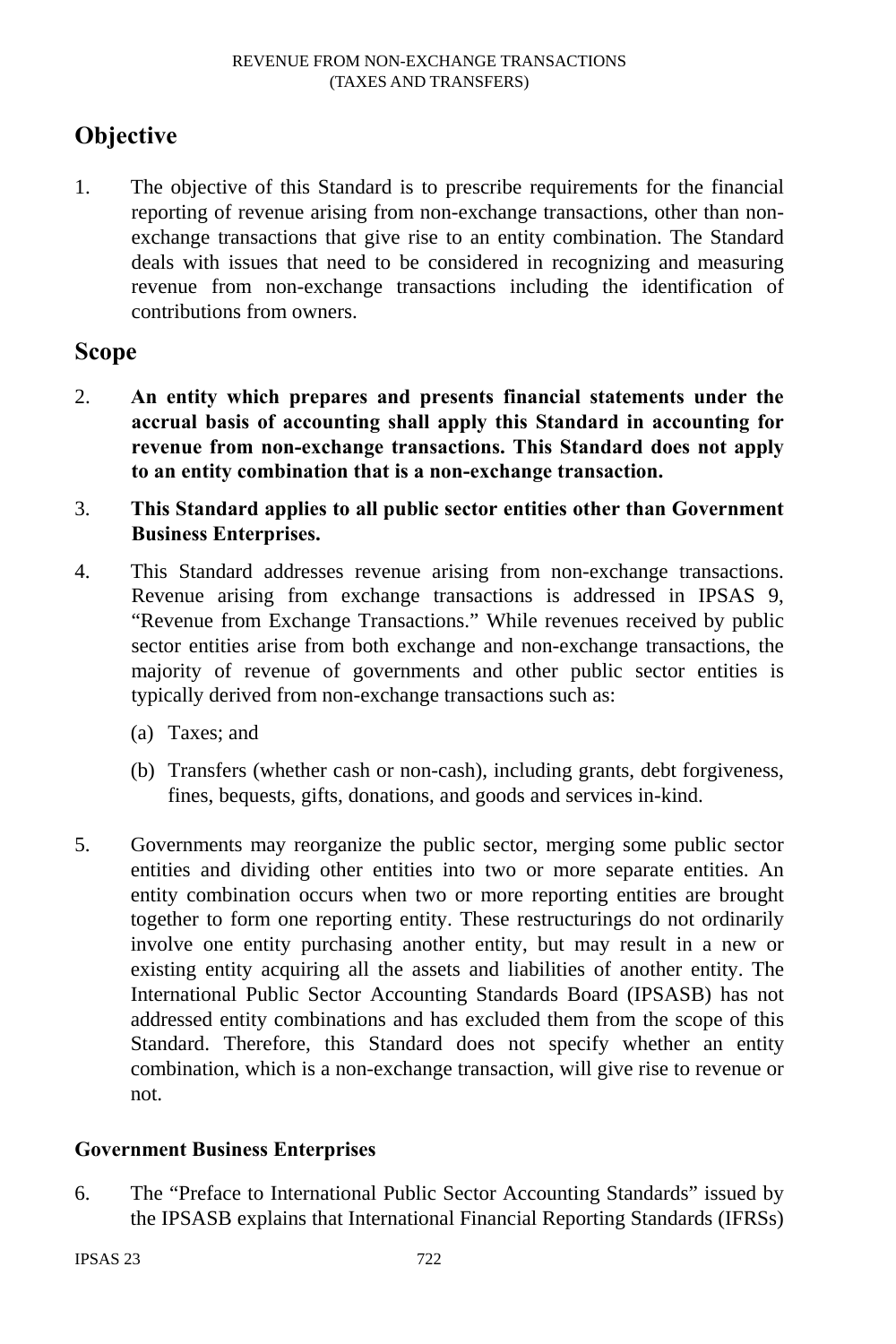# **Definitions**

<span id="page-6-1"></span>7. **The following terms are used in this Standard with the meanings specified:**

 **Conditions on transferred assets are stipulations that specify that the future economic benefits or service potential embodied in the asset is required to be consumed by the recipient as specified or future economic benefits or service potential must be returned to the transferor.** 

 **Control of an asset arises when the entity can use or otherwise benefit from the asset in pursuit of its objectives and can exclude or otherwise regulate the access of others to that benefit.** 

 **Exchange transactions are transactions in which one entity receives assets or services, or has liabilities extinguished, and directly gives approximately equal value (primarily in the form of cash, goods, services, or use of assets) to another entity in exchange.** 

 **Expenses paid through the tax system are amounts that are available to beneficiaries regardless of whether or not they pay taxes.** 

 **Fines are economic benefits or service potential received or receivable by public sector entities, as determined by a court or other law enforcement body, as a consequence of the breach of laws or regulations.** 

 **Non-exchange transactions are transactions that are not exchange transactions. In a non-exchange transaction, an entity either receives value from another entity without directly giving approximately equal value in exchange, or gives value to another entity without directly receiving approximately equal value in exchange.** 

 **Restrictions on transferred assets are stipulations that limit or direct the purposes for which a transferred asset may be used, but do not specify that future economic benefits or service potential is required to be returned to the transferor if not deployed as specified.** 

 **Stipulations on transferred assets are terms in laws or regulation, or a binding arrangement, imposed upon the use of a transferred asset by entities external to the reporting entity.** 

 **Tax expenditures are preferential provisions of the tax law that provide certain taxpayers with concessions that are not available to others.** 

<span id="page-6-0"></span> **The taxable event is the event that the government, legislature or other authority has determined will be subject to taxation.**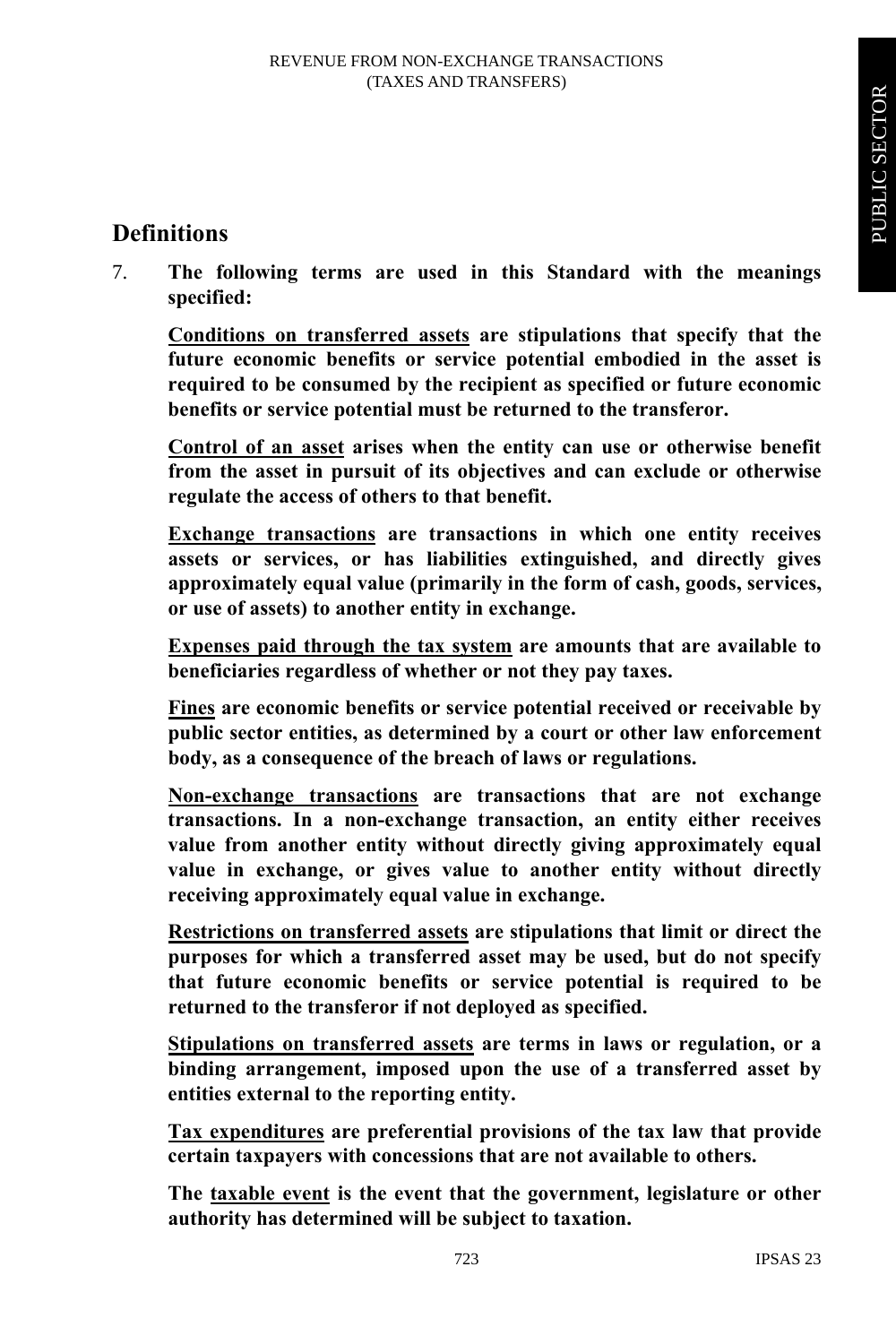**Taxes are economic benefits or service potential compulsorily paid or payable to public sector entities, in accordance with laws and or regulations, established to provide revenue to the government. Taxes do not include fines or other penalties imposed for breaches of the law.** 

 **Transfers are inflows of future economic benefits or service potential from non-exchange transactions, other than taxes.** 

 **Terms defined in other International Public Sector Accounting Standards are used in this Standard with the same meaning as in those other Standards and are reproduced in the Glossary of Defined Terms published separately.** 

#### **Non-Exchange Transactions**

- <span id="page-7-0"></span>8. In some transactions it is clear that there is an exchange of approximately equal value. These are exchange transactions and are addressed in other IPSASs.
- 9. In other transactions an entity will receive resources and provide no or nominal consideration directly in return. These are clearly non-exchange transactions and are addressed in this Standard. For example, taxpayers pay taxes because the tax law mandates the payment of those taxes. Whilst the taxing government will provide a variety of public services to taxpayers, it does not do so in consideration for the payment of taxes.
- <span id="page-7-2"></span>10. There is a further group of non-exchange transactions where the entity may provide some consideration directly in return for the resources received, but that consideration does not approximate the fair value of the resources received. In these cases the entity determines whether there is a combination of exchange and non-exchange transactions, each component of which is recognized separately.
- <span id="page-7-1"></span>11. There are also additional transactions where it is not immediately clear whether they are exchange or non-exchange transactions. In these cases an examination of the substance of the transaction will determine if they are exchange or non-exchange transactions. For example, the sale of goods is normally classified as an exchange transaction. If, however, the transaction is conducted at a subsidized price, that is, a price that is not approximately equal to the fair value of the goods sold, that transaction falls within the definition of a non-exchange transaction. In determining whether the substance of a transaction is that of a non-exchange or an exchange transaction, professional judgment is exercised. In addition, entities may receive trade discounts, quantity discounts, or other reductions in the quoted price of assets for a variety of reasons. These reductions in price do not necessarily mean that the transaction is a non-exchange transaction.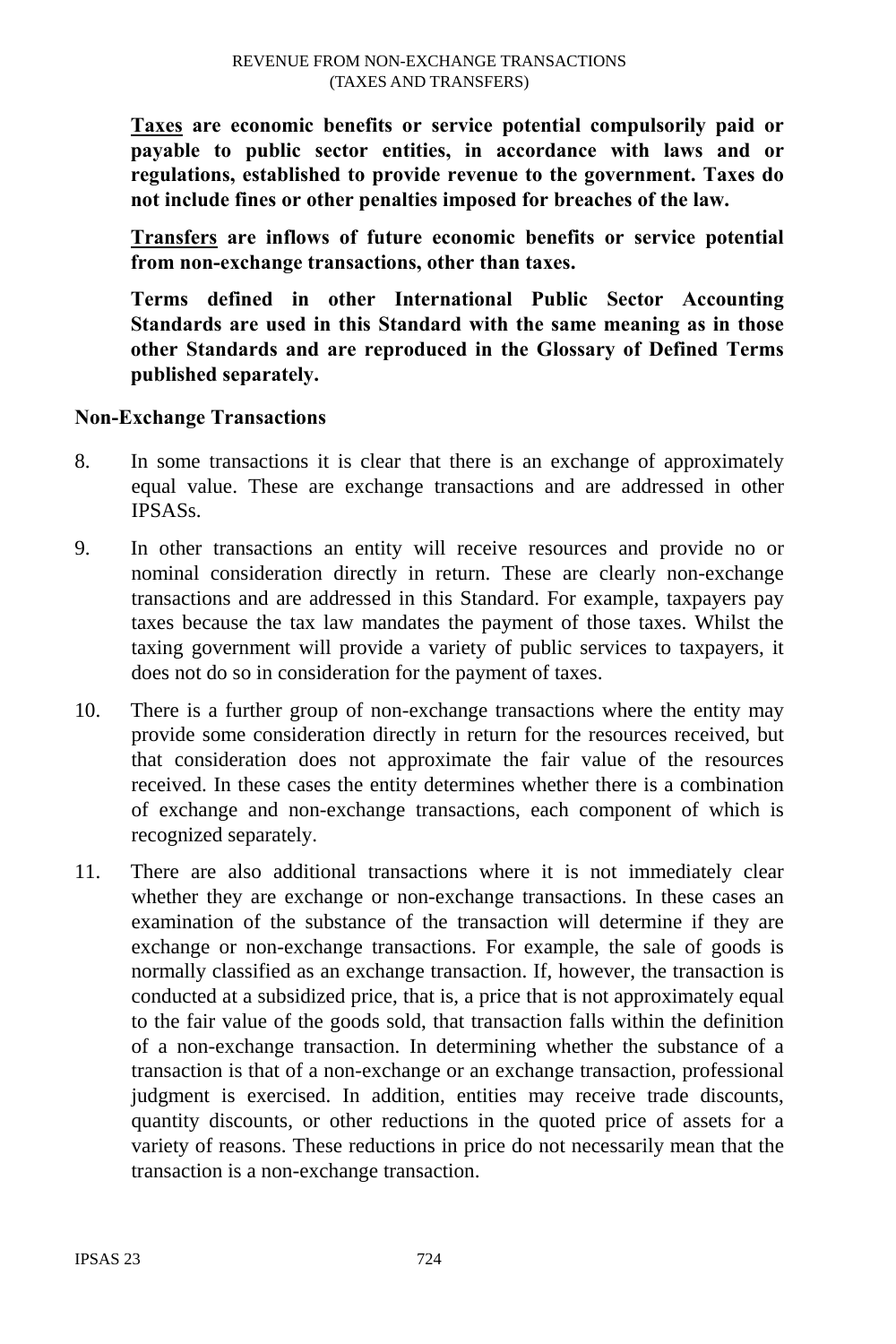## **Revenue**

- <span id="page-8-0"></span>12. Revenue comprises gross inflows of economic benefits or service potential received and receivable by the reporting entity, which represents an increase in net assets/equity, other than increases relating to contributions from owners. Amounts collected as an agent of the government or another government organization or other third parties will not give rise to an increase in net assets or revenue of the agent. This is because the agent entity cannot control the use of, or otherwise benefit from, the collected assets in the pursuit of its objectives.
- <span id="page-8-1"></span>13. Where an entity incurs some cost in relation to revenue arising from a nonexchange transaction, the revenue is the gross inflow of future economic benefits or service potential, and any outflow of resources is recognized as a cost of the transaction. For example, if a reporting entity is required to pay delivery and installation costs in relation to the transfer of an item of plant to it from another entity, those costs are recognized separately from revenue arising from the transfer of the item of plant. Delivery and installation costs are included in the amount recognized as an asset, in accordance with IPSAS 17, "Property, Plant and Equipment."

## **Stipulations**

- <span id="page-8-2"></span>14. Assets may be transferred with the expectation and or understanding that they will be used in a particular way and, therefore, that the recipient entity will act or perform in a particular way. Where laws, regulations or binding arrangements with external parties impose terms on the use of transferred assets by the recipient, these terms are stipulations as defined in this IPSAS. A key feature of stipulations, as defined in this Standard, is that an entity cannot impose a stipulation on itself, whether directly or through an entity that it controls.
- 15. Stipulations relating to a transferred asset may be either conditions or restrictions. While conditions and restrictions may require an entity to use or consume the future economic benefits or service potential embodied in an asset for a particular purpose (performance obligation) on initial recognition, only conditions require that future economic benefits or service potential be returned to the transferor in the event that the stipulation is breached (return obligation).
- <span id="page-8-3"></span>16. Stipulations are enforceable through legal or administrative processes. If a term in laws or regulations or other binding arrangements is unenforceable, it is not a stipulation as defined by this Standard. Constructive obligations do not arise from stipulations. IPSAS 19, "Provisions, Contingent Liabilities and Contingent Assets" establishes requirements for the recognition and measurement of constructive obligations.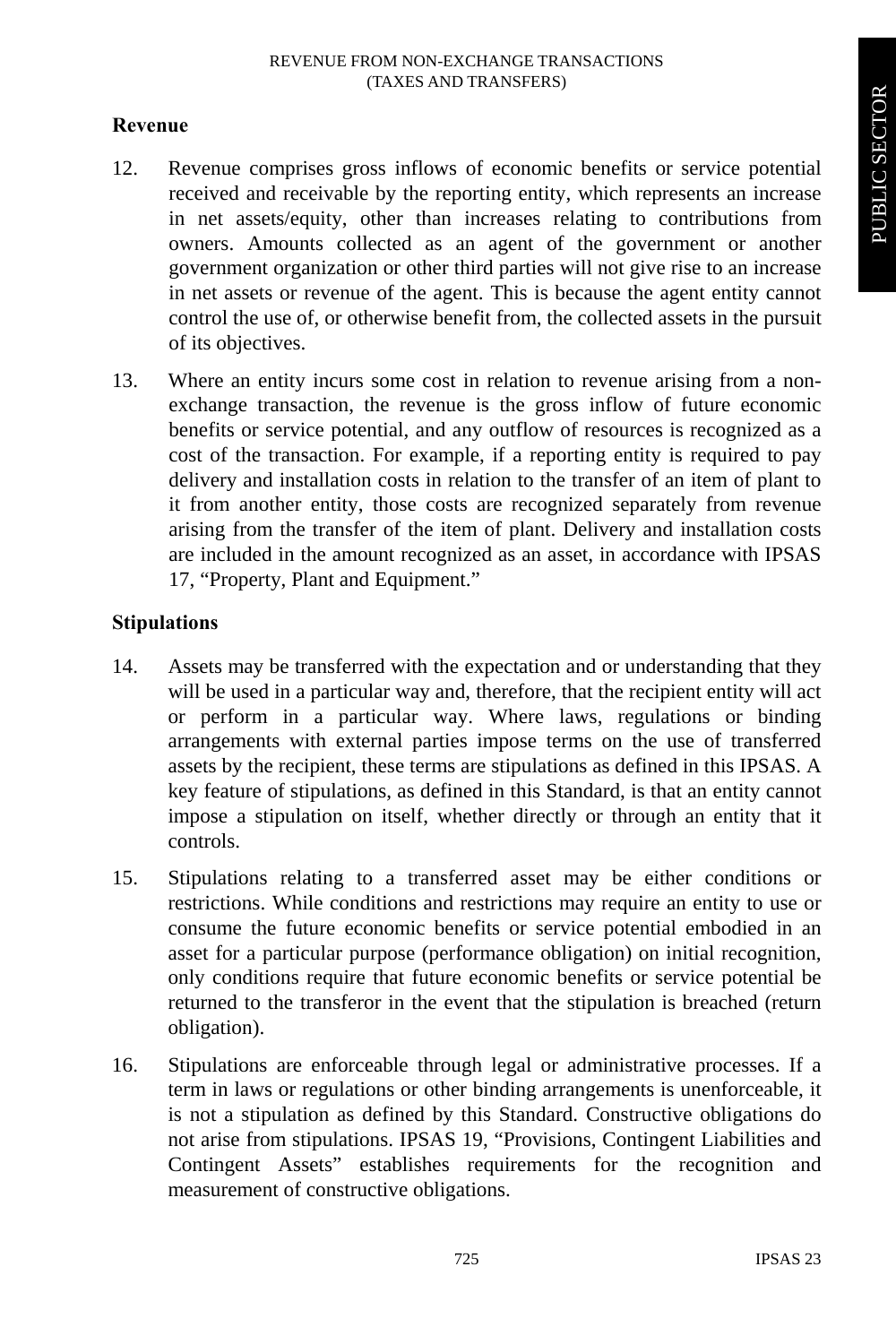#### **Conditions on Transferred Assets**

- <span id="page-9-0"></span>17. Conditions on transferred assets (hereafter referred to as conditions) require that the entity either consume the future economic benefits or service potential of the asset as specified or return future economic benefits or service potential to the transferor in the event that the conditions are breached. Therefore, the recipient incurs a present obligation to transfer future economic benefits or service potential to third parties when it initially gains control of an asset subject to a condition. This is because the recipient is unable to avoid the outflow of resources as it is required to consume the future economic benefits or service potential embodied in the transferred asset in the delivery of particular goods or services to third parties or else to return to the transferor future economic benefits or service potential. Therefore, when a recipient initially recognizes an asset that is subject to a condition, the recipient also incurs a liability.
- <span id="page-9-1"></span>18. As an administrative convenience, a transferred asset, or other future economic benefits or service potential, may be effectively returned by deducting the amount to be returned from other assets due to be transferred for other purposes. The reporting entity's financial statements will still recognize the gross amounts in its financial statements, that is, the entity will recognize a reduction in assets and liabilities for the return of the asset under the terms of the breached condition, and will reflect the recognition of assets, liabilities and or revenue for the new transfer.

#### **Restrictions on Transferred Assets**

<span id="page-9-2"></span>19. Restrictions on transferred assets (hereafter referred to as restrictions) do not include a requirement that the transferred asset, or other future economic benefits or service potential is to be returned to the transferor if the asset is not deployed as specified. Therefore, gaining control of an asset subject to a restriction does not impose on the recipient a present obligation to transfer future economic benefits or service potential to third parties when control of the asset is initially gained. Where a recipient is in breach of a restriction, the transferor, or another party, may have the option of seeking a penalty against the recipient, by, for example, taking the matter to a court or other tribunal, or through an administrative process such as a directive from a government minister or other authority, or otherwise. Such actions may result in the entity being directed to fulfil the restriction or face a civil or criminal penalty for defying the court, other tribunal or authority. Such a penalty is not incurred as a result of acquiring the asset, but as a result of breaching the restriction.

#### **Substance over Form**

20. In determining whether a stipulation is a condition or a restriction it is necessary to consider the substance of the terms of the stipulation and not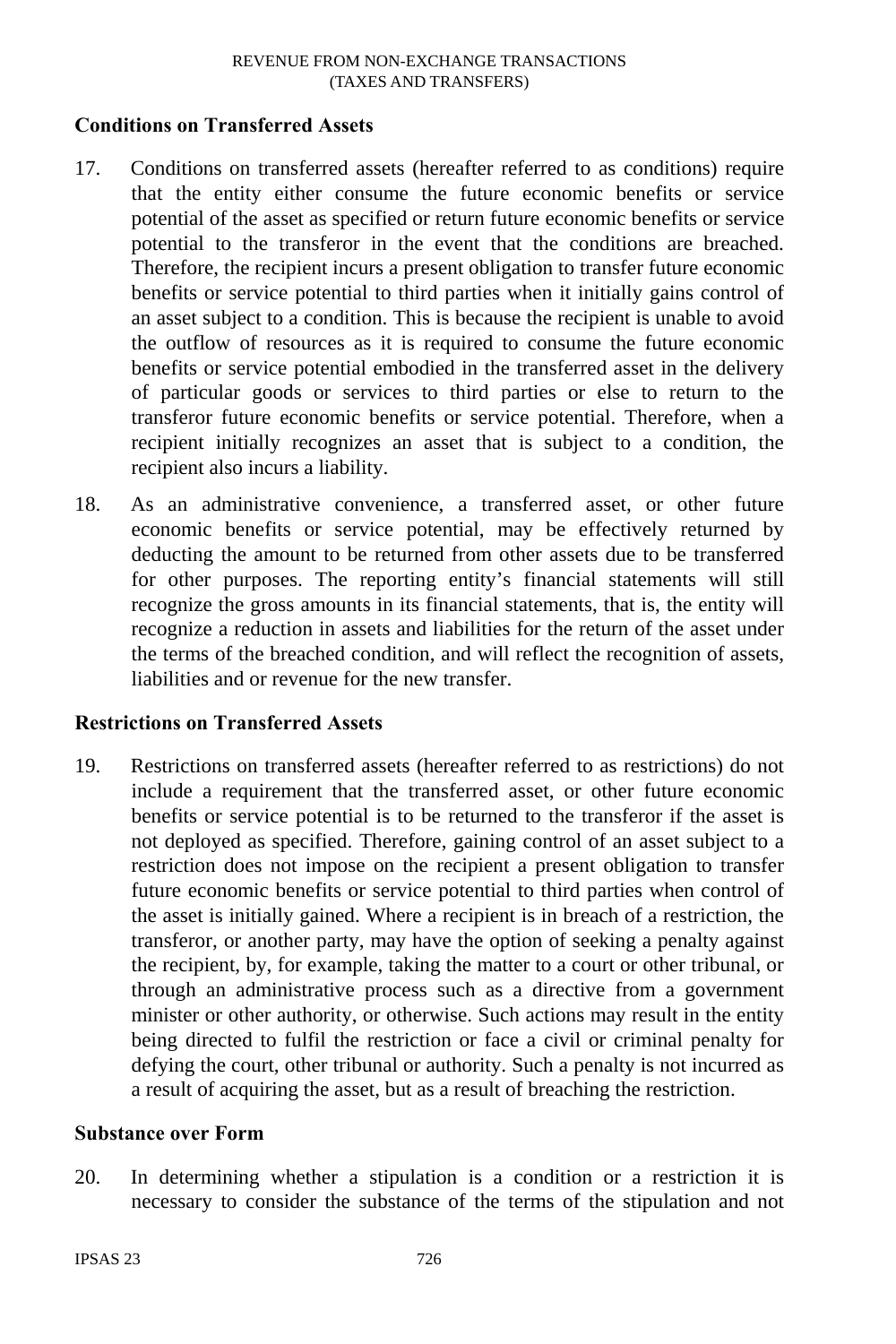merely its form. The mere specification that, for example, a transferred asset is required to be consumed in providing goods and services to third parties or be returned to the transferor is, in itself, not sufficient to give rise to a liability when the entity gains control of the asset.

- 21. In determining whether a stipulation is a condition or restriction, the entity considers whether a requirement to return the asset or other future economic benefits or service potential is enforceable and would be enforced by the transferor. If the transferor could not enforce a requirement to return the asset or other future economic benefits or service potential, the stipulation fails to meet the definition of a condition and will be considered a restriction. If past experience with the transferor indicates that the transferor never enforces the requirement to return the transferred asset or other future economic benefits or service potential when breaches have occurred, then the recipient entity may conclude that the stipulation has the form but not the substance of a condition, and is, therefore, a restriction. If the entity has no experience with the transferor, or has not previously breached stipulations that would prompt the transferor to decide whether to enforce a return of the asset or other future economic benefits or service potential, and it has no evidence to the contrary, it would assume that the transferor would enforce the stipulation and, therefore, the stipulation meets the definition of a condition.
- 22. The definition of a condition imposes on the recipient entity a performance obligation – that is, the recipient is required to consume the future economic benefits or service potential embedded in the transferred asset as specified, or return the asset or other future economic benefits or service potential to the transferor. To satisfy the definition of a condition, the performance obligation will be one of substance not merely form and is required as a consequence of the condition itself. A term in a transfer agreement that requires the entity to perform an action that it has no alternative but to perform, may lead the entity to conclude that the term is in substance neither a condition nor a restriction. This is because in these cases, the terms of the transfer itself do not impose on the recipient entity a performance obligation.
- <span id="page-10-0"></span>23. To satisfy the criteria for recognition as a liability it is necessary that an outflow of resources will be probable and performance against the condition is required and is able to be assessed. Therefore, a condition will need to specify such matters as the nature or quantity of the goods and services to be provided or the nature of assets to be acquired as appropriate and, if relevant, the periods within which performance is to occur. In addition, performance will need to be monitored by, or on behalf of, the transferor on an ongoing basis. This is particularly so where a stipulation provides for a proportionate return of the equivalent value of the asset if the entity partially performs the requirements of the condition, and the return obligation has been enforced if significant failures to perform have occurred in the past.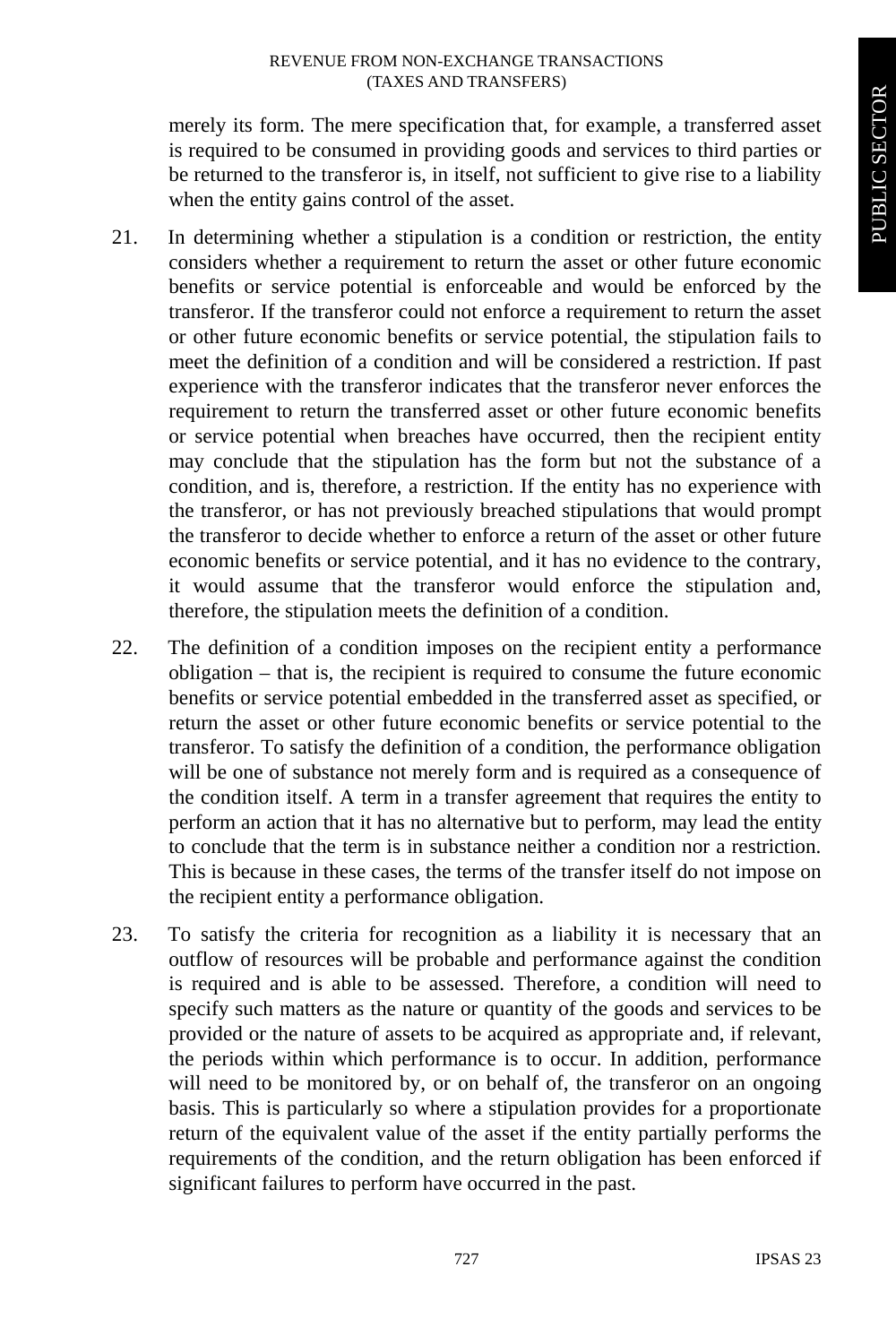- 24. In some cases, an asset may be transferred subject to the stipulation that it be returned to the transferor if a specified future event does not occur. This may occur where, for example, a national government provides funds to a provincial government entity subject to the stipulation that the entity raise a matching contribution. In these cases, a return obligation does not arise until such time as it is expected that the stipulation will be breached and a liability is not recognized until the recognition criteria have been satisfied.
- <span id="page-11-1"></span>25. However, recipients will need to consider whether these transfers are in the nature of an advance receipt. In this Standard "advance receipt" refers to resources received prior to a taxable event or a transfer arrangement becoming binding. Advance receipts give rise to an asset and a present obligation because the transfer arrangement has not yet become binding. Where such transfers are in the nature of an exchange transaction, they will be dealt with in accordance with IPSAS 9, "Revenue from Exchange Transactions".

#### **Taxes**

- <span id="page-11-2"></span>26. Taxes are the major source of revenue for many governments and other public sector entities. Taxes are defined in paragraph [7](#page-6-1) as economic benefits compulsorily paid or payable to public sector entities, in accordance with laws or regulation, established to provide revenue to the government, excluding fines or other penalties imposed for breaches of laws or regulation. Noncompulsory transfers to the government or public sector entities such as donations and the payment of fees are not taxes, although they may be the result of non-exchange transactions. A government levies taxation on individuals and other entities, known as taxpayers, within its jurisdiction by use of its sovereign powers.
- 27. Tax laws and regulations can vary significantly from jurisdiction to jurisdiction, but they have a number of common characteristics. Tax laws and regulations establish a government's right to collect the tax, identify the basis on which the tax is calculated, and establish procedures to administer the tax, that is, procedures to calculate the tax receivable and ensure payment is received. Tax laws and regulations often require taxpayers to file periodic returns to the government agency that administers a particular tax. The taxpayer generally provides details and evidence of the level of activity subject to tax, and the amount of tax receivable by the government is calculated. Arrangements for receipt of taxes vary widely but are normally designed to ensure that the government receives payments on a regular basis without resorting to legal action. Tax laws are usually rigorously enforced and often impose severe penalties on individuals or other entities breaching the law.
- <span id="page-11-0"></span>28. Advance receipts, being amounts received in advance of the taxable event, may also arise in respect of taxes.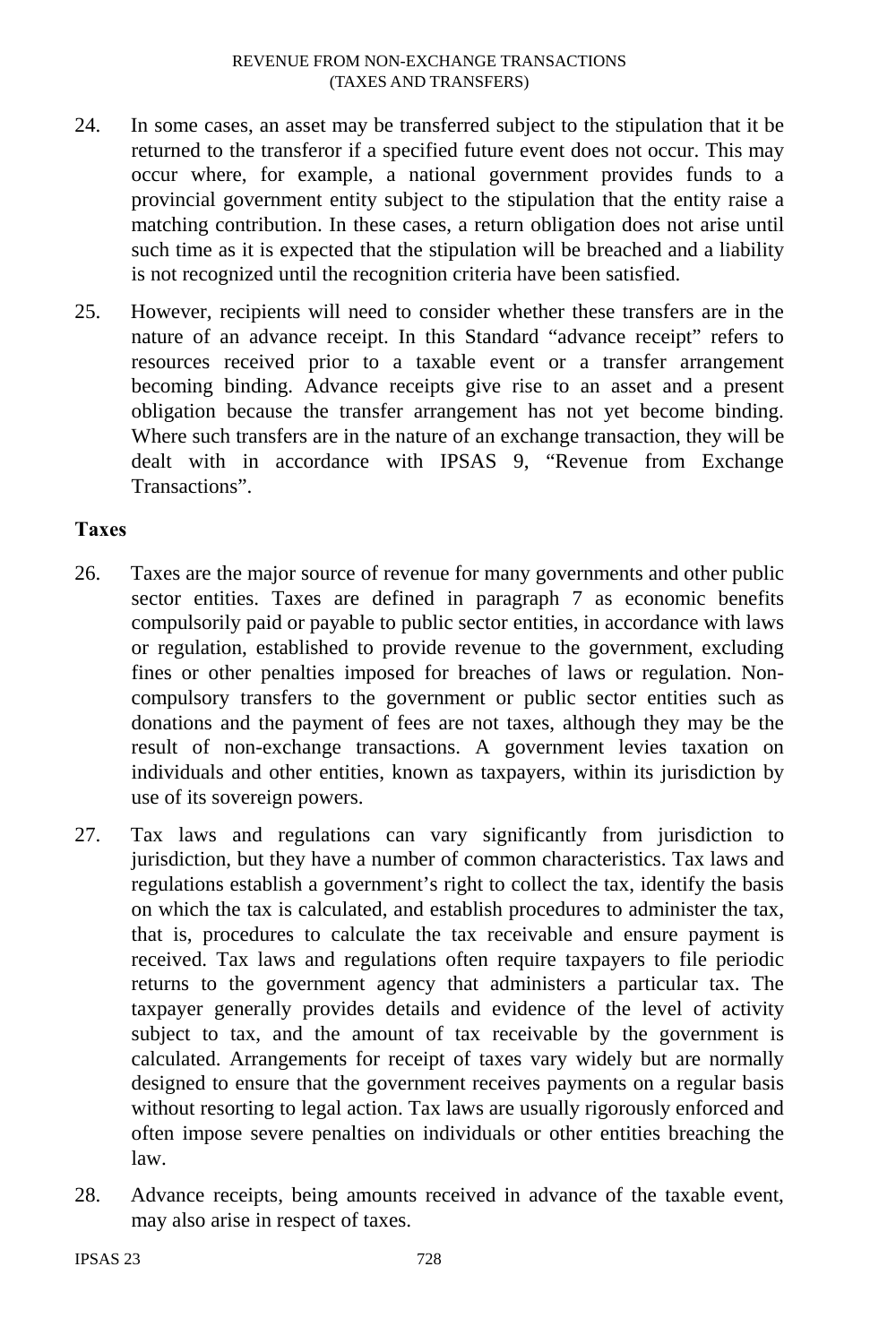# **Initial Analysis of the Inflow of Resources from Non-Exchange Transactions**

29. An entity will recognize an asset arising from a non-exchange transaction when it gains control of resources that meet the definition of an asset and satisfy the recognition criteria. In certain circumstances, such as when a creditor forgives a liability, a decrease in the carrying amount of a previously recognized liability may arise. In these cases, instead of recognizing an asset, the entity decreases the carrying amount of the liability. In some cases, gaining control of the asset may also carry with it obligations that the entity will recognize as a liability. Contributions from owners do not give rise to revenue, so each type of transaction is analyzed and any contributions from owners are accounted for separately. Consistent with the approach set out in this Standard, entities will analyze non-exchange transactions to determine which elements of general purpose financial statements will be recognized as a result of the transactions. The flow chart on the following page illustrates the analytic process an entity undertakes when there is an inflow of resources to determine whether revenue arises.<sup>[1](#page-12-0)</sup> This Standard follows the structure of the flowchart. Requirements for the treatment of transactions are set out in paragraphs [30](#page-14-0) to [115](#page-30-0).

 $\overline{\phantom{a}}$ 

<span id="page-12-0"></span><sup>&</sup>lt;sup>1</sup> The flowchart is illustrative only, it does not take the place of the Standards. It is provided as an aid to interpreting the IPSAS.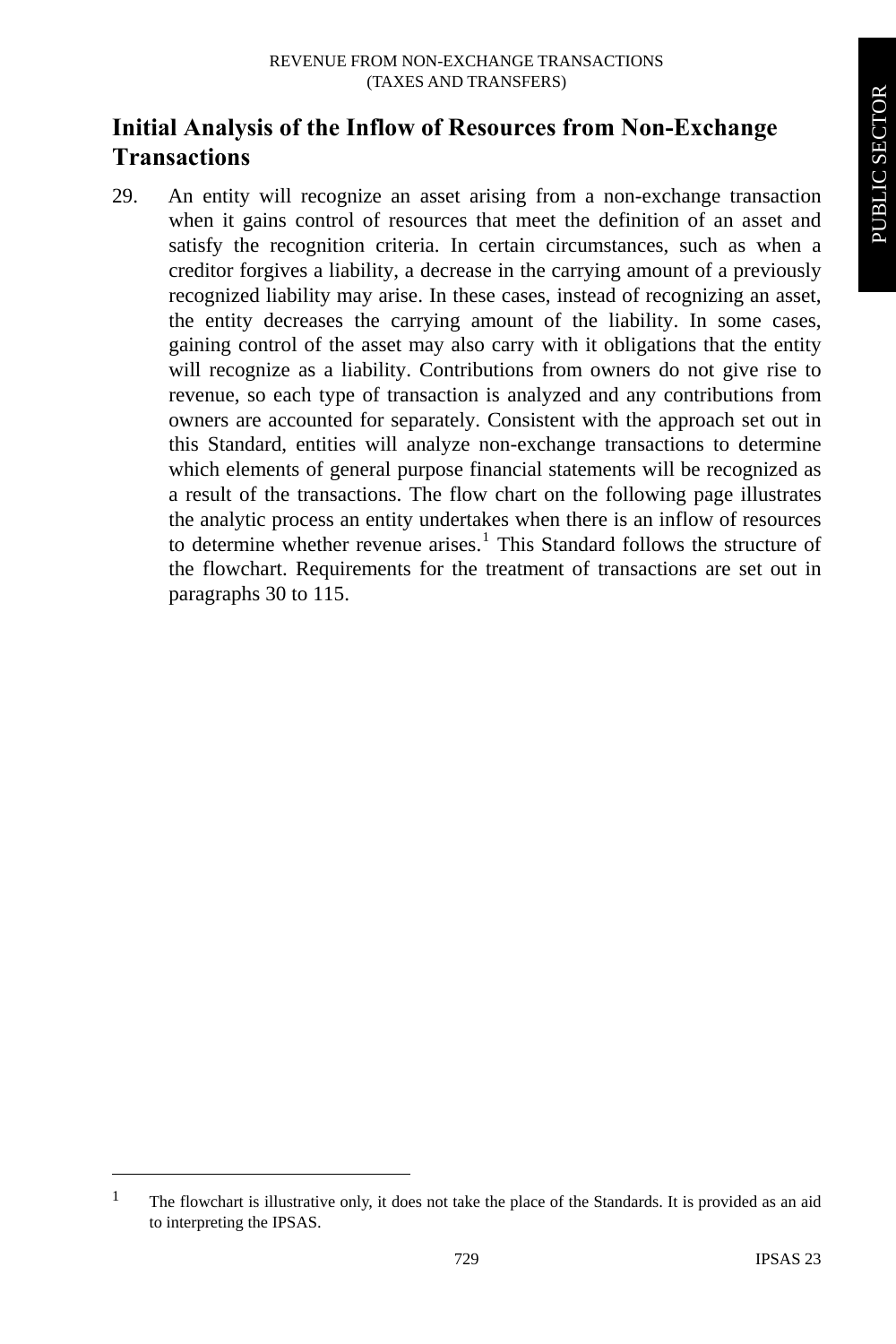<span id="page-13-0"></span>

#### **Illustration of the Initial Analysis of Inflows of Resources1**

- 1. The flowchart is illustrative only, it does not take the place of the Standards. It is provided as an aid to interpreting the IPSAS.
- 2. In certain circumstances, such as when a creditor forgives a liability, a decrease in the carrying amount of a previously recognized liability may arise. In these cases, instead of recognizing an asset the entity decreases the carrying amount of the liability.
- 3. In determining whether the entity has satisfied all of the present obligations, the application of the definition of "conditions on a transferred asset," and the criteria for recognizing a liability are considered.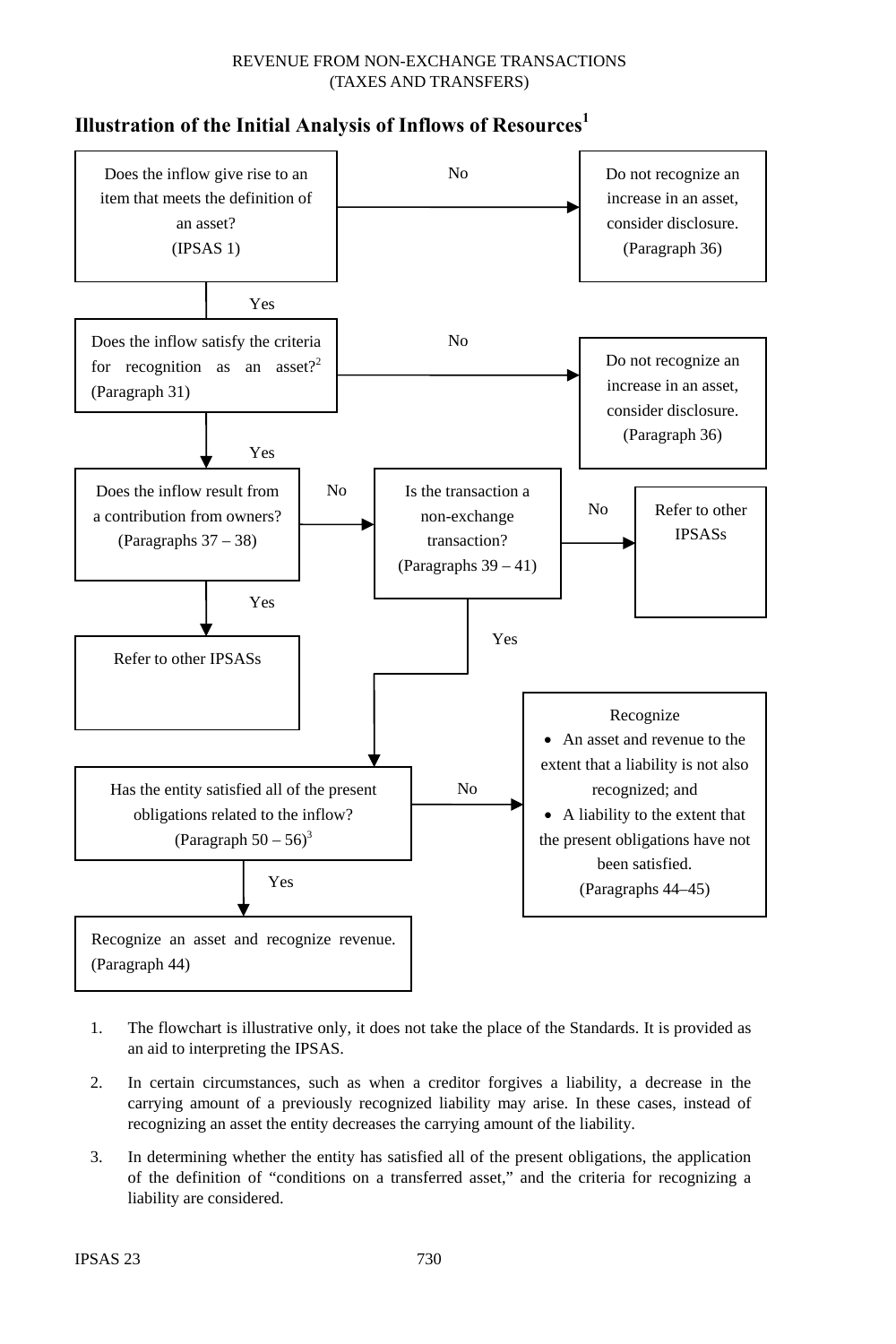# **Recognition of Assets**

- <span id="page-14-0"></span>30. Assets are defined in IPSAS 1, "Presentation of Financial Statements" as resources controlled by an entity as a result of past events and from which future economic benefits or service potential are expected to flow to the entity.
- <span id="page-14-3"></span>31. **An inflow of resources from a non-exchange transaction, other than services in-kind, that meets the definition of an asset shall be recognized as an asset when, and only when:**
	- (a) **It is probable that the future economic benefits or service potential associated with the asset will flow to the entity; and**
	- (b) **The fair value of the asset can be measured reliably.**

#### **Control of an Asset**

- <span id="page-14-1"></span>32. The ability to exclude or regulate the access of others to the benefits of an asset is an essential element of control that distinguishes an entity's assets from those public goods that all entities have access to and benefit from. In the public sector, governments exercise a regulatory role over certain activities, for example financial institutions or pension funds. This regulatory role does not necessarily mean that such regulated items meet the definition of an asset of the government, or satisfy the criteria for recognition as an asset in the general purpose financial statements of the government that regulates those assets. In accordance with paragraph 98, entities may, but are not required, to recognize services in-kind.
- <span id="page-14-2"></span>33. An announcement of an intention to transfer resources to a public sector entity is not of itself sufficient to identify resources as controlled by a recipient. For example, if a public school were destroyed by a forest fire and a government announced its intention to transfer funds to rebuild the school, the school would not recognize an inflow of resources (resources receivable) at the time of the announcement. In circumstances where a transfer agreement is required before resources can be transferred, a recipient entity will not identify resources as controlled until such time as the agreement is binding because the recipient entity cannot exclude or regulate the access of the transferor to the resources. In many instances, the entity will need to establish enforceability of its control of resources before it can recognize an asset. If an entity does not have an enforceable claim to resources, it cannot exclude or regulate the transferor's access to those resources.

## **Past Event**

34. Public sector entities normally obtain assets from governments, other entities including taxpayers, or by purchasing or producing them. Therefore the past event which gives rise to control of an asset may be a purchase, a taxable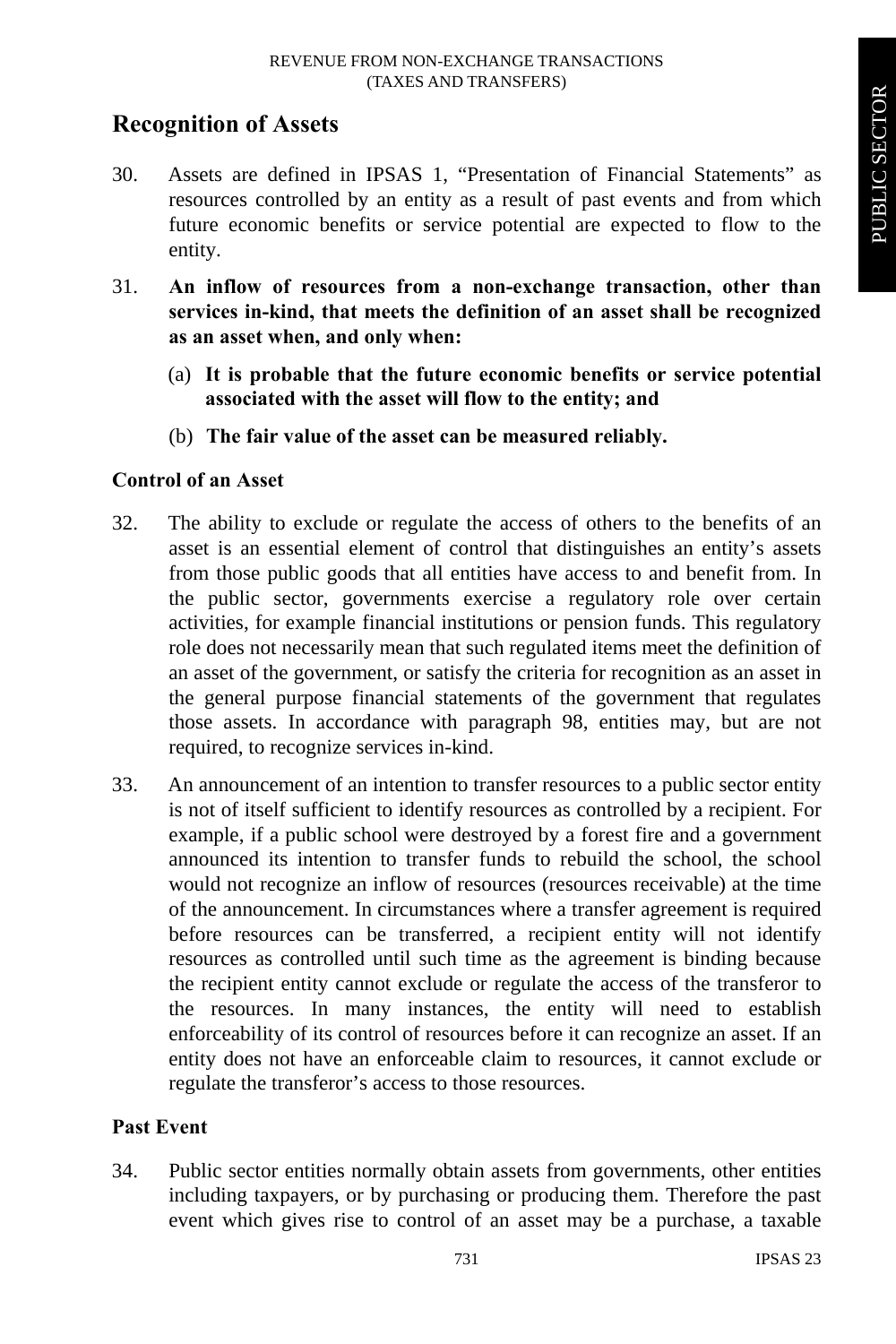event, or a transfer. Transactions or events expected to occur in the future do not in themselves give rise to assets – hence for example, an intention to levy taxation is not a past event that gives rise to an asset in the form of a claim against a taxpayer.

#### **Probable Inflow of Resources**

<span id="page-15-1"></span>35. An inflow of resources is "probable" when the inflow is more likely than not to occur. The entity bases this determination on its past experience with similar types of flows of resources and its expectations regarding the taxpayer or transferor. For example, where a government agrees to transfer funds to a public sector entity (reporting entity), the agreement is binding and the government has a history of transferring agreed resources, it is probable that the inflow will occur, notwithstanding that the funds have not been transferred at the reporting date.

#### **Contingent Assets**

<span id="page-15-2"></span>36. An item that possesses the essential characteristics of an asset, but fails to satisfy the criteria for recognition may warrant disclosure in the notes as a contingent asset (see IPSAS 19, "Provisions, Contingent Liabilities and Contingent Assets").

#### **Contributions from Owners**

- <span id="page-15-3"></span>37. Contributions from owners are defined in IPSAS 1. For a transaction to qualify as a contribution from owners, it will be necessary to satisfy the characteristics identified in that definition. In determining whether a transaction satisfies the definition of a contribution from owners, the substance rather than the form of the transaction is considered. Paragraph [38](#page-15-4) indicates the form that contributions from owners may take. If, despite the form of the transaction, the substance is clearly that of a loan or another kind of liability, or revenue, the entity recognizes it as such and makes an appropriate disclosure in the notes to the general purpose financial statements, if material. For example, if a transaction purports to be a contribution from owners, but specifies that the reporting entity will pay fixed distributions to the transferor, with a return of the transferor's investment at a specified future time, the transaction is more characteristic of a loan.
- <span id="page-15-4"></span><span id="page-15-0"></span>38. A contribution from owners may be evidenced by, for example:
	- (a) A formal designation of the transfer (or a class of such transfers) by the contributor or a controlling entity of the contributor as forming part of the recipient's contributed net assets/equity, either before the contribution occurs or at the time of the contribution;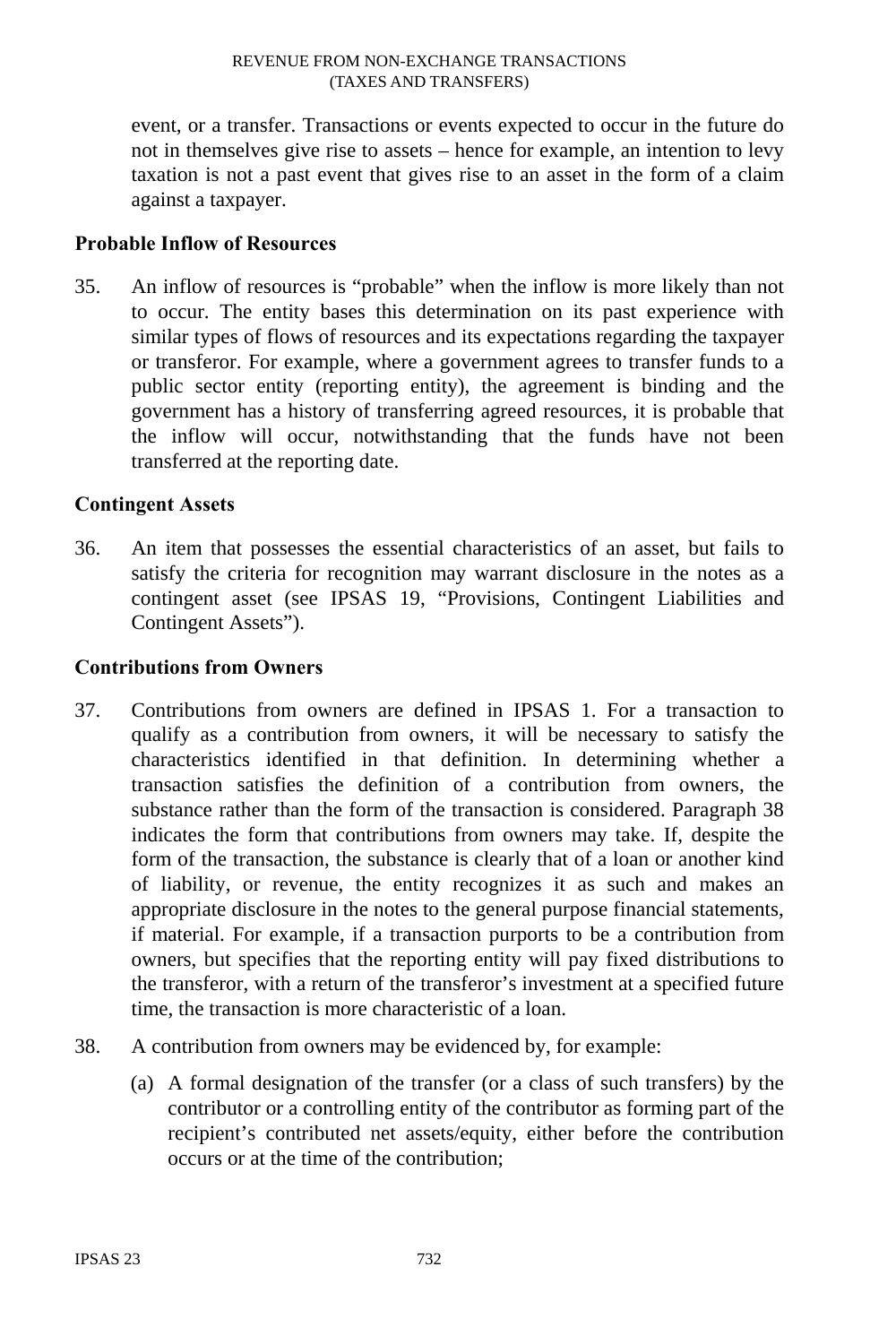- (b) A formal agreement, in relation to the contribution, establishing or increasing an existing financial interest in the net assets/equity of the recipient which can be sold, transferred or redeemed; or
- (c) The issuance, in relation to the contribution, of equity instruments which can be sold, transferred or redeemed.

### **Exchange and Non-Exchange Components of a Transaction**

- <span id="page-16-1"></span>39. Paragraphs [40](#page-16-5) and [41](#page-16-2) below address circumstances in which an entity gains control of resources embodying future economic benefits or service potential other than by contributions from owners.
- <span id="page-16-5"></span>40. Paragraph [7](#page-6-1) defines exchange transactions and non-exchange transactions and paragraph [10](#page-7-2) notes that a transaction may include two components, an exchange component and a non-exchange component.
- <span id="page-16-2"></span>41. Where an asset is acquired by means of a transaction that has an exchange component and a non-exchange component, the entity recognizes the exchange component according to the principles and requirements of other IPSASs. The non-exchange component is recognized according to the principles and requirements of this Standard. In determining whether a transaction has identifiable exchange and non-exchange components, professional judgment is exercised. Where it is not possible to distinguish separate exchange and non-exchange components, the transaction is treated as a non-exchange transaction.

## **Measurement of Assets on Initial Recognition**

- <span id="page-16-3"></span>42. **An asset acquired through a non-exchange transaction shall initially be measured at its fair value as at the date of acquisition.**
- <span id="page-16-0"></span>43. Consistent with IPSAS 12, "Inventories," IPSAS 16, "Investment Property" and IPSAS 17, "Property, Plant and Equipment" assets acquired through nonexchange transaction are measured at their fair value as at the date of acquisition.

## **Recognition of Revenue from Non-Exchange Transactions**

- <span id="page-16-4"></span>44. **An inflow of resources from a non-exchange transaction recognized as an asset shall be recognized as revenue, except to the extent that a liability is also recognized in respect of the same inflow.**
- 45. **As an entity satisfies a present obligation recognized as a liability in respect of an inflow of resources from a non-exchange transaction recognized as an asset, it shall reduce the carrying amount of the liability recognized and recognize an amount of revenue equal to that reduction.**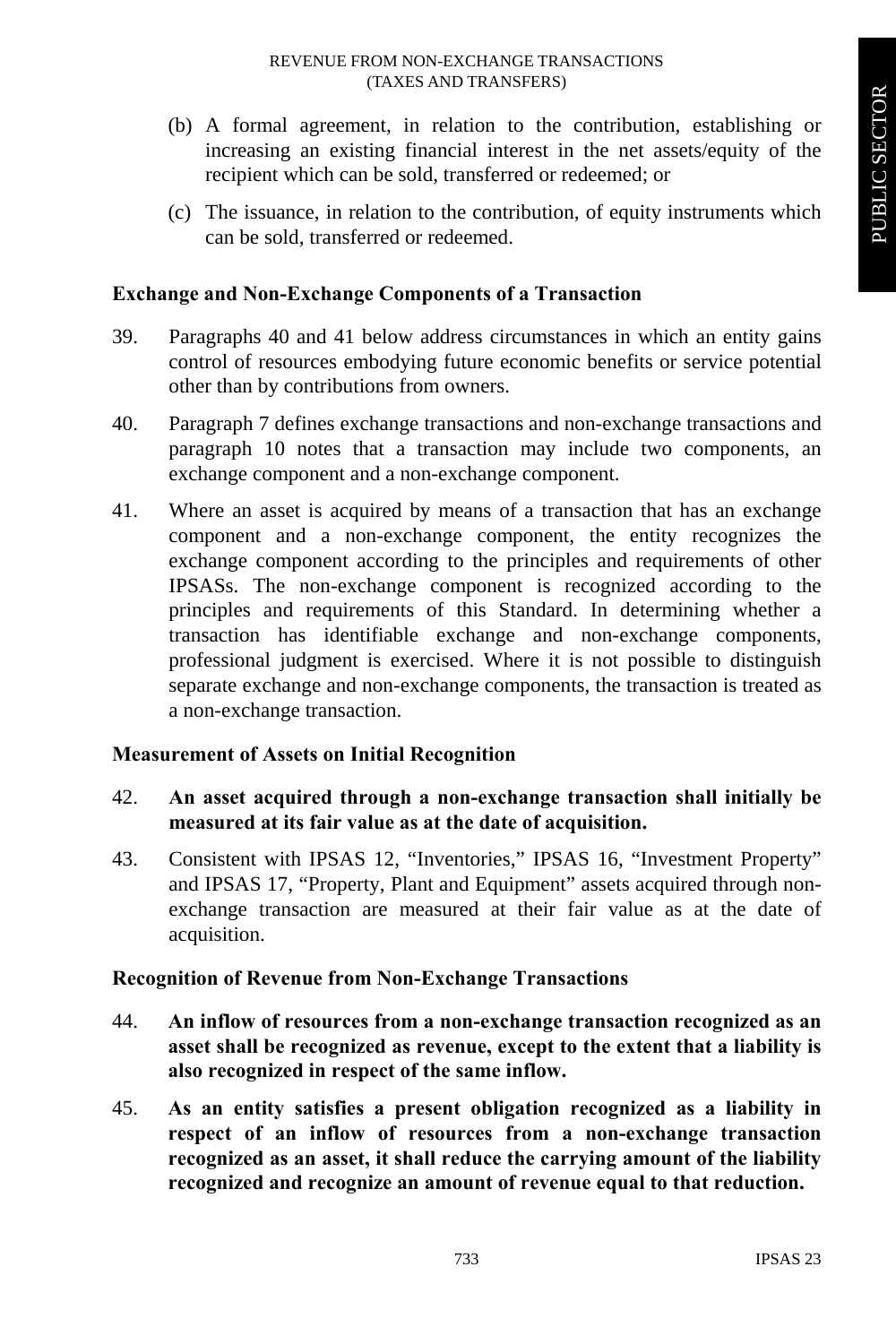- 46. When an entity recognizes an increase in net assets as a result of a nonexchange transaction, it recognizes revenue. If it has recognized a liability in respect of the inflow of resources arising from the non-exchange transaction, when the liability is subsequently reduced, because the taxable event occurs or a condition is satisfied, it recognizes revenue. If an inflow of resources satisfies the definition of contributions from owners, it is not recognized as a liability or revenue.
- <span id="page-17-0"></span>47. The timing of revenue recognition is determined by the nature of the conditions and their settlement. For example, if a condition specifies that the entity is to provide goods or services to third parties, or return unused funds to the transferor, revenue is recognized as goods or services are provided.

# **Measurement of Revenue from Non-Exchange Transactions**

#### <span id="page-17-1"></span>48. **Revenue from non-exchange transactions shall be measured at the amount of the increase in net assets recognized by the entity.**

<span id="page-17-2"></span>49. When, as a result of a non-exchange transaction, an entity recognizes an asset, it also recognizes revenue equivalent to the amount of the asset measured in accordance with paragraph [42,](#page-16-3) unless it is also required to recognize a liability. Where a liability is required to be recognized it will be measured in accordance with the requirements of paragraph [57,](#page-18-4) and the amount of the increase in net assets, if any, recognized as revenue. When a liability is subsequently reduced, because the taxable event occurs, or a condition is satisfied, the amount of the reduction in the liability will be recognized as revenue.

# **Present Obligations Recognized as Liabilities**

- <span id="page-17-3"></span>50. **A present obligation arising from a non-exchange transaction that meets the definition of a liability shall be recognized as a liability when, and only when:** 
	- (a) **It is probable that an outflow of resources embodying future economic benefits or service potential will be required to settle the obligation; and**
	- (b) **A reliable estimate can be made of the amount of the obligation.**

#### **Present Obligation**

<span id="page-17-4"></span>51. A present obligation is a duty to act or perform in a certain way and may give rise to a liability in respect of any non-exchange transaction. Present obligations may be imposed by stipulations in laws or regulations or binding arrangements establishing the basis of transfers. They may also arise from the normal operating environment, such as the recognition of advance receipts.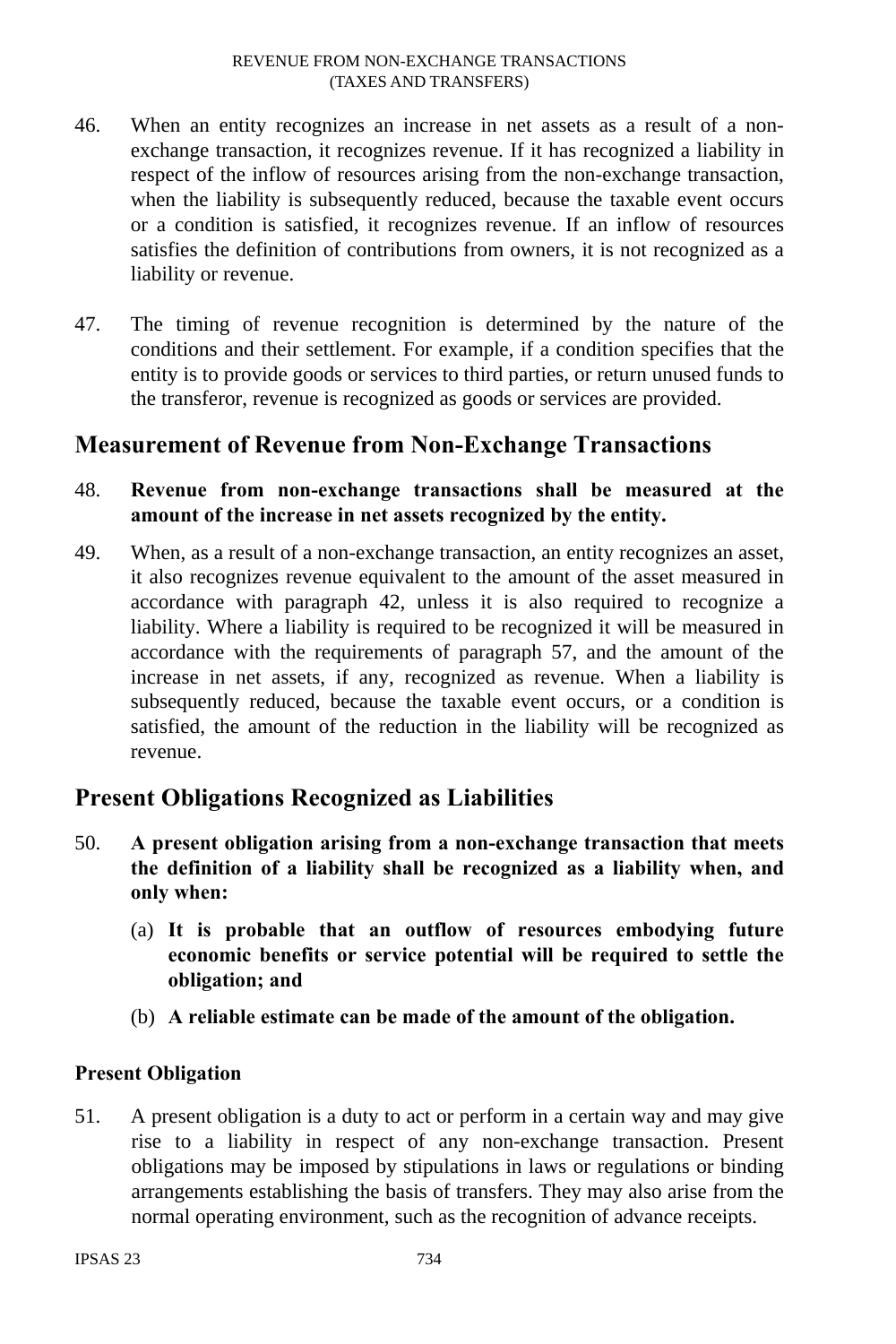- <span id="page-18-5"></span>52. In many instances, taxes are levied and assets are transferred to public sector entities in non-exchange transactions pursuant to laws, regulation or other binding arrangements that impose stipulations that they be used for particular purposes. For example:
	- (a) Taxes, the use of which is limited by laws or regulations to specified purposes;
	- (b) Transfers, established by a binding arrangement that includes conditions:
		- (i) From national governments to provincial, state or local governments;
		- (ii) From state/provincial governments to local governments;
		- (iii) From governments to other public sector entities;
		- (iv) To governmental agencies that are created by laws or regulation to perform specific functions with operational autonomy, such as statutory authorities or regional boards or authorities; and
		- (v) From donor agencies to governments or other public sector entities.
- 53. In the normal course of operations, a reporting entity may accept resources prior to a taxable event occurring. In such circumstances, a liability of an amount equal to the amount of the advance receipt is recognized until the taxable event occurs.
- <span id="page-18-1"></span>54. If a reporting entity receives resources prior to the existence of a binding transfer arrangement, it recognizes a liability for an advance receipt until such time as the arrangement becomes binding.

#### **Conditions on a Transferred Asset**

- <span id="page-18-2"></span>55. **Conditions on a transferred asset give rise to a present obligation on initial recognition that will be recognized in accordance with paragraph [50](#page-17-3).**
- <span id="page-18-3"></span>56. Stipulations are defined in paragraph [7](#page-6-1). Paragraphs [14](#page-8-2) – [25](#page-11-1) provide guidance on determining whether a stipulation is a condition or a restriction. An entity analyzes any and all stipulations attached to an inflow of resources, to determine whether those stipulations impose conditions or restrictions.

#### **Measurement of Liabilities on Initial Recognition**

#### <span id="page-18-4"></span>57. **The amount recognized as a liability shall be the best estimate of the amount required to settle the present obligation at the reporting date.**

<span id="page-18-0"></span>58. The estimate takes account of the risks and uncertainties that surround the events causing the liability to be recognized. Where the time value of money is material, the liability will be measured at the present value of the amount expected to be required to settle the obligation. This requirement is in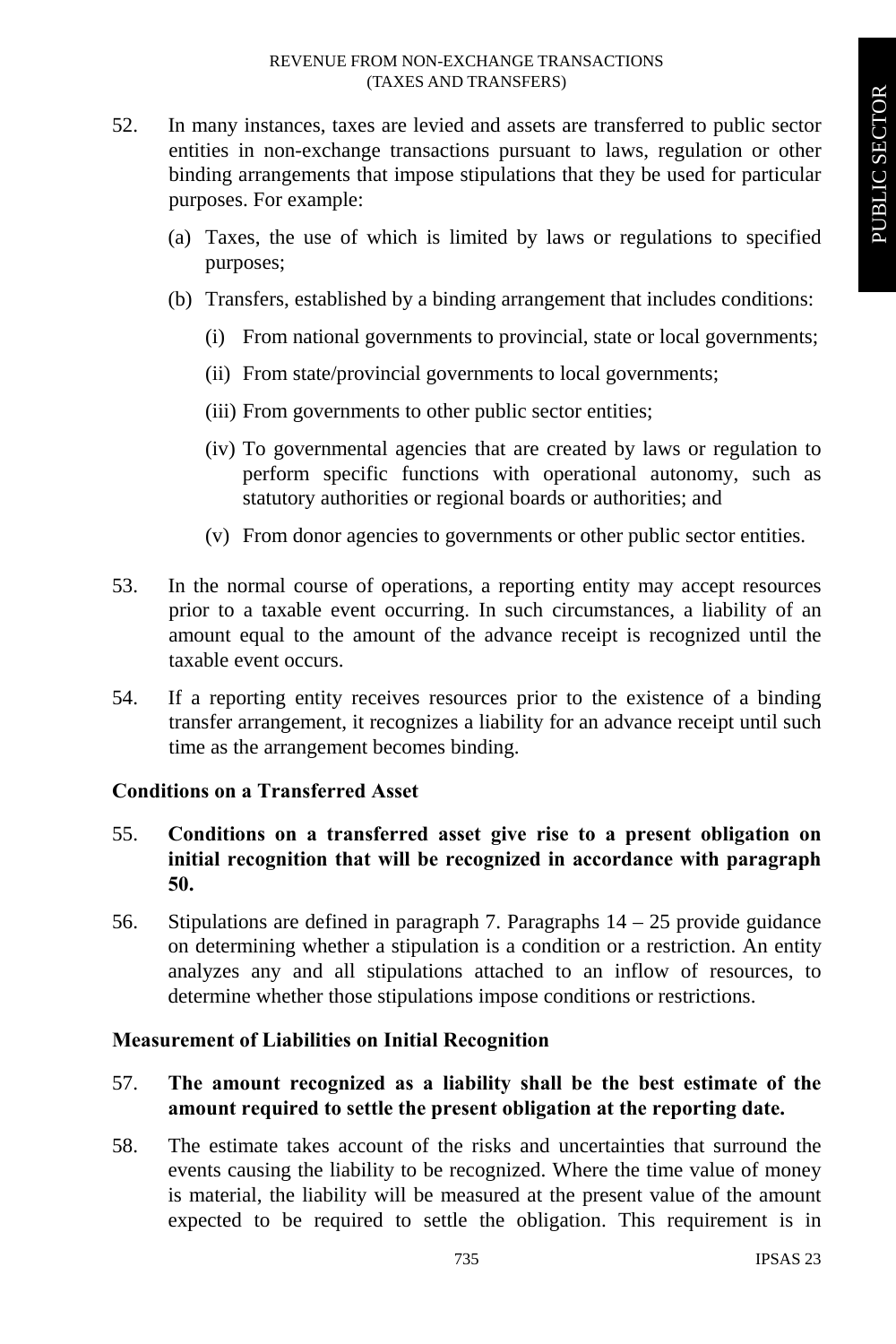accordance with the principles established in IPSAS 19, "Provisions, Contingent Liabilities and Contingent Assets."

# **Taxes**

### <span id="page-19-1"></span>59. **An entity shall recognize an asset in respect of taxes when the taxable event occurs and the asset recognition criteria are met.**

- 60. Resources arising from taxes satisfy the definition of an asset when the entity controls the resources as a result of a past event (the taxable event) and expects to receive future economic benefits or service potential from those resources. Resources arising from taxes satisfy the criteria for recognition as an asset when it is probable that the inflow of resources will occur and their fair value can be reliably measured. The degree of probability attached to the inflow of resources is determined on the basis of evidence available at the time of initial recognition, which includes, but is not limited to, disclosure of the taxable event by the taxpayer.
- 61. Taxation revenue arises only for the government that imposes the tax, and not for other entities. For example, where the national government imposes a tax that is collected by its taxation agency, assets and revenue accrue to the government, not the taxation agency. Further, where a national government imposes a sales tax, the entire proceeds of which it passes to state governments, based on a continuing appropriation, the national government recognizes assets and revenue for the tax, and a decrease in assets and an expense for the transfer to state governments. The state governments will recognize assets and revenue for the transfer. Where a single entity collects taxes on behalf of several other entities, it is acting as an agent for all of them. For example, where a state taxation agency collects income tax for the state government and several city governments, it does not recognize revenue in respect of the taxes collected – rather, the individual governments that impose the taxes recognize assets and revenue in respect of the taxes.
- 62. Taxes do not satisfy the definition of "contributions from owners," because the payment of taxes does not give the taxpayers a right to receive distributions of future economic benefits or service potential by the entity during its life or distribution of any excess of assets over liabilities in the event of the government being wound up. Nor does the payment of taxes provide taxpayers with an ownership right in the government that can be sold, exchanged, transferred or redeemed.
- <span id="page-19-0"></span>63. Taxes satisfy the definition of "non-exchange transaction" because the taxpayer transfers resources to the government, without receiving approximately equal value directly in exchange. Whilst the taxpayer may benefit from a range of social policies established by the government, these are not provided directly in exchange as consideration for the payment of taxes.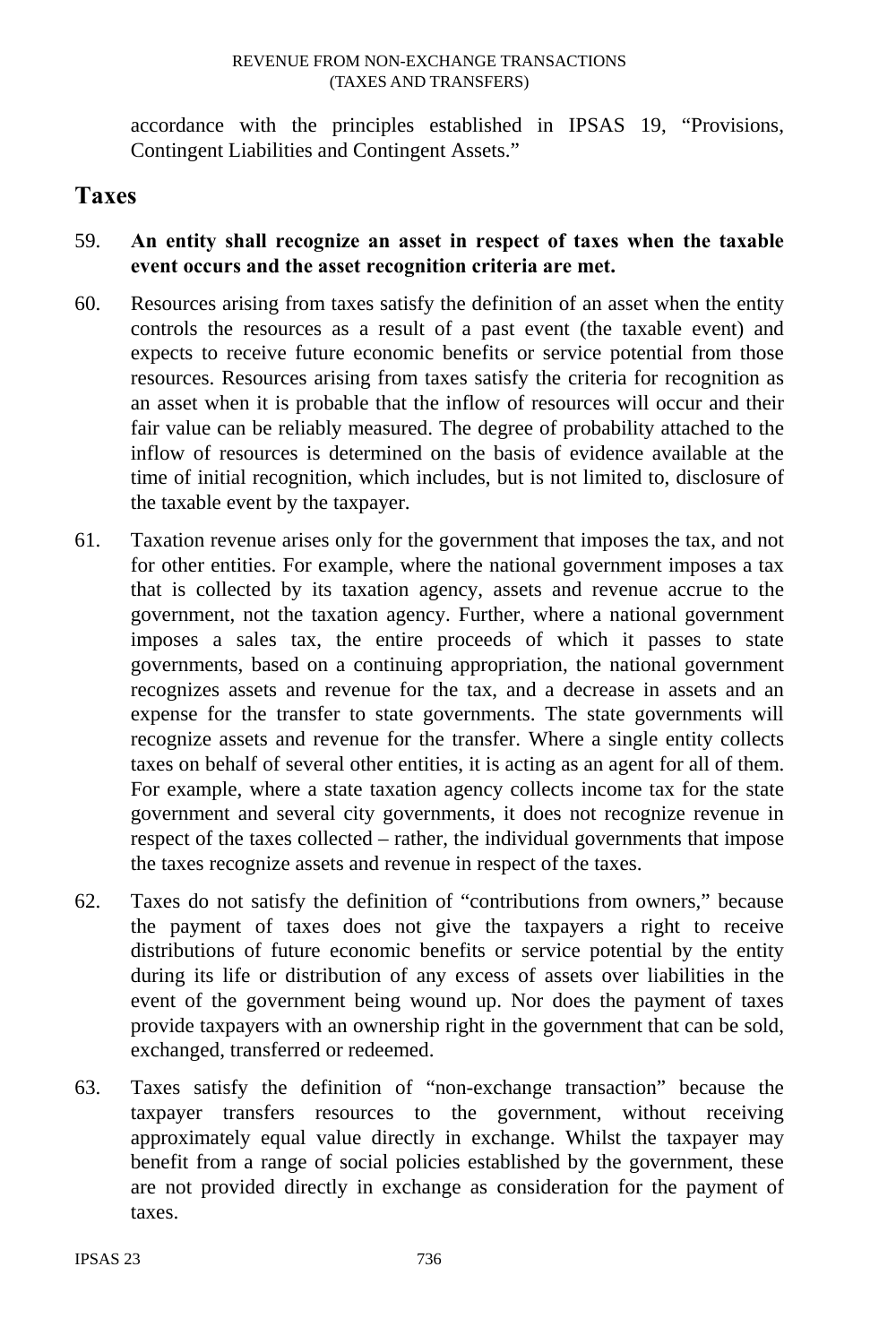64. As noted in paragraph [52,](#page-18-5) some taxes are levied for specific purposes. If the government is required to recognize a liability in respect of any conditions relating to assets recognized as a consequence of specific purpose tax levies, it does not recognize revenue until the condition is satisfied and the liability is reduced. However, in most cases, taxes levied for specific purposes are not expected to give rise to a liability because the specific purposes amount to restrictions not conditions.

#### **The Taxable Event**

- <span id="page-20-0"></span>65. Similar types of taxes are levied in many jurisdictions. The reporting entity analyzes the taxation law in its own jurisdiction to determine what the taxable event is for the various taxes levied. Unless otherwise specified in laws or regulations, it is likely that the taxable event for:
	- (a) Income tax is the earning of assessable income during the taxation period by the taxpayer;
	- (b) Value added tax is the undertaking of taxable activity during the taxation period by the taxpayer;
	- (c) Goods and services tax is the purchase or sale of taxable goods and services during the taxation period;
	- (d) Customs duty is the movement of dutiable goods or services across the customs boundary;
	- (e) Death duty is the death of a person owning taxable property; and
	- (f) Property tax is the passing of the date on which the tax is levied, or the period for which the tax is levied, if the tax is levied on a periodic basis.

#### **Advance Receipts of Taxes**

<span id="page-20-1"></span>66. Consistent with the definitions of "assets," "liabilities" and the requirements of paragraph [59](#page-19-1), resources for taxes received prior to the occurrence of the taxable event are recognized as an asset and a liability (advance receipts) because the event that gives rise to the entity's entitlement to the taxes has not occurred and the criteria for recognition of taxation revenue have not been satisfied (see paragraph 59), notwithstanding that the entity has already received an inflow of resources. Advance receipts in respect of taxes are not fundamentally different from other advance receipts, so a liability is recognized until the taxable event occurs. When the taxable event occurs, the liability is discharged and revenue is recognized.

#### **Measurement of Assets Arising from Taxation Transactions**

67. Paragraph [42](#page-16-3) requires that assets arising from taxation transactions be measured at their fair value as at the date of acquisition. Assets arising from taxation transactions are measured at the best estimate of the inflow of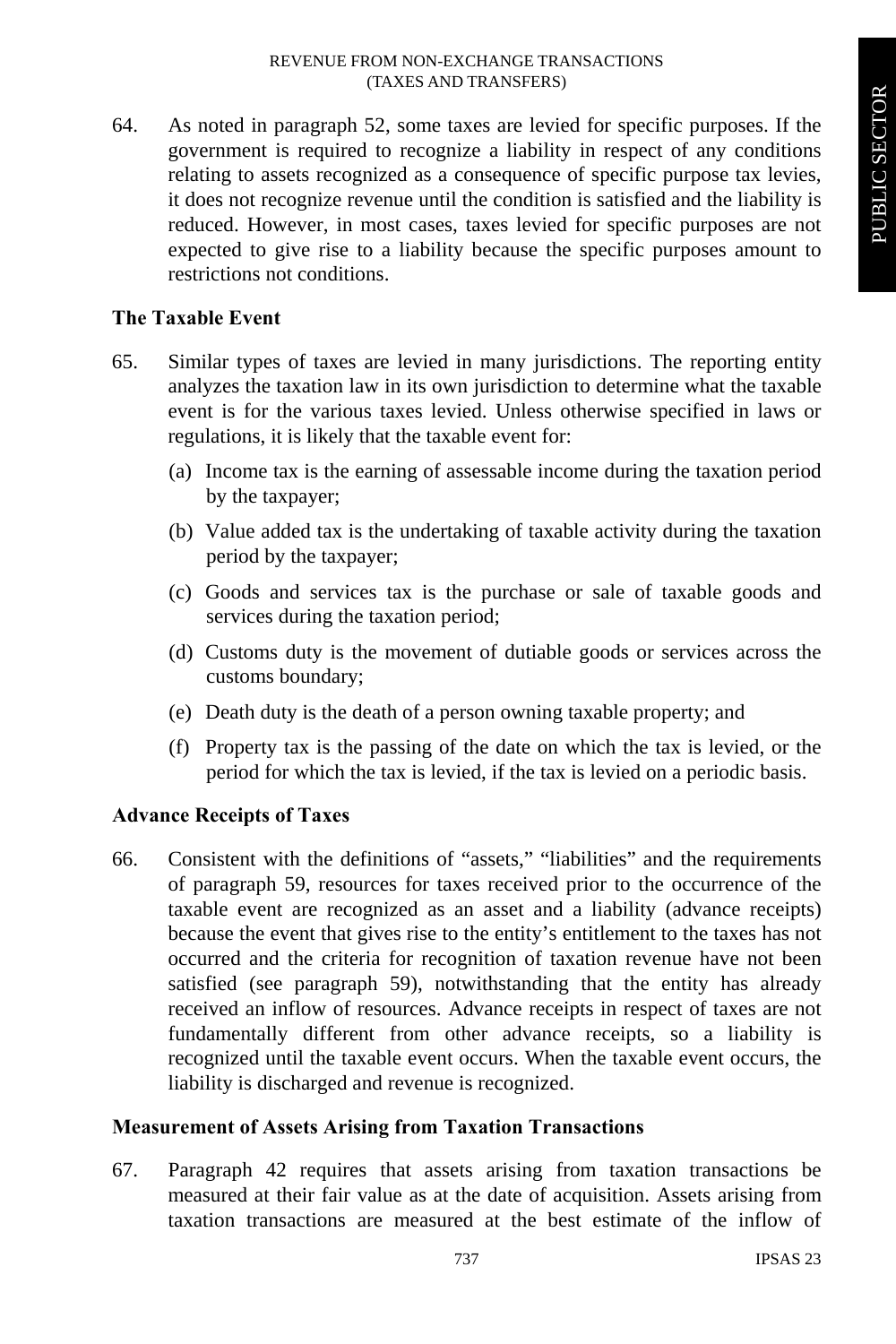resources to the entity. Reporting entities will develop accounting policies for the measurement of assets arising from taxation transactions that conform with the requirements of paragraph 42. The accounting policies for estimating these assets will take account of both the probability that the resources arising from taxation transactions will flow to the government, and the fair value of the resultant assets.

- <span id="page-21-1"></span>68. Where there is a separation between the timing of the taxable event and collection of taxes, public sector entities may reliably measure assets arising from taxation transactions by using, for example, statistical models based on the history of collecting the particular tax in prior periods. These models will include consideration of the timing of cash receipts from taxpayers, declarations made by taxpayers and the relationship of taxation receivable to other events in the economy. Measurement models will also take account of other factors such as:
	- (a) The tax law allowing taxpayers a longer period to file returns than the government is permitted for publishing general purpose financial statements;
	- (b) Taxpayers failing to file returns on a timely basis;
	- (c) Valuing non-monetary assets for tax assessment purposes;
	- (d) Complexities in tax law requiring extended periods for assessing taxes due from certain taxpayers;
	- (e) The potential that the financial and political costs of rigorously enforcing the tax laws and collecting all the taxes legally due to the government may outweigh the benefits received;
	- (f) The tax law permitting taxpayers to defer payment of some taxes; and
	- (g) A variety of circumstances particular to individual taxes and jurisdictions.
- 69. Measuring assets and revenue arising from taxation transactions using statistical models may result in the actual amount of assets and revenue recognized being different from the amounts determined in subsequent reporting periods as being due from taxpayers in respect of the current reporting period. Revisions to estimates are made in accordance with IPSAS 3, "Accounting Policies, Changes in Accounting Estimates and Errors."
- <span id="page-21-0"></span>70. In some cases the assets arising from taxation transactions and the related revenue cannot be reliably measured until some time after the taxable event occurs. This may occur if a tax base is volatile and reliable estimation is not possible. In many cases, the assets and revenue may be recognized in the period subsequent to the occurrence of the taxable event. However, there are exceptional circumstances when several reporting periods will pass before a taxable event results in an inflow of resources embodying future economic benefits or service potential that meets the definition of an asset and satisfies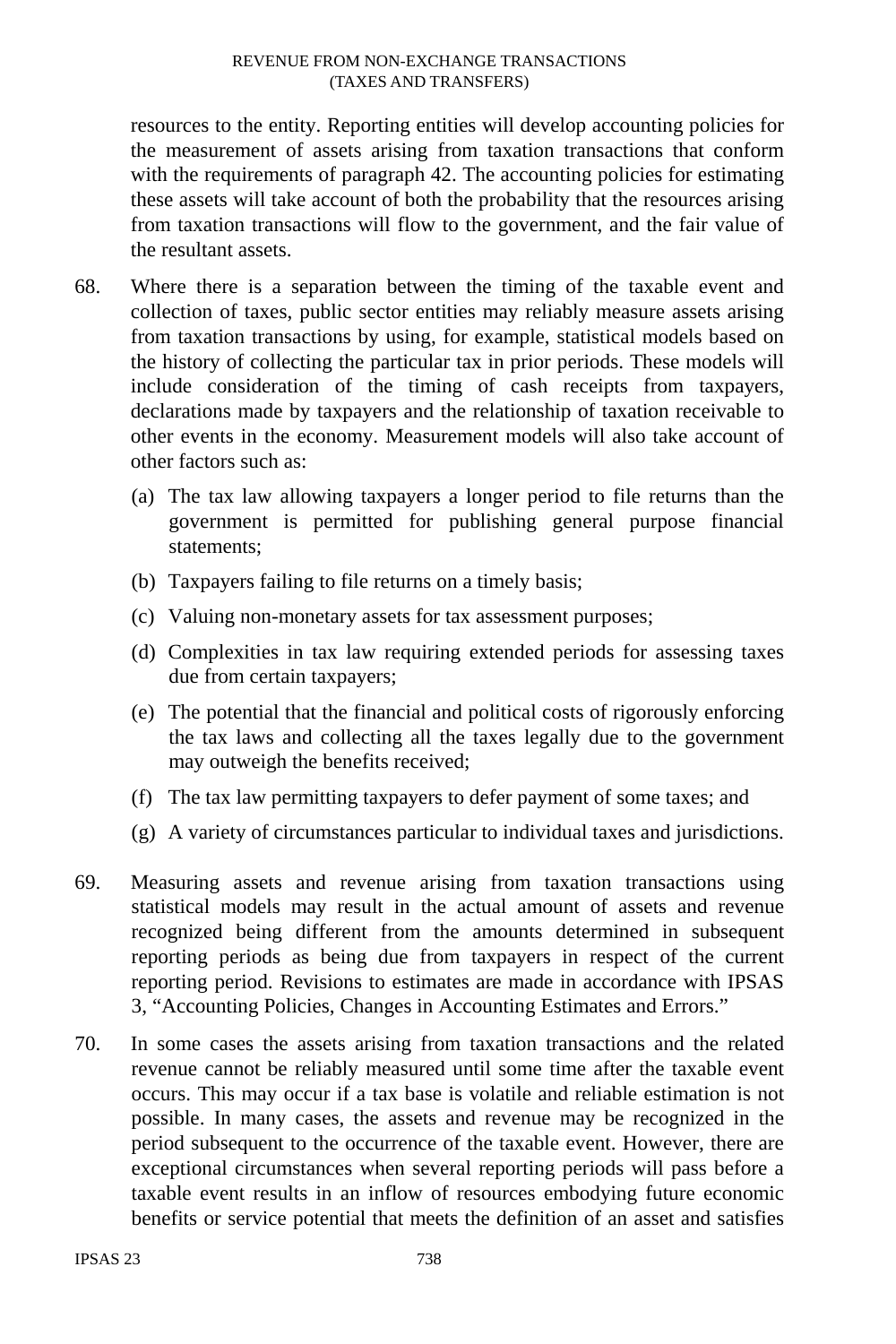the criteria for recognition as an asset. For example, it may take several years to determine and reliably measure the amount of death duty due in respect of a large deceased estate because it includes a number of valuable antiques and artworks, which require specialist valuations. Consequently the recognition criteria may not be satisfied until payment is received or receivable.

## **Expenses Paid Through the Tax System and Tax Expenditures**

### <span id="page-22-2"></span>71. **Taxation revenue shall be determined at a gross amount. It shall not be reduced for expenses paid through the tax system.**

72. In some jurisdictions, the government uses the tax system as a convenient method of paying to taxpayers benefits, which would otherwise be paid using another payment method, such as writing a check, directly depositing the amount in a taxpayer's bank account, or settling another account on behalf of the taxpayer. For example, a government may pay part of residents' health insurance premiums, to encourage the uptake of such insurance, either by reducing the individual's tax liability, making a payment by check or by paying an amount directly to the insurance company. In these cases, the amount is payable irrespective of whether the individual pays taxes. Consequently this amount is an expense of the government and should be recognized separately in the statement of financial performance. Tax revenue should be increased for the amount of any of these expenses paid through the tax system.

#### 73. **Taxation revenue shall not be grossed up for the amount of tax expenditures.**

- 74. In most jurisdictions, governments use the tax system to encourage certain financial behavior and discourage other behavior. For example, in some jurisdictions, home owners are permitted to deduct mortgage interest and property taxes from their gross income when calculating tax assessable income. These types of concessions are available only to taxpayers. If an entity (including a natural person) does not pay tax, it cannot access the concession. These types of concessions are called tax expenditures. Tax expenditures are foregone revenue, not expenses, and do not give rise to inflows or outflows of resources – that is, they do not give rise to assets, liabilities, revenue or expenses of the taxing government.
- <span id="page-22-1"></span><span id="page-22-0"></span>75. The key distinction between expenses paid through the tax system and tax expenditures is that for expenses paid through the tax system, the amount is available to recipients irrespective of whether they pay taxes, or use a particular mechanism to pay their taxes. IPSAS 1, "Presentation of Financial Statements," prohibits the offsetting of items of revenue and expense unless permitted by another Standard. The offsetting of tax revenue and expenses paid through the tax system is not permitted.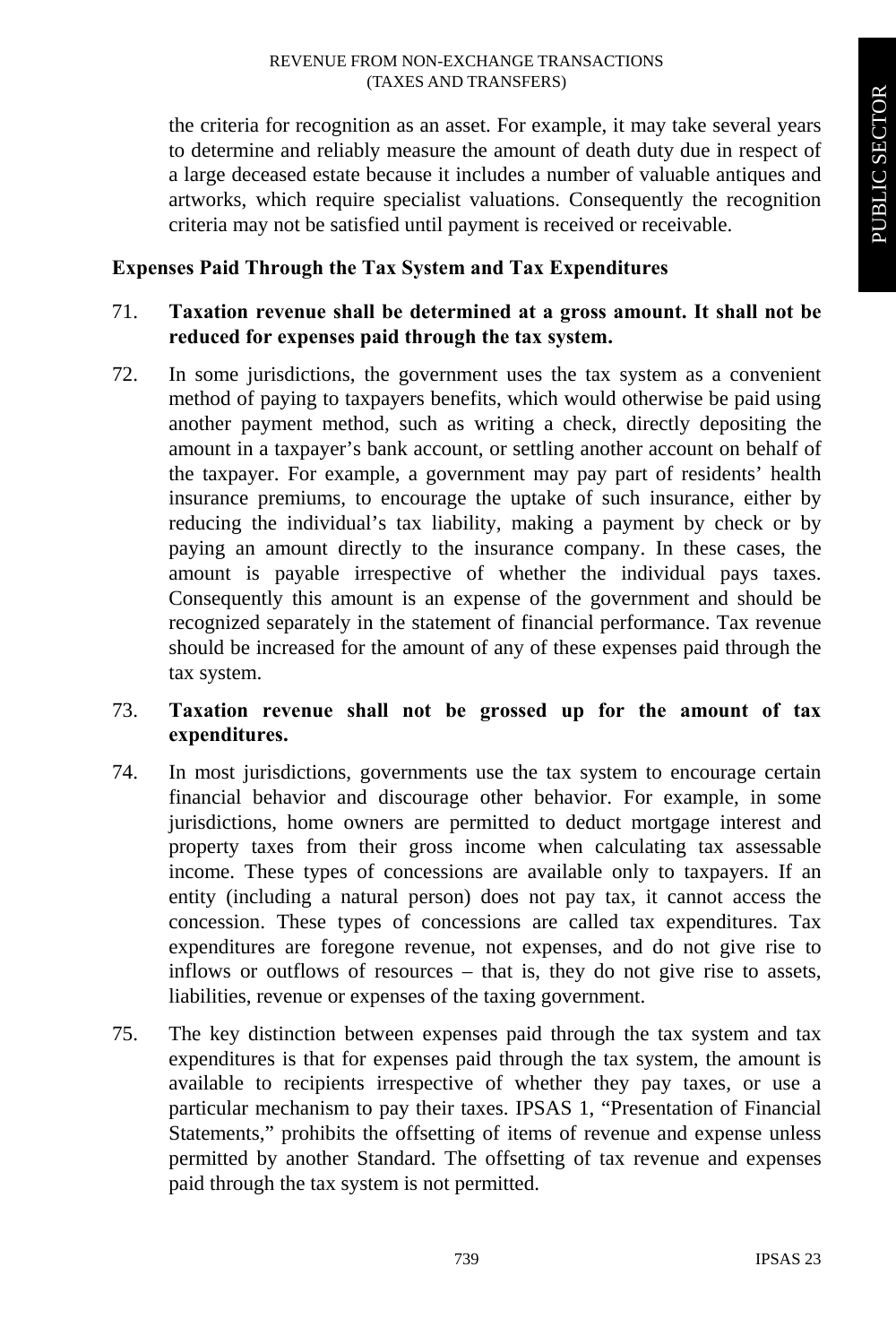# **Transfers**

- <span id="page-23-0"></span>76. **Subject to paragraph [98](#page-26-2), an entity shall recognize an asset in respect of transfers when the transferred resources meet the definition of an asset and satisfy the criteria for recognition as an asset.**
- 77. Transfers include grants, debt forgiveness, fines, bequests, gifts, donations and goods and services in-kind. All these items have the common attribute that they transfer resources from one entity to another without providing approximately equal value in exchange and are not taxes as defined in this Standard.
- 78. Transfers satisfy the definition of an asset when the entity controls the resources as a result of a past event (the transfer) and expects to receive future economic benefits or service potential from those resources. Transfers satisfy the criteria for recognition as an asset when it is probable that the inflow of resources will occur and their fair value can be reliably measured. In certain circumstances, such as when a creditor forgives a liability, a decrease in the carrying amount of a previously recognized liability may arise. In these cases, instead of recognizing an asset as a result of the transfer, the entity decreases the carrying amount of the liability.
- 79. An entity obtains control of transferred resources either when the resources have been transferred to the entity, or the entity has an enforceable claim against the transferor. Many arrangements to transfer resources become binding on all parties before the transfer of resources takes place. However, sometimes one entity promises to transfer resources, but fails to do so. Consequently only when a claim is enforceable, and the entity assesses that it is probable that the inflow of resources will occur will assets, liabilities and or revenue be recognized. Until that time, the entity cannot exclude or regulate the access of third parties to the benefits of the resources proposed for transfer.
- 80. Transfers of resources that satisfy the definition of "contributions from owners" will not give rise to revenue. Agreements that specify that the entity providing resources is entitled to distributions of future economic benefits or service potential during the recipient entity's life, or distribution of any excess of assets over liabilities in the event that the recipient entity is wound up, or that specify that the entity providing resources acquires a financial interest in the recipient entity that can be sold, exchanged, transferred or redeemed, are, in substance, agreements to make a contribution from owners.
- 81. Transfers satisfy the definition of "non-exchange transactions" because the transferor provides resources to the recipient entity without the recipient entity providing approximately equal value directly in exchange. If an agreement stipulates that the recipient entity is to provide approximately equal value in exchange, the agreement is not a transfer agreement, but a contract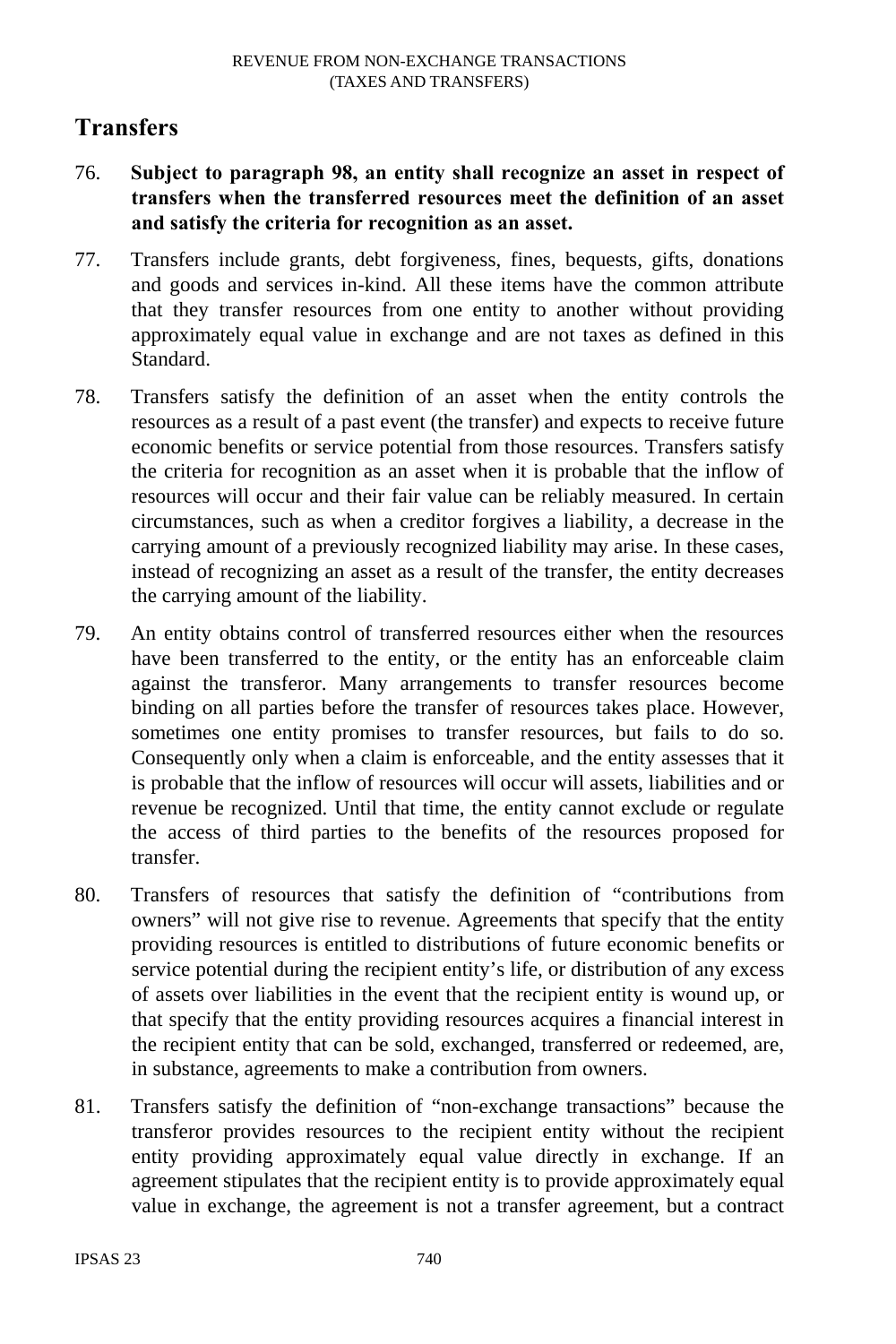for an exchange transaction that should be accounted for under IPSAS 9, "Revenue from Exchange Transactions."

<span id="page-24-3"></span>82. An entity analyzes all stipulations contained in transfer agreements to determine if it incurs a liability when it accepts transferred resources.

### **Measurement of Transferred Assets**

<span id="page-24-0"></span>83. As required by paragraph [42](#page-16-3), transferred assets are measured at their fair value as at the date of acquisition. Entities develop accounting policies for the recognition and measurement of assets that are consistent with IPSASs. As noted previously, inventories, property, plant, equipment or investment property acquired through non-exchange transactions are to be initially measured at their fair value as at the date of acquisition in accordance with the requirements of IPSASs 12, 16 and 17. Financial instruments, including cash and transfers receivable that satisfy the definition of a financial instrument, and other assets will also be measured at fair value as at the date of acquisition in accordance with paragraph [42](#page-16-3) and the appropriate accounting policy.

## **Debt Forgiveness and Assumption of Liabilities**

- <span id="page-24-1"></span>84. Lenders will sometimes waive their right to collect a debt owed by a public sector entity, effectively canceling the debt. For example, a national government may cancel a loan owed by a local government. In such circumstances, the local government recognizes an increase in net assets because a liability it previously recognized is extinguished.
- 85. Entities recognize revenue in respect of debt forgiveness when the former debt no longer meets the definition of a liability or satisfies the criteria for recognition as a liability, provided that the debt forgiveness does not satisfy the definition of a contribution from owners.
- 86. Where a controlling entity forgives debt owed by a wholly owned controlled entity, or assumes its liabilities, the transaction may be a contribution from owners, as described in paragraphs [37–](#page-15-3) [38.](#page-15-4)
- <span id="page-24-2"></span>87. Revenue arising from debt forgiveness is measured at the fair value of the debt forgiven. This will normally be the carrying amount of the debt forgiven.

#### **Fines**

88. Fines are economic benefits or service potential received or receivable by a public sector entity, from an individual or other entity, as determined by a court or other law enforcement body, as a consequence of the individual or other entity breaching the requirements of laws or regulations. In some jurisdictions law enforcement officials are able to impose fines on individuals considered to have breached the law. In these cases, the individual will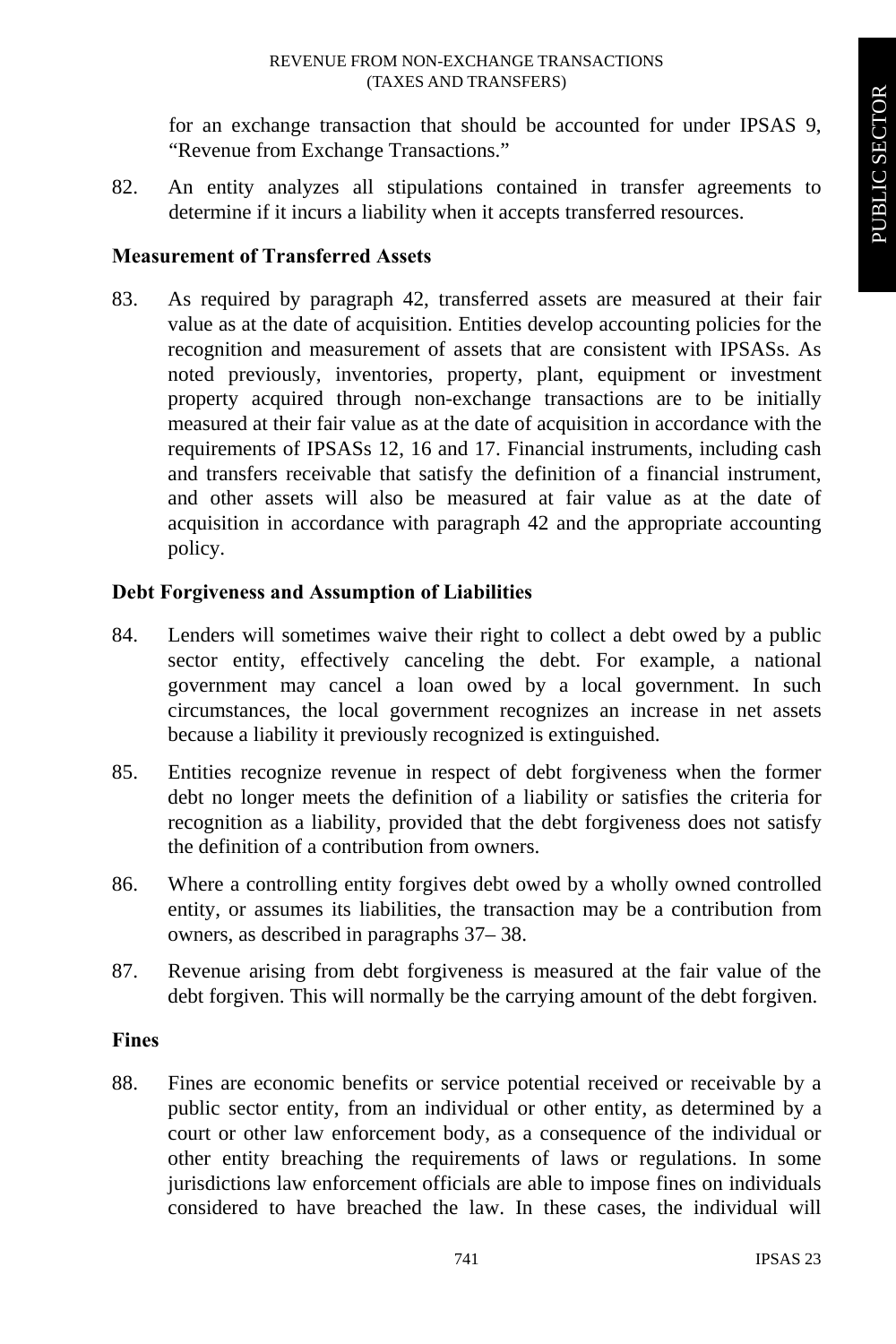normally have the choice of paying the fine, or going to court to defend the matter. Where a defendant reaches an agreement with a prosecutor that includes the payment of a penalty instead of being tried in court, the payment is recognized as a fine.

<span id="page-25-1"></span>89. Fines normally require an entity to transfer a fixed amount of cash to the government and do not impose on the government any obligations which may be recognized as a liability. As such, fines are recognized as revenue when the receivable meets the definition of an asset and satisfies the criteria for recognition as an asset set out in paragraph [31](#page-14-3). As noted in paragraph [12](#page-8-0), where an entity collects fines in the capacity of an agent, the fine will not be revenue of the collecting entity. Assets arising from fines are measured at the best estimate of the inflow of resources to the entity.

## **Bequests**

- <span id="page-25-2"></span>90. A bequest is a transfer made according to the provisions of a deceased person's will. The past event giving rise to the control of resources embodying future economic benefits or service potential for a bequest occurs when the entity has an enforceable claim, for example on the death of the testator, or the granting of probate, depending on the laws of the jurisdiction.
- 91. Bequests which satisfy the definition of an asset are recognized as assets and revenue when it is probable that the future economic benefits or service potential will flow to the entity and the fair value of the assets can be measured reliably. Determining the probability of an inflow of future economic benefits or service potential may be problematic if a period of time elapses between the death of the testator and the entity receiving any assets. The entity will need to determine if the deceased person's estate is sufficient to meet all claims on it, and satisfy all bequests. If the will is disputed, this will also affect the probability of assets flowing to the entity.
- <span id="page-25-3"></span>92. The fair value of bequeathed assets is determined in the same manner as for gifts and donations, as is described in paragraph [97.](#page-26-1) In jurisdictions where deceased estates are subject to taxation, the tax authority may already have determined the fair value of the asset bequeathed to the entity, and this amount may be available to the entity. Bequests are measured at the fair value of the resources received or receivable.

## **Gifts and Donations, including Goods In-kind**

<span id="page-25-0"></span>93. Gifts and donations are voluntary transfers of assets including cash or other monetary assets, goods in-kind and services in-kind that one entity makes to another, normally free from stipulations. The transferor may be an entity or an individual. For gifts and donations of cash or other monetary assets and goods in-kind, the past event giving rise to the control of resources embodying future economic benefits or service potential is normally the receipt of the gift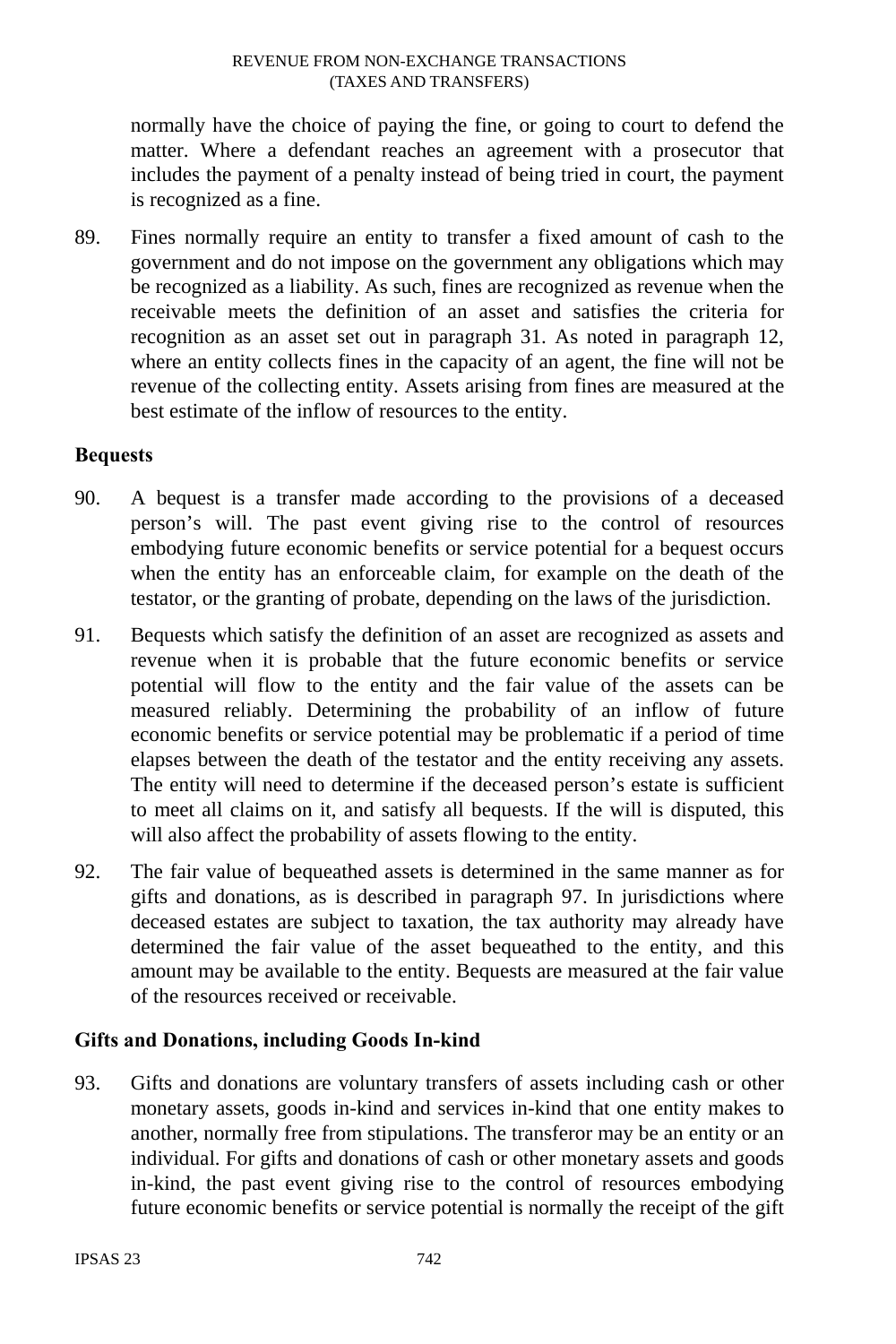or donation. Recognition of gifts or donations of services in-kind are addressed in paragraphs 98 - 103 below.

- 94. Goods in-kind are tangible assets transferred to an entity in a non-exchange transaction, without charge, but may be subject to stipulations. External assistance provided by multilateral or bilateral development organizations often includes a component of goods in-kind.
- 95. Gifts and donations (other than services in-kind) are recognized as assets and revenue when it is probable that the future economic benefits or service potential will flow to the entity and the fair value of the assets can be measured reliably. With gifts and donations, the making of the gift or donation and the transfer of legal title are often simultaneous, in such circumstances, there is no doubt as to the future economic benefits flowing to the entity.
- 96. Goods in-kind are recognized as assets when the goods are received, or there is a binding arrangement to receive the goods. If goods in-kind are received without conditions attached, revenue is recognized immediately. If conditions are attached, a liability is recognized, which is reduced and revenue recognized as the conditions are satisfied.
- <span id="page-26-1"></span>97. On initial recognition, gifts and donations including goods in-kind are measured at their fair value as at the date of acquisition, which may be ascertained by reference to an active market, or by appraisal. An appraisal of the value of an asset is normally undertaken by a member of the valuation profession who holds a recognized and relevant professional qualification. For many assets, the fair value will be readily ascertainable by reference to quoted prices in an active and liquid market. For example, current market prices can usually be obtained for land, non-specialized buildings, motor vehicles and many types of plant and equipment.

#### **Services In-kind**

#### <span id="page-26-2"></span>98. **An entity may, but is not required to, recognize services in-kind as revenue and as an asset.**

<span id="page-26-0"></span>99. Services in-kind are services provided by individuals to public sector entities in a non-exchange transaction. These services meet the definition of an asset because the entity controls a resource from which future economic benefits or service potential are expected to flow to the entity. These assets are, however, immediately consumed and a transaction of equal value is also recognized to reflect the consumption of these services in-kind. For example, a public school that receives volunteer services from teachers' aides, the fair value of which can be reliably measured, may recognize an increase in an asset and revenue, and a decrease in an asset and an expense. In many cases, the entity will recognize an expense for the consumption of services in-kind. However, services in-kind may also be utilized to construct an asset, in which case the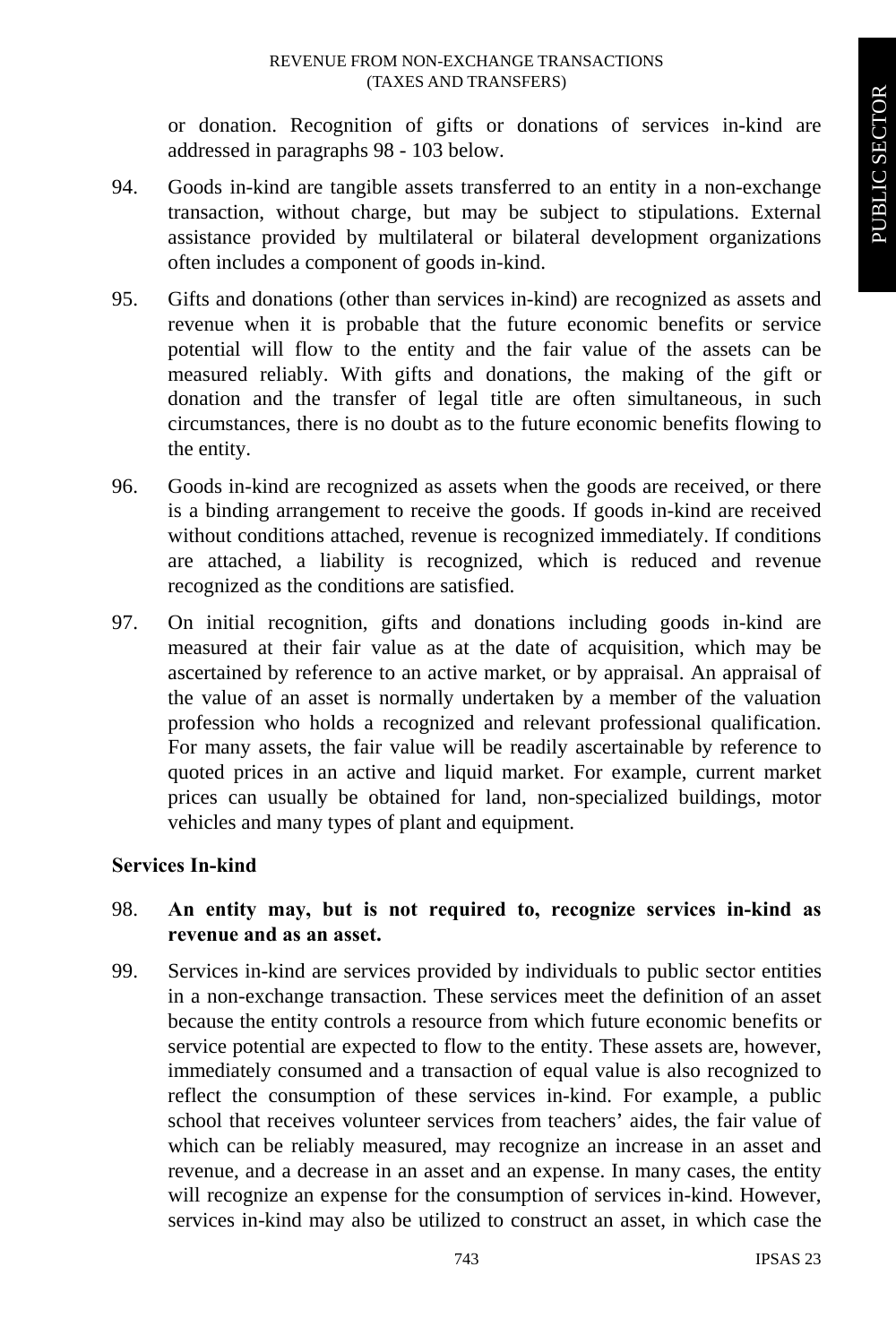amount recognized in respect of services in-kind is included in the cost of the asset being constructed.

- <span id="page-27-0"></span>100. Public sector entities may be recipients of services in-kind under voluntary or non-voluntary schemes operated in the public interest, for example:
	- (a) Technical assistance from other governments or international organizations;
	- (b) Persons convicted of offenses may be required to perform community service for a public sector entity;
	- (c) Public hospitals may receive the services of volunteers;
	- (d) Public schools may receive voluntary services from parents as teachers' aides or as board members; and
	- (e) Local governments may receive the services of volunteer fire fighters.
- 101. Some services in-kind do not meet the definition of an asset because the entity has insufficient control over the services provided. In other circumstances, the entity may have control over the services in-kind, but may not be able to measure them reliably, and thus they fail to satisfy the criteria for recognition as an asset. Entities may, however, be able to measure the fair value of certain services in-kind, such as professional or other services in-kind which are otherwise readily available in the national or international marketplace. When determining the fair value of the types of services in-kind described in paragraph [100](#page-27-0), the entity may conclude that the value of the services is not material. In many instances, services in-kind are rendered by persons with little or no training and are fundamentally different from the services the entity would acquire if the services in-kind were not available.
- <span id="page-27-1"></span>102. Due to the many uncertainties surrounding services in-kind, including the ability to exercise control over the services, and measuring the fair value of the services, this Standard does not require the recognition of services inkind. Paragraph [108,](#page-29-0) however, encourages the disclosure of the nature and type of services in-kind received during the reporting period. As for all disclosures, disclosures relating to services in-kind are only made if they are material. For some public sector entities, the services provided by volunteers are not material in amount, but may be material by nature.
- 103. In developing an accounting policy addressing a class of services in-kind, various factors would be considered, including the effects of those services in-kind on the financial position, performance and cash flows of the entity. The extent to which an entity is dependent on a class of services in-kind to meet its objectives, may influence the accounting policy an entity develops regarding the recognition of assets. For example, an entity that is dependant on a class of services in-kind to meet its objectives, may be more likely to recognize those services in-kind that meet the definition of an asset and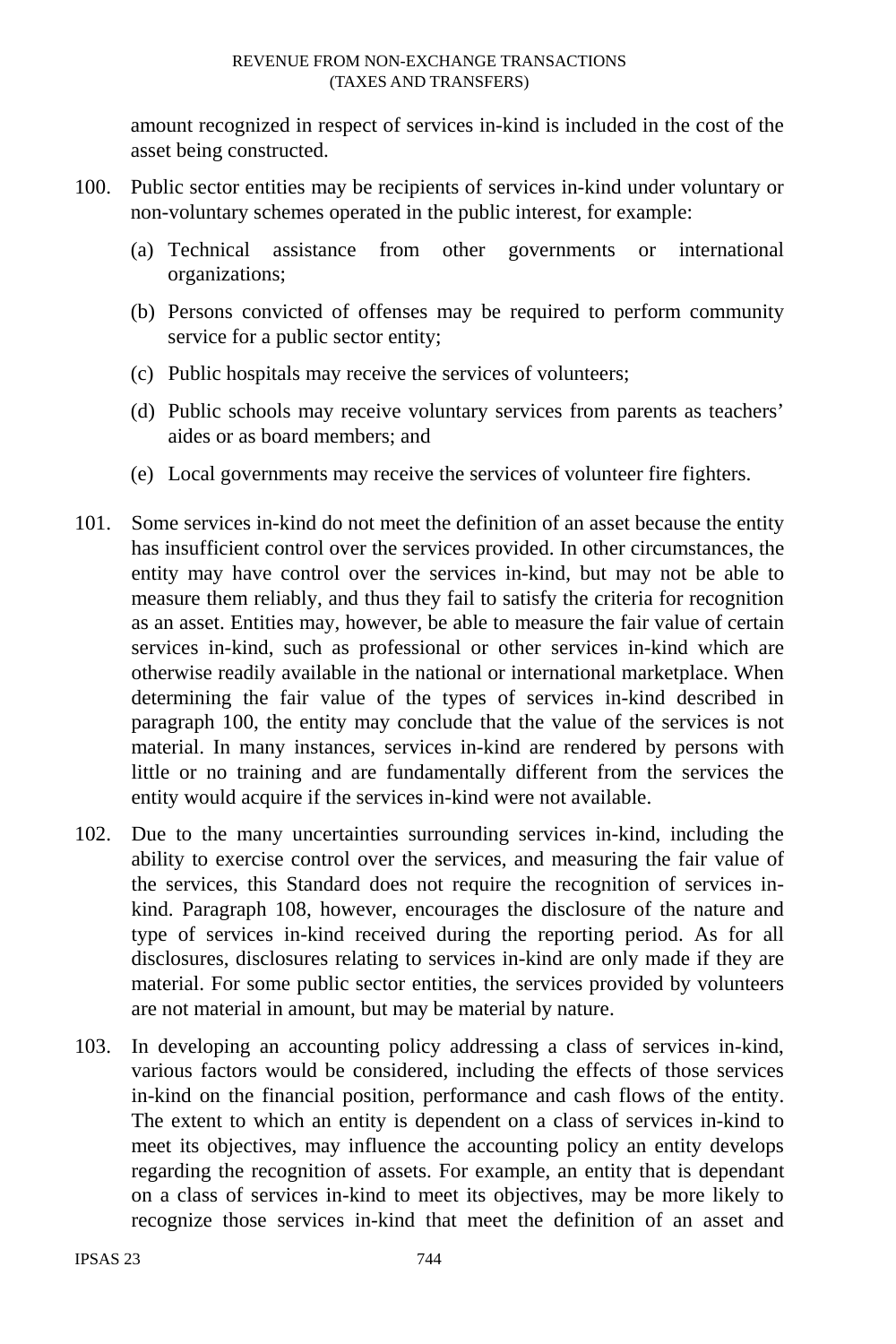satisfy the criteria for recognition. In determining whether to recognize a class of services in-kind, the practices of similar entities operating in a similar environment are also considered.

#### **Pledges**

<span id="page-28-2"></span>104. Pledges are unenforceable undertakings to transfer assets to the recipient entity. Pledges do not meet the definition of an asset because the recipient entity is unable to control the access of the transferor to the future economic benefits or service potential embodied in the item pledged. Entities do not recognize pledged items as assets or revenue. If the pledged item is subsequently transferred to the recipient entity, it is recognized as a gift or donation, in accordance with paragraphs [93](#page-26-0) – [97](#page-26-1) above. Pledges may warrant disclosure as contingent assets under the requirements of IPSAS 19, "Provisions, Contingent Liabilities and Contingent Assets."

#### **Advance Receipts of Transfers**

<span id="page-28-0"></span>105. Where an entity receives resources before a transfer arrangement becomes binding, the resources are recognized as an asset when they meet the definition of an asset and satisfy the criteria for recognition as an asset. The entity will also recognize an advance receipt liability if the transfer arrangement is not yet binding. Advance receipts in respect of transfers are not fundamentally different from other advance receipts, so a liability is recognized until the event which makes the transfer arrangement binding occurs and all other conditions under the agreement are fulfilled. When that event occurs and all other conditions under the agreement are fulfilled, the liability is discharged and revenue is recognized.

# **Disclosures**

- <span id="page-28-4"></span><span id="page-28-3"></span><span id="page-28-1"></span>106. **An entity shall disclose either on the face of, or in the notes to, the general purpose financial statements:**
	- (a) **The amount of revenue from non-exchange transactions recognized during the period by major classes showing separately:**
		- (i) **Taxes, showing separately major classes of taxes; and**
		- (ii) **Transfers, showing separately major classes of transfer revenue.**
	- (b) **The amount of receivables recognized in respect of non-exchange revenue.**
	- (c) **The amount of liabilities recognized in respect of transferred assets subject to conditions.**
	- (d) **The amount of assets recognized that are subject to restrictions and the nature of those restrictions.**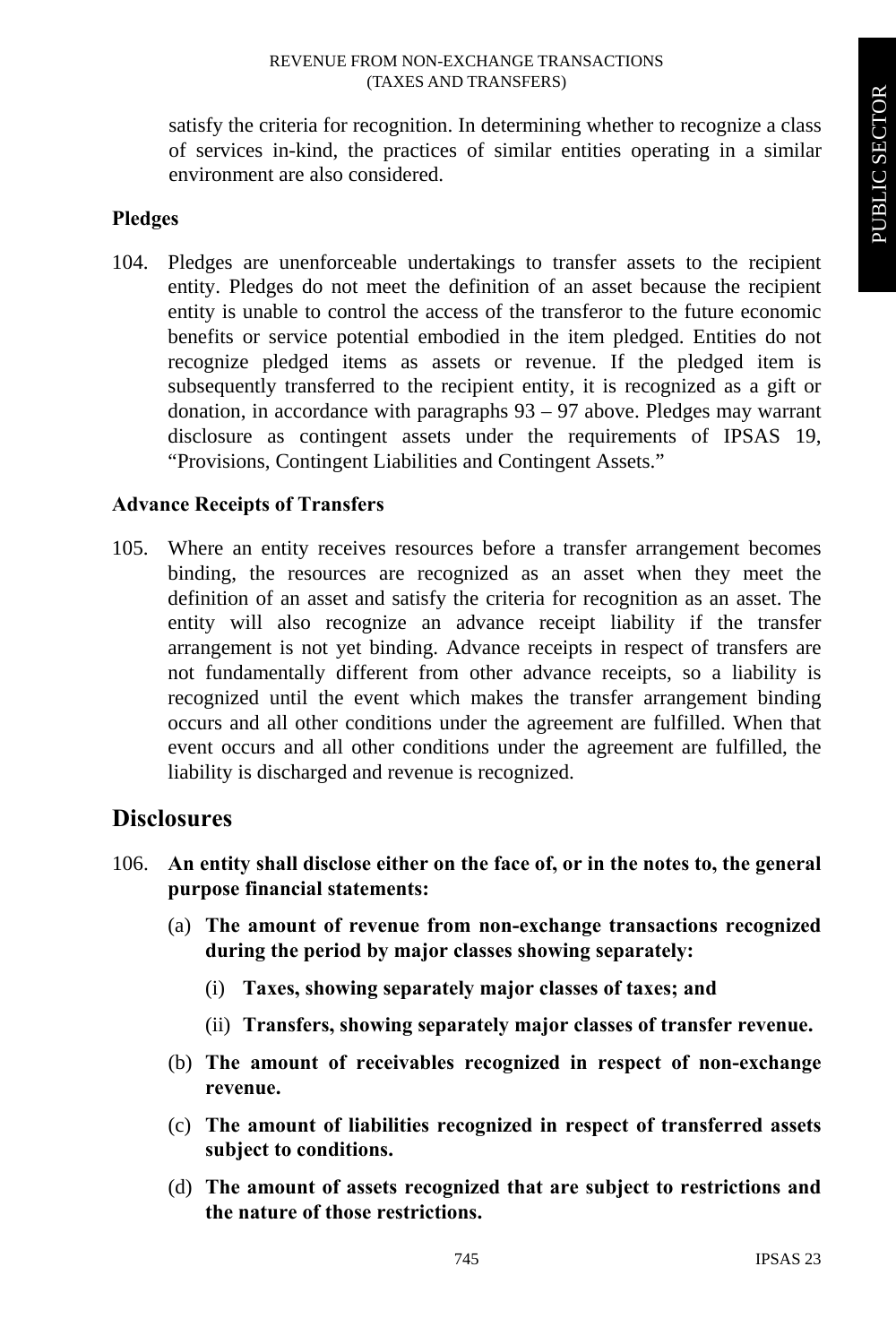- (e) **The existence and amounts of any advance receipts in respect of nonexchange transactions.**
- (f) **The amount of any liabilities forgiven.**
- <span id="page-29-1"></span>107. **An entity shall disclose in the notes to the general purpose financial statements:**
	- (a) **The accounting policies adopted for the recognition of revenue from non-exchange transactions.**
	- (b) **For major classes of revenue from non-exchange transactions, the basis on which the fair value of inflowing resources was measured.**
	- (c) **For major classes of taxation revenue which the entity cannot measure reliably during the period in which the taxable event occurs, information about the nature of the tax.**
	- (d) **The nature and type of major classes of bequests, gifts, donations showing separately major classes of goods in-kind received.**
- <span id="page-29-0"></span>108. Entities are encouraged to disclose the nature and type of major classes of services in-kind received, including those not recognized. The extent to which an entity is dependant on a class of services in-kind will determine the disclosures it makes in respect of that class.
- 109. The disclosures required by paragraphs [106](#page-28-3) and [107](#page-29-1) assist the reporting entity to satisfy the objectives of financial reporting, as set out in IPSAS 1, "Presentation of Financial Statements," which is to provide information useful for decision making and to demonstrate the accountability of the entity for the resources entrusted to it.
- 110. Disclosure of the major classes of revenue assists users to make informed judgments about the entity's exposure to particular revenue streams.
- 111. Conditions and restrictions impose limits on the use of assets, which impacts the operations of the entity. Disclosure of the amount of liabilities recognized in respect of conditions and the amount of assets subject to restrictions assists users in making judgments about the ability of the entity to use its assets at its own discretion. Entities are encouraged to disaggregate by class the information required to be disclosed by paragraph [106](#page-28-3)[\(c\)](#page-28-4).
- 112. Paragraph 106(e) requires entities to disclose the existence of advance receipts in respect of non-exchange transactions. These liabilities carry the risk that the entity will have to make a sacrifice of future economic benefits or service potential if the taxable event does not occur, or a transfer arrangement does not become binding. Disclosure of these advance receipts assists users to make judgements about the entity's future revenue and net asset position.
- 113. As noted in paragraph [68](#page-21-1), in many cases an entity will be able to reliably measure assets and revenue arising from taxation transactions, using, for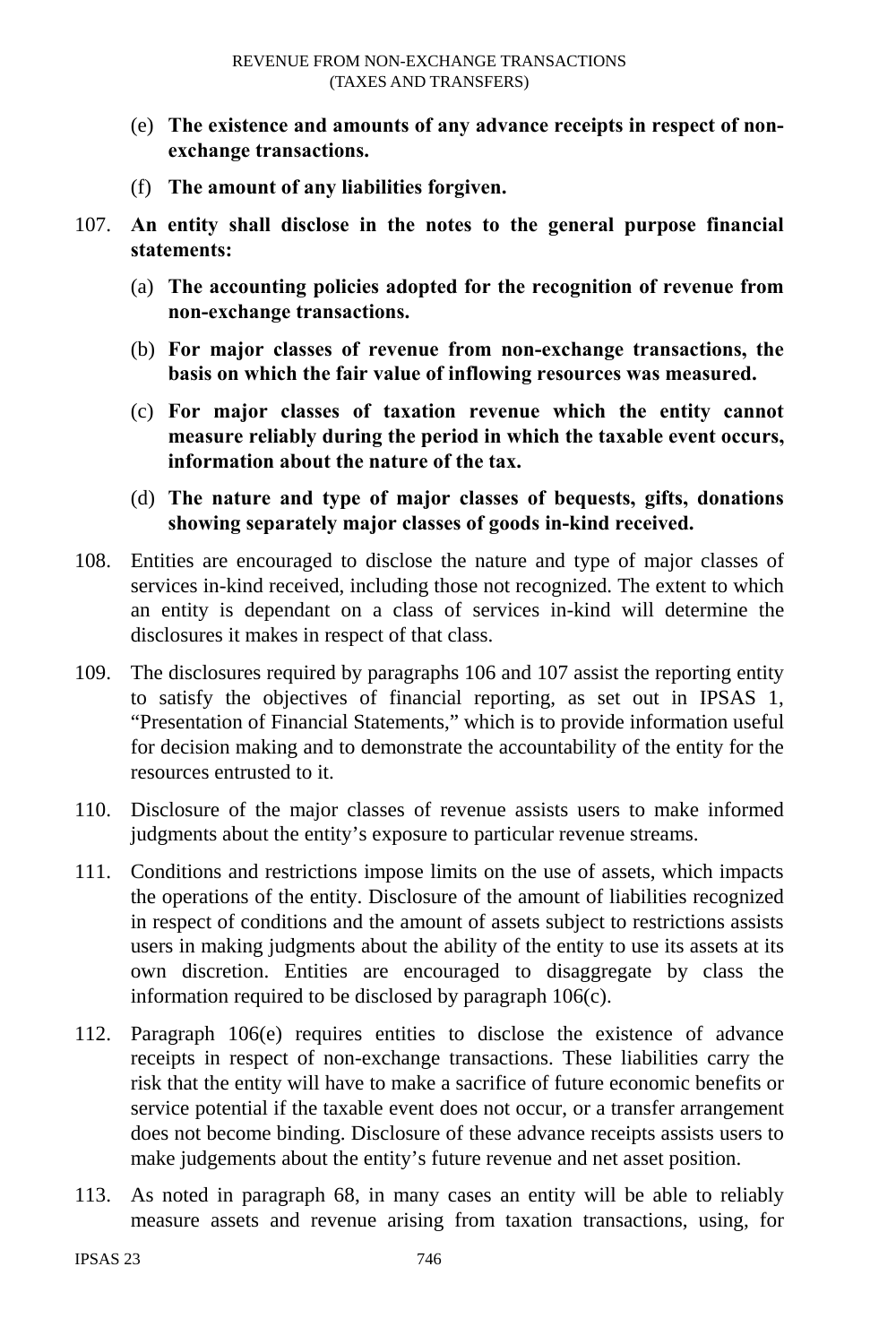example, statistical models. However, there may be exceptional circumstances where an entity is unable to reliably measure the assets and revenue arising until one or more reporting periods has elapsed since the taxable event occurred. In these cases, the entity makes disclosures about the nature of major classes of taxation that cannot be reliably measured, and therefore recognized, during the reporting period in which the taxable event occurs. These disclosures assist users to make informed judgements about the entity's future revenue and net asset position.

- 114. Paragraph 107(d) requires entities to make disclosures about the nature and type of major classes of gifts, donations and bequests it has received. These inflows of resources are received at the discretion of the transferor, which exposes the entity to the risk that in future periods, such sources of resources may change significantly. Such disclosures assist users to make informed judgements about the entity's future revenue and net asset position.
- <span id="page-30-0"></span>115. Where services in-kind meet the definition of an asset and satisfy the criteria for recognition as an asset, entities may elect to recognize these services inkind and measure them at their fair value. Paragraph 108 encourages an entity to make disclosures about the nature and type of all services in-kind received, whether they are recognized or not. Such disclosures may assist users to make informed judgments about the contribution made by such services to the achievement of the entity's objectives during the reporting period, and the entity's dependence on such services for the achievement of its objectives in the future.

# **Transitional Provisions**

- <span id="page-30-1"></span>116. **Entities are not required to change their accounting policies in respect of the recognition and measurement of taxation revenue for reporting periods beginning on a date within five years following the date of first adoption of this Standard.**
- <span id="page-30-2"></span>117. **Entities are not required to change their accounting policies in respect of the recognition and measurement of revenue from non-exchange transactions, other than taxation revenue, for reporting periods beginning on a date within three years following the date of first adoption of this Standard.**
- 118. **Changes in accounting policies in respect of the recognition and measurement of revenue from non-exchange transactions made before the expiration of the five year period permitted in paragraph [116,](#page-30-1) or the three year period permitted in paragraph [117,](#page-30-2) shall only be made to better conform to the accounting policies of this Standard. Entities may change their accounting policies in respect of revenue from non-exchange transactions on a class by class basis.**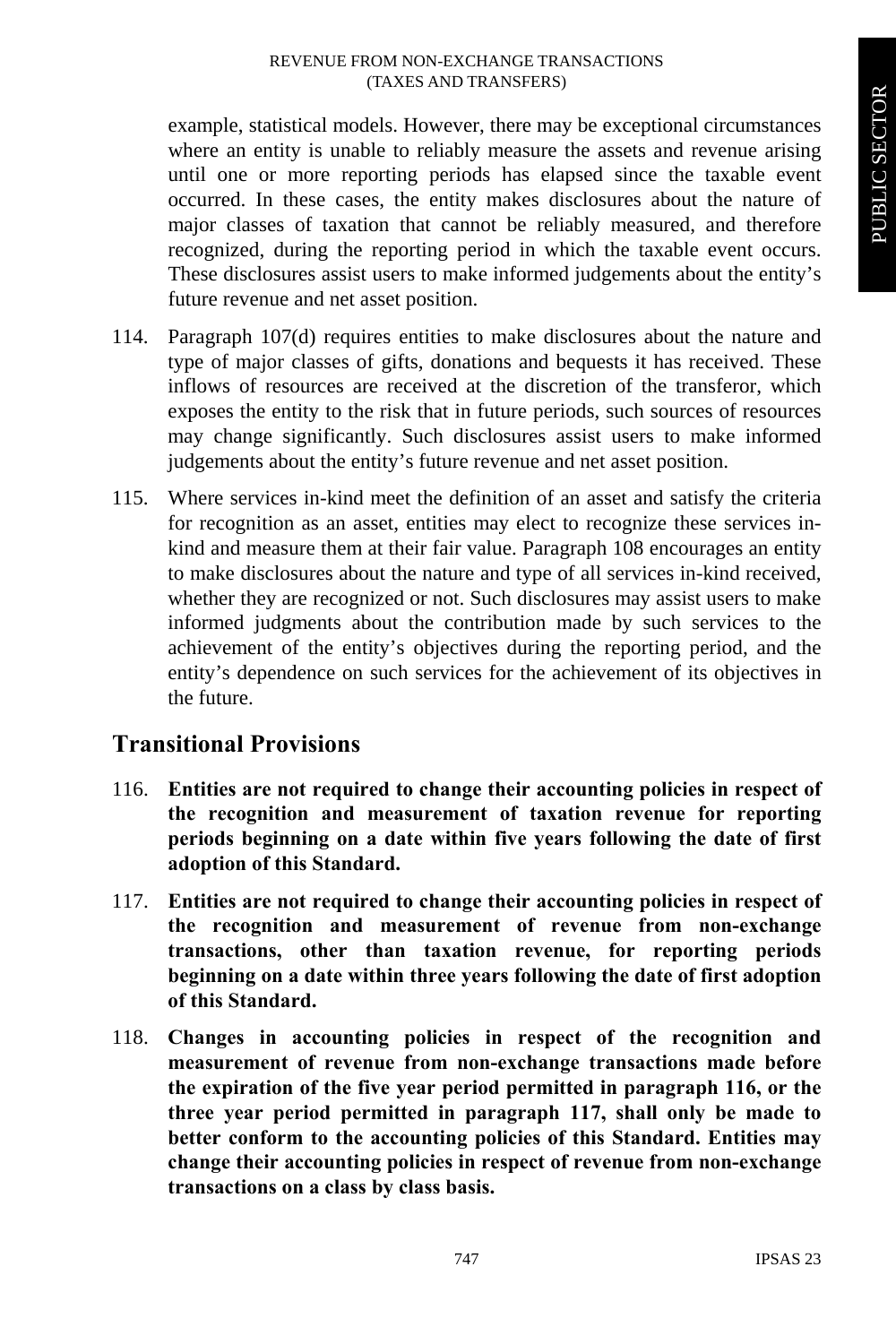- <span id="page-31-1"></span>119. **When an entity takes advantage of the transitional provisions in paragraph [116](#page-30-1) or [117,](#page-30-2) that fact shall be disclosed. The entity shall also disclose which classes of revenue from non-exchange transactions are recognized in accordance with this Standard, which have been recognized under an accounting policy that is not consistent with the requirements of this Standard, and the entity's progress towards implementation of accounting policies that are consistent with this Standard. The entity shall disclose its plan for implementing accounting policies that are consistent with this Standard.**
- 120. **When an entity takes advantage of the transitional provisions for a second or subsequent reporting period, details of the classes of revenue from non-exchange transactions previously recognized on another basis, but which are now recognized in accordance with this Standard, shall be disclosed.**
- 121. The transitional provisions are intended to allow entities a period to develop reliable models for measuring revenue from non-exchange transactions during the transitional period. Entities may adopt accounting policies for the recognition of revenue from non-exchange transactions that do not comply with the provisions of this Standard. The transitional provisions allow entities to apply this Standard incrementally to different classes of revenue from nonexchange transactions. For example, entities may be able to recognize and measure property taxes and some classes of transfers in accordance with this Standard from the date of application, but may require up to five years to fully develop a reliable model for measuring income tax revenue.
- 122. When an entity takes advantage of the transitional provisions in this Standard, its accounting policies for each class of revenue from non-exchange transactions may only be changed to better conform to this Standard. An entity may retain its existing accounting policies until it decides to fully apply the provisions of this Standard or until the transitional provisions expire, whichever is earlier, or it may change them to apply the requirements of this Standard progressively. An entity may, for example, change from a policy of recognition on a cash basis, to a modified cash or modified accrual basis before it fully applies this Standard.
- <span id="page-31-0"></span>123. The disclosure requirements of paragraph [119](#page-31-1) assist users to track the progress of the entity in conforming its accounting policies to the requirements of this IPSAS during the reporting periods in which the transitional provisions apply. This disclosure facilitates the objective of full accountability and transparency.

# **Effective Date**

124. **This International Public Sector Accounting Standard becomes effective for annual financial statements covering periods beginning on or after**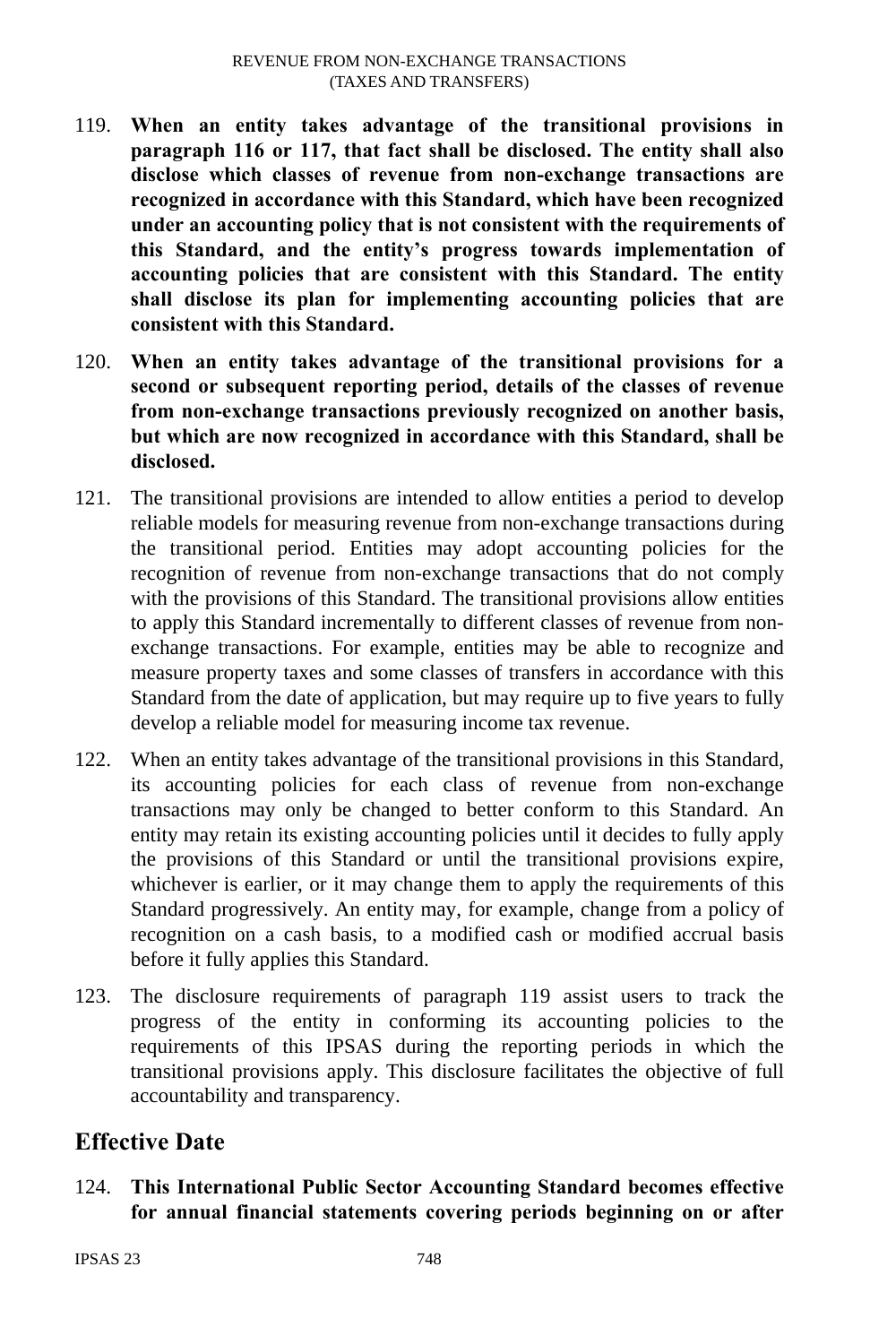**June 30, 2008. Earlier application is encouraged. If an entity applies this Standard for periods beginning before June 30, 2008, it shall disclose that fact.**

<span id="page-32-2"></span><span id="page-32-1"></span><span id="page-32-0"></span>125. When an entity adopts the accrual basis of accounting, as defined by International Public Sector Accounting Standards, for financial reporting purposes, subsequent to this effective date, this Standard applies to the entity's annual financial statements covering periods beginning on or after the date of adoption.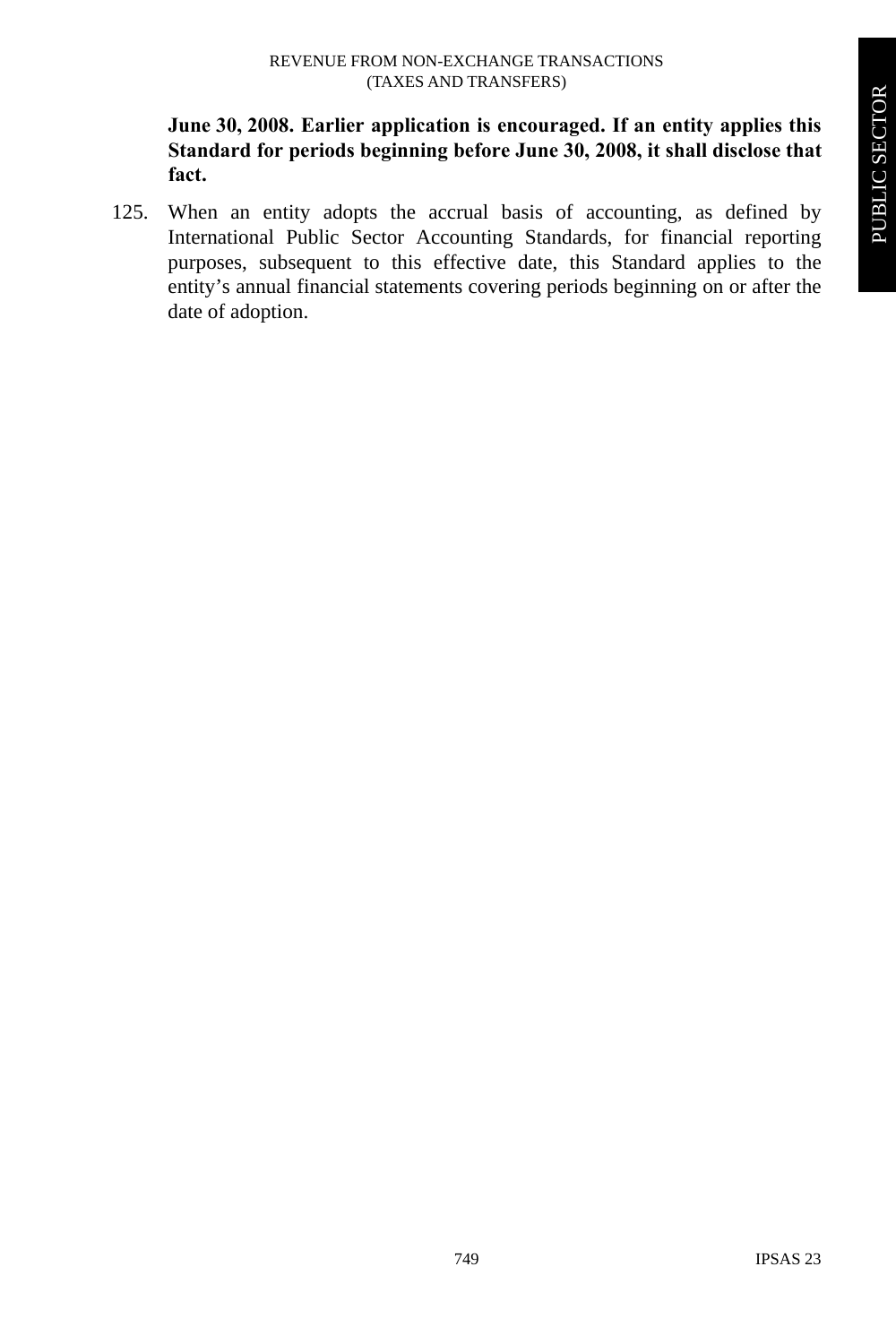# **Appendix**

# **Amendments to Other IPSASs**

#### **IPSAS 1, "Presentation of Financial Statements"**

- A1. In IPSAS 1, "Presentation of Financial Statements," paragraph 89(f) is to be amended as follows:
	- (f) Recoverables from non-exchange transactions, including (taxes and transfers);

#### **IPSAS 12, "Inventories"**

- A1. In IPSAS 12, "Inventories," the definitions of "exchange transactions" and "non-exchange transactions" are to be inserted into paragraph 6.
- A2. In IPSAS 12 the following paragraph is to be inserted between paragraphs 11 and 12:
- 11A. **Where inventory is acquired through a non-exchange transaction, its cost shall be measured at its fair value as at the date of acquisition.**
- A3. In IPSAS 12, the following paragraph is to be inserted between paragraphs 24 and 25:

#### **Inventory Acquired Through a Non-Exchange Transaction**

24A. Inventories may be transferred to the entity by means of a non-exchange transaction. For example, an international aid agency may donate medical supplies to a public hospital in the aftermath of a natural disaster. Under such circumstances, the cost of the inventory is its fair value as at the date it is acquired.

## **IPSAS 16, "Investment Property"**

- A4. In IPSAS 16, "Investment Property," the definitions of "exchange transactions" and "non-exchange transactions" are to be inserted into paragraph 6.
- A5. In IPSAS 16, paragraphs 23 and 28 are to be amended as follows:
- 23. **Where an investment property is acquired at no cost, or for a nominal cost through a non-exchange transaction, its cost shall be measured at its fair value as at the date of acquisition.**
- 28. An investment property may be acquired through a non-exchange transaction be gifted or contributed to the entity. For example, a national government may transfer at no charge a surplus office building to a local government entity, which then lets it out at market rent. An investment property may also be acquired for no cost, or for a nominal cost, through through a non-exchange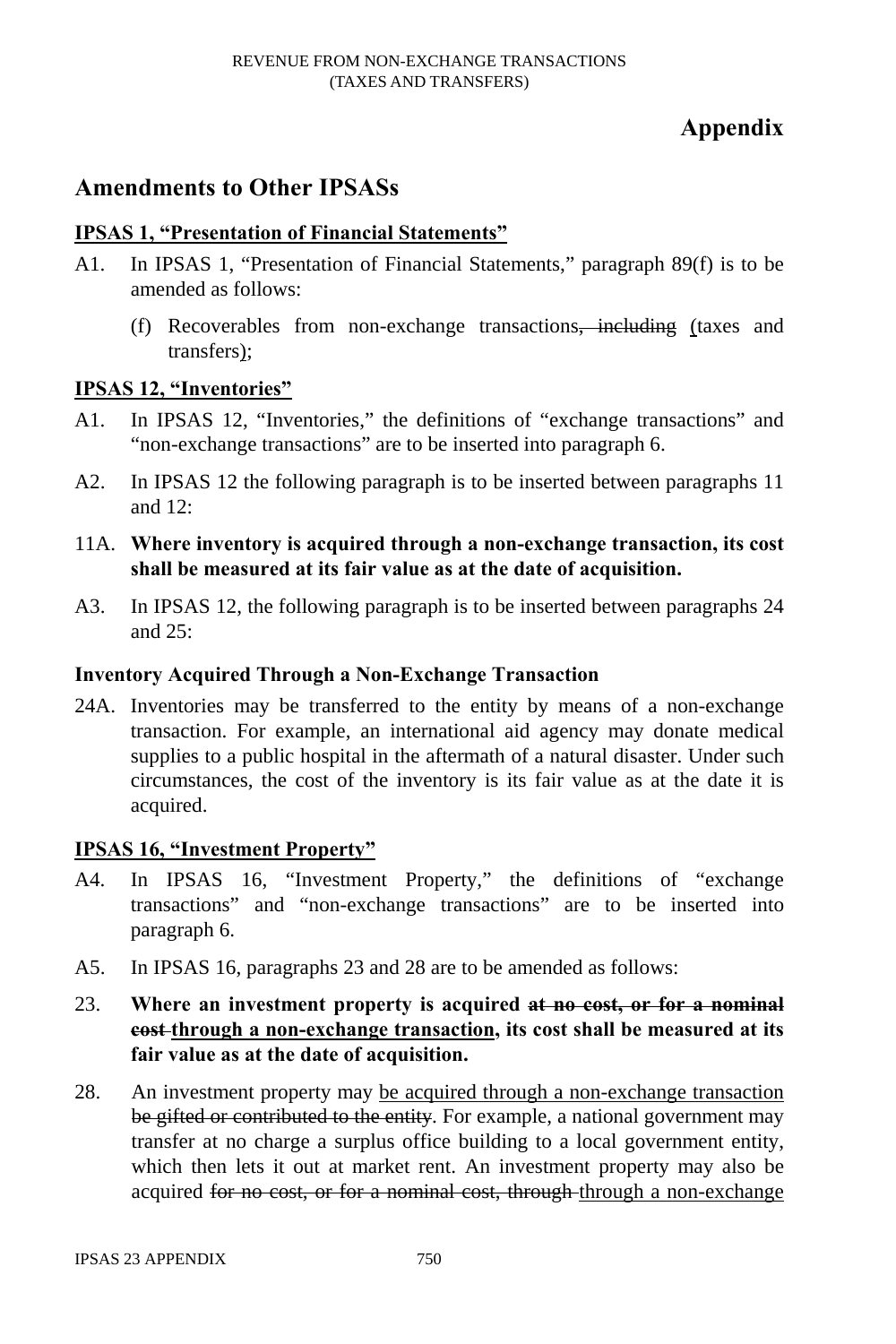transaction by the exercise of powers of sequestration. In these circumstances, the cost of the property is its fair value as at the date it is acquired.

## **IPSAS 17, "Property, Plant and Equipment"**

- A6. In IPSAS 17, "Property, Plant and Equipment," the definitions of "exchange transactions" and "non-exchange transactions" are to be inserted into paragraph 12.
- A7. In IPSAS 17, paragraphs 23 and 24 are to be amended as follows:
- **23. Where an asset is acquired at no cost, or for a nominal cost through a non-exchange transaction, its cost shall be measured at its fair value as at the date of acquisition.**
- 24. An item of property, plant and equipment may be gifted or contributed to the entity acquired through a non-exchange transaction. For example, land may be contributed to a local government by a developer at nil or nominal consideration, to enable the local government to develop parks, roads and paths in the development. An asset may also be acquired at nil or nominal consideration through through a non-exchange transaction by the exercise of powers of sequestration. Under these circumstances the cost of the item is its fair value as at the date it is acquired.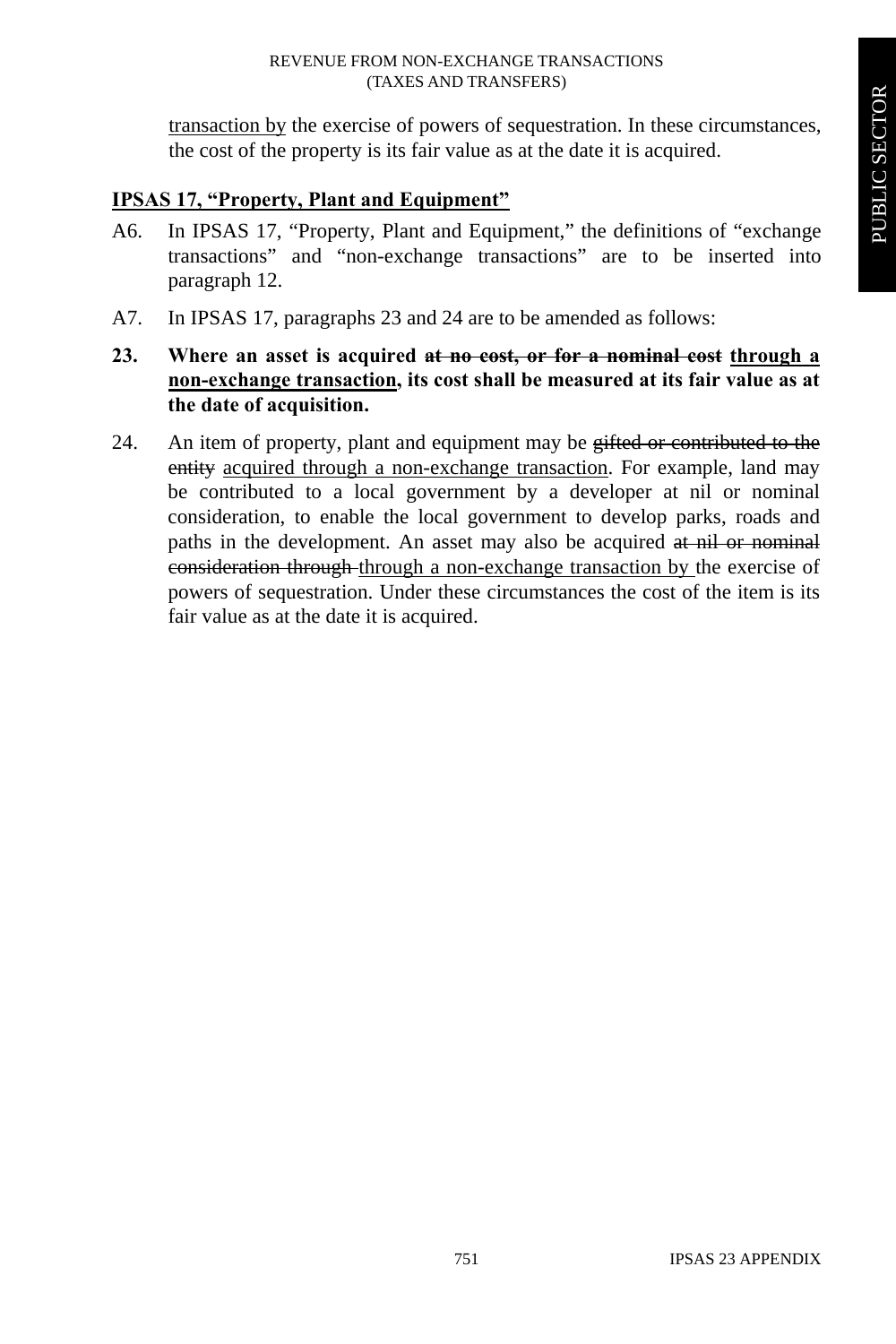# **Implementation Guidance**

# **Measurement, Recognition and Disclosure of Revenue from Non-Exchange Transactions — Examples**

*This guidance accompanies, but is not part of IPSAS 23.* 

### **Example 1: Income Tax (Paragraph [65](#page-20-0))**

- <span id="page-35-0"></span>IG1. A national government (reporting entity) imposes a 25 percent tax on personal income earned within the country. Employers are required to withhold taxes from payroll and remit withholdings on a monthly basis. Individuals with significant non-salary (for example, investment) income are required to make estimated tax payments on a quarterly basis. In addition, individuals must file a tax return with the taxation department by April 15 of the year following the tax year (calendar year) and must pay the remaining tax owed (or claim a refund) at that time. The government's reporting period ends on June 30.
- IG2. The government controls a resource income tax receivable when the taxable event occurs, which is the earning of assessable income by taxpayers. At the end of the reporting period, the government recognizes assets and revenue in respect of personal income tax on the income earned during the reporting period to the extent that it can reliably measure it. Assets and revenue will also be recognized in respect of income taxes on income earned in prior periods, but which did not meet the definition of, or satisfy the criteria for recognition as, an asset until the current reporting period.

#### **Example 2: Measurement of Taxation Revenue (Paragraphs [67](#page-21-0) - [70\)](#page-22-1)**

- IG3. A national government (reporting entity) levies income tax on the personal income of all persons earning income within its jurisdiction. The tax was first levied some seventy years before the current reporting period, and taxation statistics are available for the entire seventy year period. The tax year and the reporting period are January 1 to December 31. Taxpayers have until April 30 each year to file their tax return, and until June 30 to pay any outstanding taxes. The government is required by legislation to present audited consolidated general purpose financial statements to the legislature no later than March 31.
- IG4. Income tax revenue should be recognized in the reporting period in which the taxable event occurred, that is, the earning of taxable income. As the tax administration system does not enable the government to directly measure income tax receivable until after its general purpose financial statements are issued, the government develops a model to indirectly measure income taxation revenue receivable. The government uses the income tax collection history it has in the taxation statistics, which it compares to other observable phenomena to develop a reliable model. Other phenomena can include other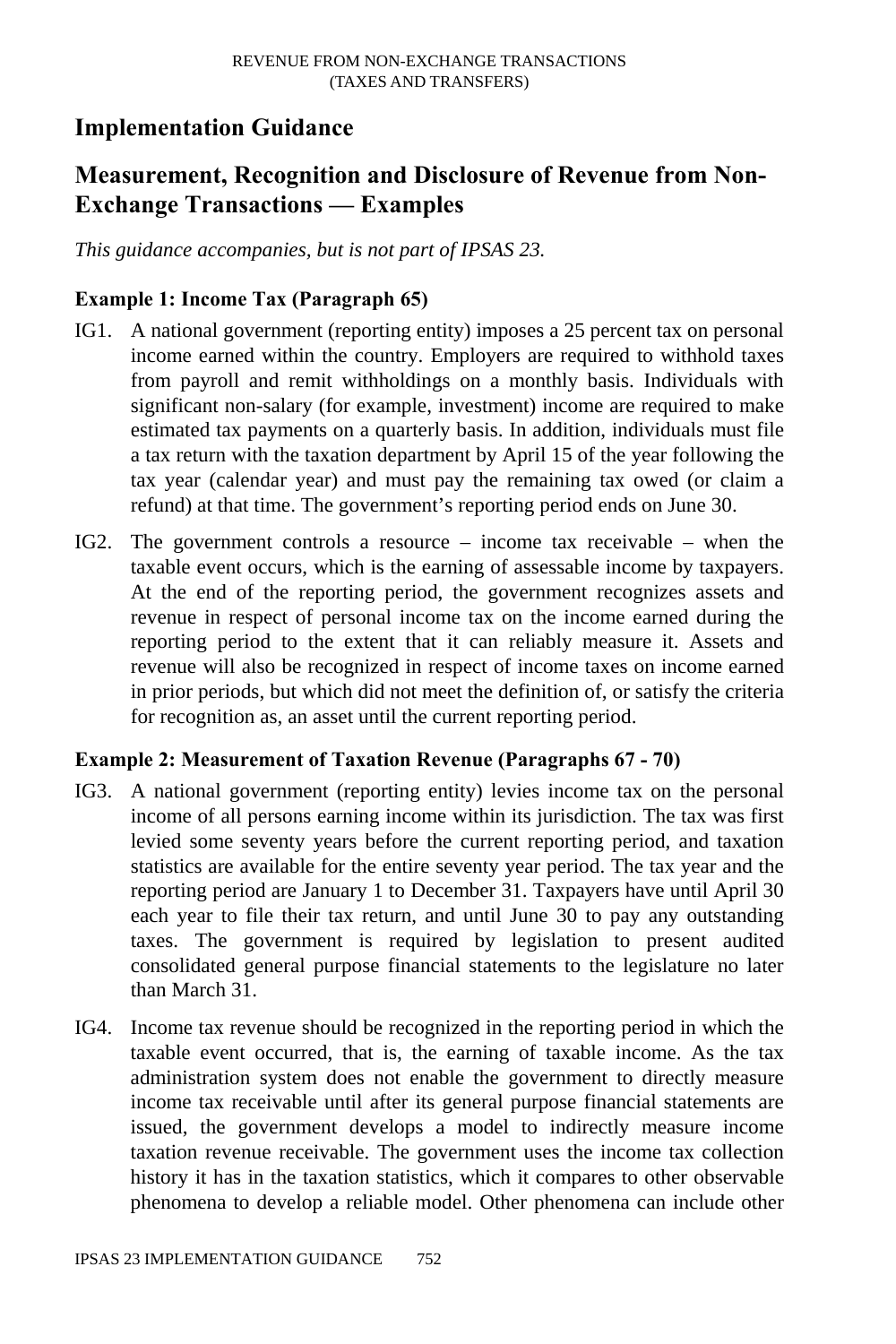economic statistics, such as gross domestic product, financial phenomena such as income tax installments deducted by employers, sales tax collections (if it levies such a tax) and banking statistics collected by the central bank. This government may enlist the assistance of econometricians in developing the model, and the external auditor tests the validity of the model in accordance with international and national auditing standards.

IG5. The model enables the reporting entity to reliably measure the assets and revenue accruing to it during the reporting period, which are then recognized and disclosed in the general purpose financial statements. The notes to the general purpose financial statements disclose the accounting policies, including the basis of measurement of income tax revenue. In these circumstances estimates of tax revenue for one reporting period may be revised in a subsequent period. Changes in estimates are recognized prospectively in accordance with IPSAS 3, "Accounting Policies, Changes in Accounting Estimates and Errors."

#### **Example 3: Value Added Tax (Paragraph [65](#page-20-0))[1](#page-36-0)**

- IG6. A national government (reporting entity) imposes a value added tax (VAT) on all businesses. The tax is 15 percent of the value added and is collected by merchants from customers (taxpayers) at the time of sale. Large and medium sized businesses are required to submit VAT returns electronically to the tax department on a weekly basis; however, small businesses are permitted to submit VAT returns manually on a quarterly basis.
- IG7. The government controls a resource VAT receivable when the taxable event occurs, which is the undertaking of taxable activity, that is, the sale of value added goods or services, during the reporting period. The government recognizes assets and revenue in the general purpose financial statements of the reporting period in which the taxable activity takes place, or later, as soon as it can reliably measure the tax receivable. In many circumstances, the taxation return period will not coincide with the reporting period. In these circumstances estimates of tax revenue for the reporting period may be revised in a subsequent period. Changes in estimates are recognized prospectively in accordance with IPSAS 3, "Accounting Policies, Changes in Accounting Estimates and Errors."

#### **Example 4: Goods and Services Tax (Paragraph [65\)](#page-20-0)**

<span id="page-36-0"></span>-

IG8. A national government (reporting entity) imposes a goods and services tax (GST) on sales of goods and services. The tax is 10 percent of the value of goods and services sold. Most sellers of goods and services are required to electronically submit GST returns to the tax department on a weekly basis.

<sup>&</sup>lt;sup>1</sup> Some jurisdictions use the terms "Value Added Tax (VAT)" and "Goods and Services Tax (GST)" interchangeably.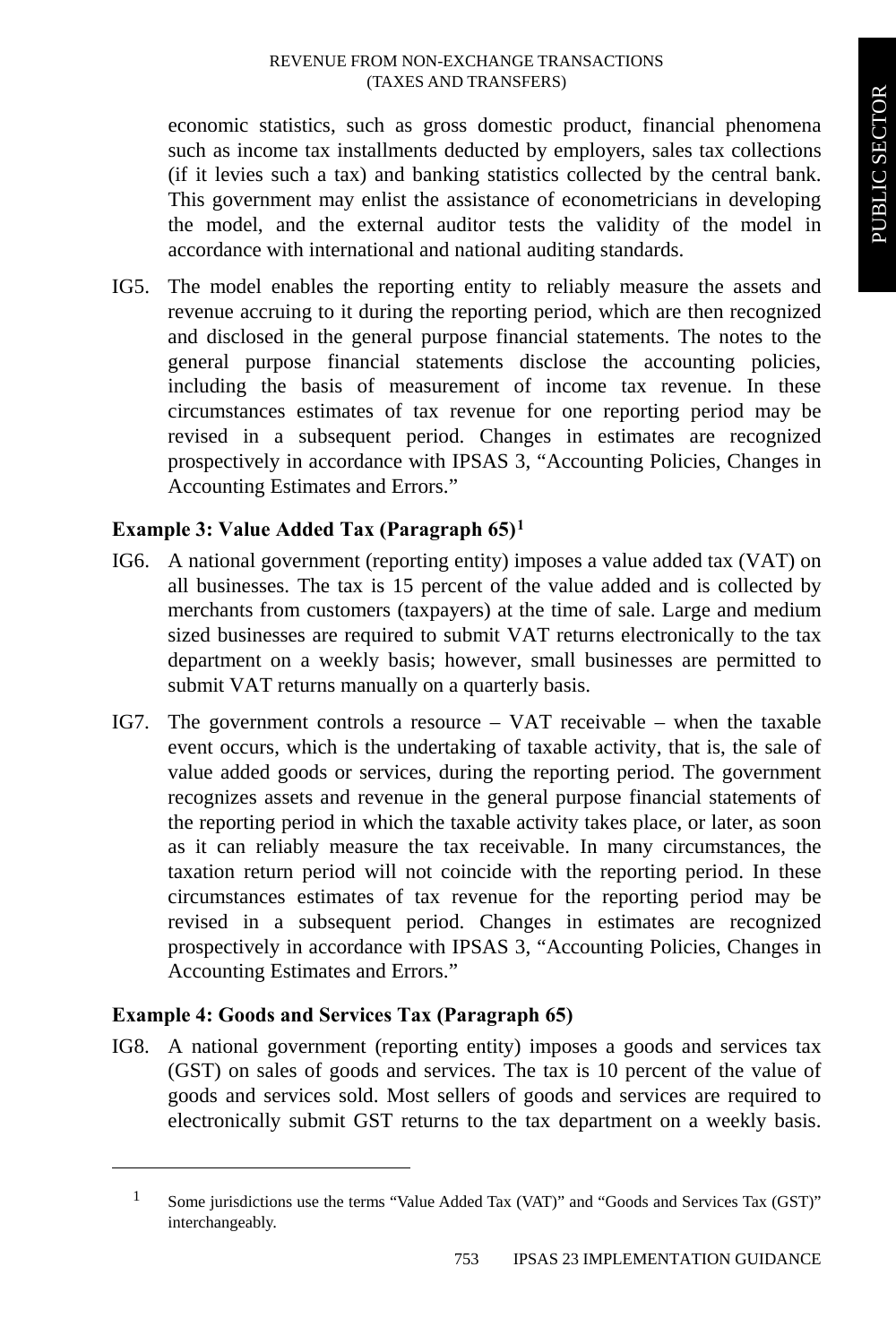However, small businesses are permitted to manually submit GST returns on a quarterly basis.

IG9. The government controls a resource – GST receivable – when the taxable event occurs, which is the sale of taxable goods and services during the reporting period. The government recognizes assets and revenue in the general purpose financial statements of the reporting period in which the sales and purchases take place or, if the tax receivable cannot be reliably measured as at the end of the reporting period, later, as soon as it can reliably measure the tax receivable.

#### **Example 5: Customs Duty (Paragraph [65](#page-20-0))**

- IG10. A national government (reporting entity) imposes customs duty on all imports of goods. The duties vary depending on the type of goods imported and are set at levels to ensure that domestically produced goods are cheaper in the retail market. Imported goods are held in bonded warehouses until the importer pays the duty. Importers are required to make import declarations to the customs department and pay the duty immediately. Most importers submit these declarations electronically before the goods arrive, and make electronic funds transfers to the customs department when the goods are unloaded from ships or aircraft, or as trains or trucks pass the customs boundary.
- IG11. The government controls a resource duty receivable when the taxable event occurs, which is the movement of goods across the customs boundary. The government recognizes assets and revenue in the general purpose financial statements of the reporting period in which the goods move across the boundary, or later, as soon as it can reliably measure the duty receivable.

#### **Example 6: Death Duties (Paragraph [65\)](#page-20-0)**

- IG12. A national government (reporting entity) imposes death duties of 40 percent on all estates valued at more than 500,000 currency units (CU). Medical practitioners and funeral directors are required to notify the tax department of all deaths. An assessor then makes an interim valuation of the estate to determine whether duty will be payable. Executors of estates are required to file an inventory of the estate with the tax department, which values the estate and determines the duty due from the estate. Probate cannot be granted until all duty is paid. Due to complexities in testamentary law and frequent appeals of valuations, it takes on average four years to settle estates and collect the duty due.
- IG13. The government controls a resource death duties receivable when the taxable event occurs, which is the death of a person owning taxable property. The government recognizes assets and revenue in the general purpose financial statements of the reporting period in which the person dies, or later, as soon as it can reliably measure the assets.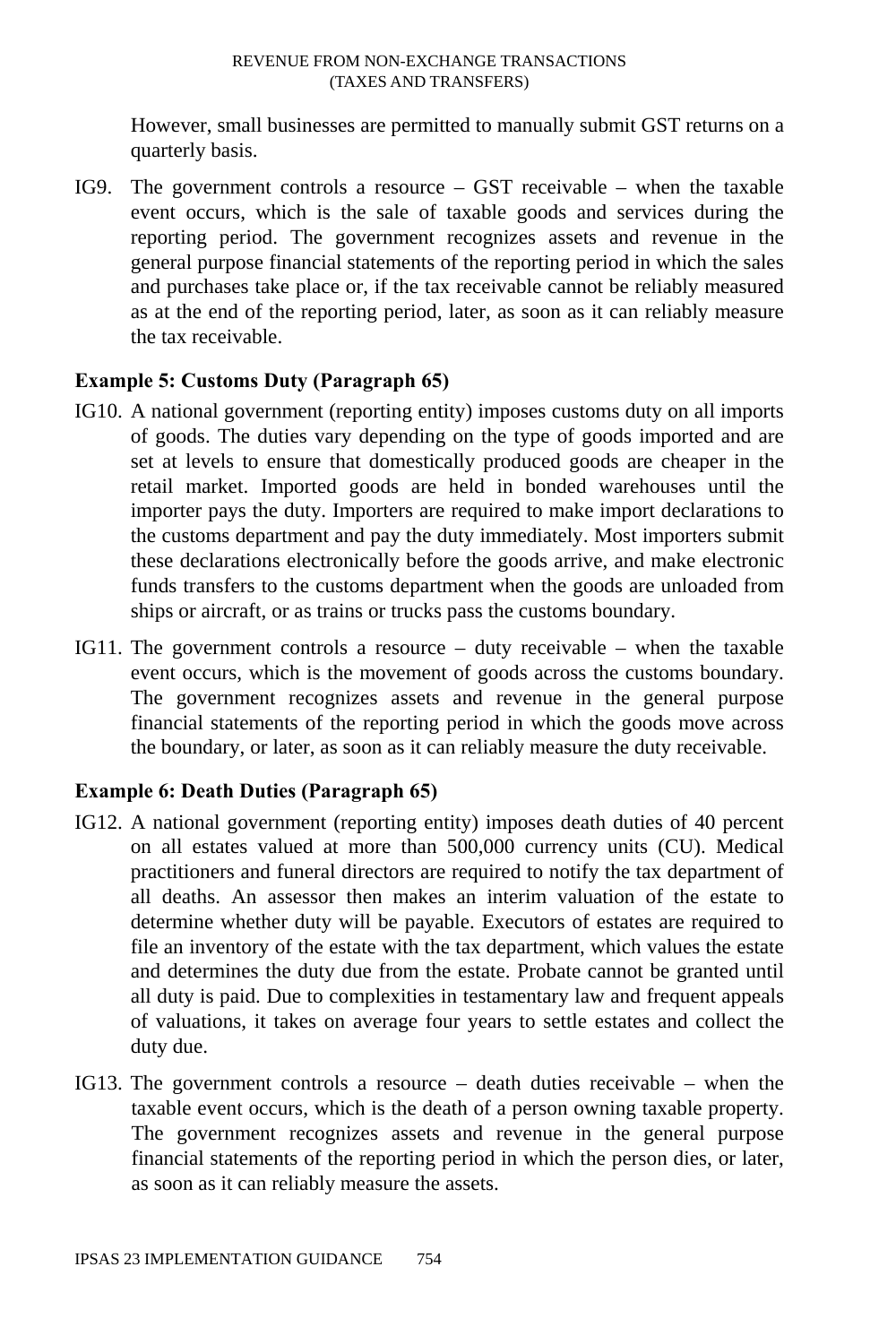### **Example 7: Property Tax (Paragraph [65\)](#page-20-0)**

- IG14. A local government (reporting entity) levies a tax of one percent of the assessed value of all property within its jurisdiction. The government's reporting period is July 1 to June 30. The tax is levied on July 31, with notices of assessment being sent to property owners in July, and payment due by August 31. If taxes are unpaid on that date, property owners incur penalty interest rate payments of three percent per month of the amount outstanding. The tax law permits the government to seize and sell a property to collect outstanding taxes.
- IG15. The government controls a resource property taxes receivable when the taxable event occurs, which is the passing of the date on which the taxes are levied – July 31. The government recognizes assets and revenue in the general purpose financial statements of the reporting period in which that date occurs.

#### **Example 8: Advance Receipts of Income Tax (Paragraph [66\)](#page-20-1)**

- IG16. Government A (reporting entity) levies income tax on all residents within its jurisdiction. The tax period and the reporting period are January 1 to December 31. Self-employed taxpayers are required to pay an estimate of their income tax for the year by December 24 of the year immediately preceding the commencement of the tax year. The tax law sets the estimate as the amount due for the most recently completed assessment, plus one tenth, unless the taxpayer provides an explanation prior to December 24 of a lower amount (penalties apply if the taxpayer's assessment proves to be materially lower than the final amount owed). After the end of the tax period, selfemployed taxpayers file their tax returns and receive refunds, or pay additional tax to the government.
- IG17. The resources received from self-employed taxpayers by December 24 are advance receipts against taxes due for the following year. The taxable event is the earning of income during the taxation period, which has not commenced. The reporting entity recognizes an increase in an asset (cash in bank) and an increase in a liability (advance receipts).

## **Example 9: Grant to Another Level of Government for General Purposes (Paragraphs [14](#page-8-2) - [16,](#page-8-3) [76\)](#page-23-0)**

- IG18. The national government (transferor) makes a grant of CU10 million to a local government in a socio-economically deprived area. The local government (reporting entity) is required under its constitution to undertake various social programs; however it has insufficient resources to undertake all of these programs without assistance. There are no stipulations attached to the grant. All local governments are required to prepare and present audited general purpose financial statements.
- IG19. There are no stipulations attached to these grants, and no performance obligation, so the transfers are recognized as assets and revenue in the general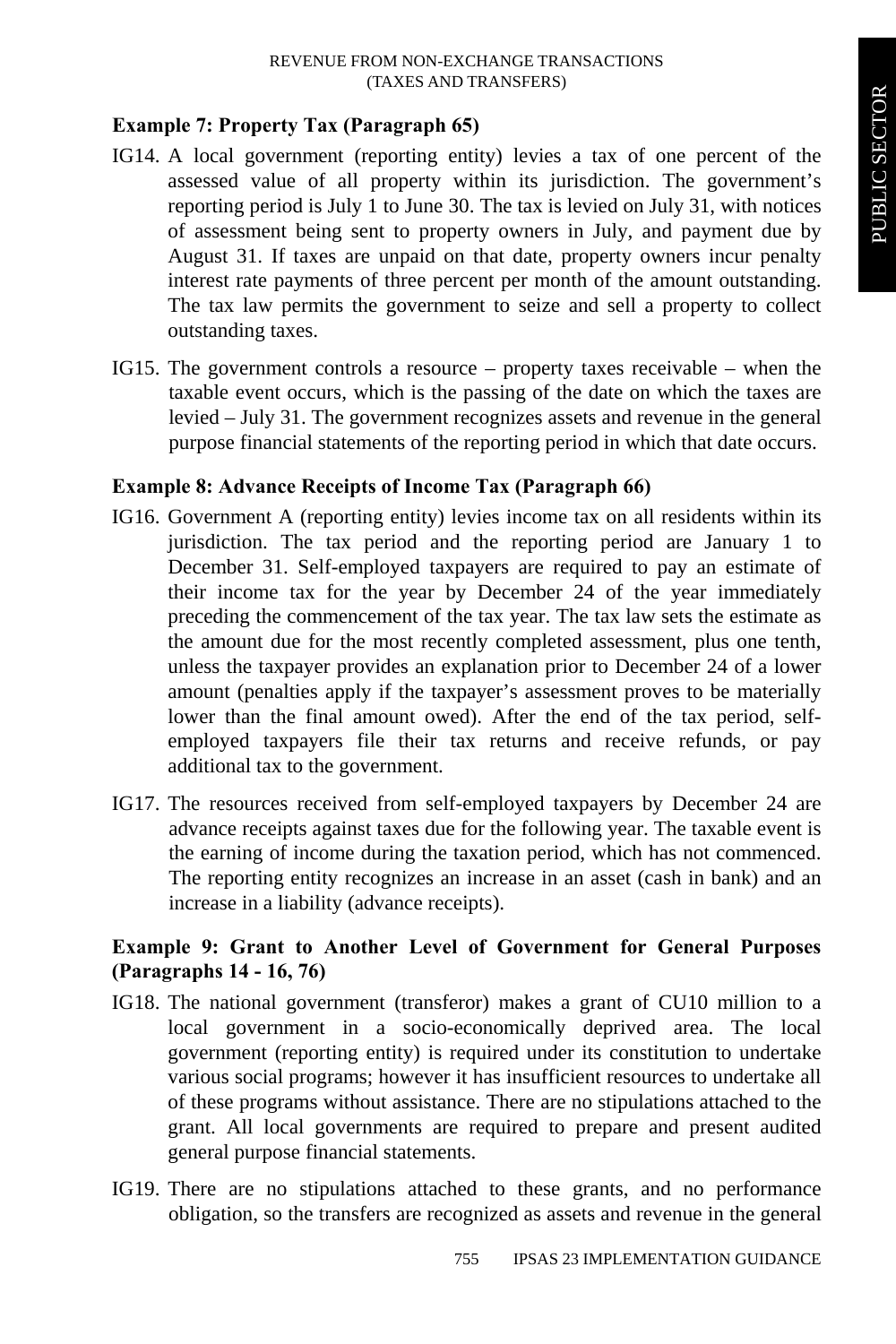purpose financial statements of the reporting period in which the they are received or receivable by the local government.

## **Example 10: Transfer with Stipulations that do not Satisfy the Definition of a Condition (Paragraphs 20 – 25)**

- IG20. A national government makes a cash transfer of CU50 million to a state government social housing entity specifying that it:
	- (i) increases the stock of social housing by an additional 1,000 units over and above any other planned increases; or
	- (ii) uses the cash transfer in other ways to support its social housing objectives.

If neither of these stipulations is satisfied the recipient entity must return the cash to the national government.

IG21. The state government social housing entity recognizes an increase in an asset (cash) and revenue in the amount of CU50 million. The stipulations in the transfer agreement are stated so broadly as to not impose on the recipient a performance obligation – the performance obligation is imposed by the operating mandate of the entity, not by the terms of the transfer.

## **Example 11: Transfer to a Public Sector University with Restrictions (Paragraphs [19](#page-9-2) and [76\)](#page-23-0)**

- IG22. The national government (transferor) transfers 200 hectares of land in a major city to a university (reporting entity) for the establishment of a university campus. The transfer agreement specifies that the land is to be used for a campus, but does not specify that the land is to be returned if not used for a campus.
- IG23. The university recognizes the land as an asset in the statement of financial position of the reporting period in which it obtains control of that land. The land should be recognized at its fair value in accordance with IPSAS 17, "Property, Plant and Equipment." The restriction does not meet the definition of a liability or satisfy the criteria for recognition as a liability. Therefore, the university recognizes revenue in respect of the land in the statement of financial performance of the reporting period in which the land is recognized as an asset.

## **Example 12: Grant to Another Level of Government with Conditions (see paragraphs [17](#page-9-0) - [18\)](#page-9-1)**

IG24. The national government (transferor) grants CU10 million to a provincial government (reporting entity) to be used to improve and maintain mass transit systems. Specifically, the money is required to be used as follows: 40 percent for existing railroad and tramway system modernization, 40 percent for new railroad or tramway systems and 20 percent for rolling stock purchases and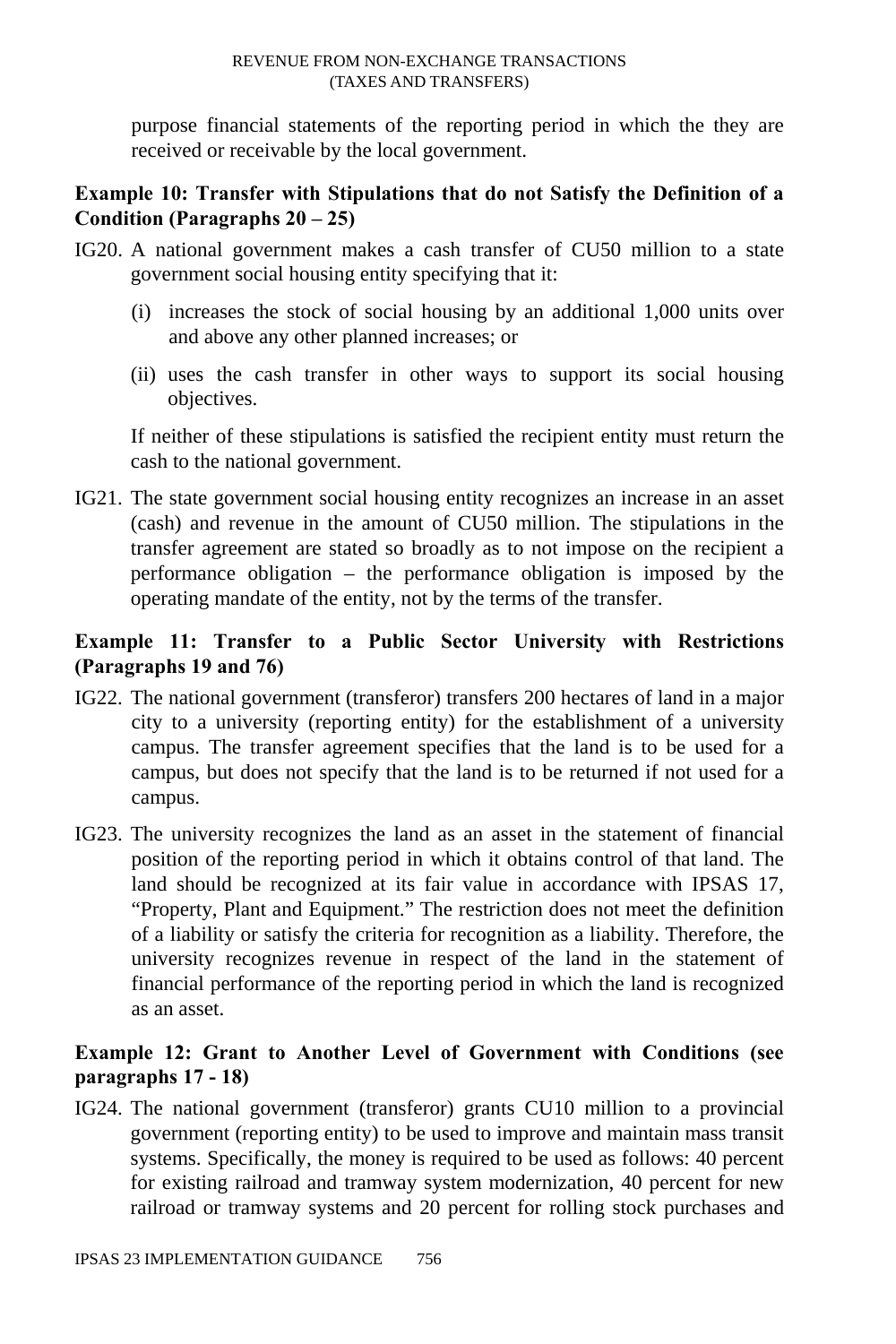improvements. Under the terms of the grant, the money can only be used as stipulated and the provincial government is required to include a note in its audited general purpose financial statements detailing how the grant money was spent. The agreement requires the grant to be spent as specified in the current year or be returned to the national government.

IG25. The provincial government recognizes the grant money as an asset. The provincial government also recognizes a liability in respect of the condition attached to the grant. As the province satisfies the condition, that is, as it makes authorized expenditures, it reduces the liability and recognizes revenue in the statement of financial performance of the reporting period in which the liability is discharged.

### **Example 13: Research Grant (in Substance Exchange Transaction) (Paragraph [8](#page-7-0))**

- IG26. A large corporation that makes cleaning products (transferor) gives money to a public university (reporting entity) to conduct research on the effectiveness of a certain chemical compound in quickly removing graffiti. The corporation stipulates that the research results are to be shared with it before being announced to the public and that it has the right to apply for a patent on the compound.
- IG27. This is an exchange transaction. In return for the "grant," the university provides research services and an intangible asset, the right (a future economic benefit) to profit from the research results. IPSAS 9, "Revenue from Exchange Transactions" and the relevant international or national accounting standard dealing with intangible assets apply to this transaction.

## **Example 14: Debt Forgiveness (Paragraphs [84](#page-24-1) - [87](#page-24-2))**

- IG28. The national government (transferor) lent a local government (reporting entity) CU20 million to enable the local government to build a water treatment plant. After a change in policy, the national government decides to forgive the loan. There are no stipulations attached to the forgiveness of the loan. The national government writes to the local government and advises it of its decision; it also encloses the loan documentation, which has been annotated to the effect that the loan has been waived.
- IG29. When it receives the letter and documentation from the national government, which communicates this decision, the local government derecognizes the liability for the loan and recognizes revenue in the statement of financial performance of the reporting period in which the liability is derecognized.

#### **Example 15: Purchase of Property with Exchange and Non-Exchange Components (Paragraphs [8](#page-7-0) – [11,](#page-7-1) [39](#page-16-1) - [41\)](#page-16-2)**

IG30. A public school (reporting entity) purchases land with a fair value of CU100,000 for CU50,000 from a local government. The reporting entity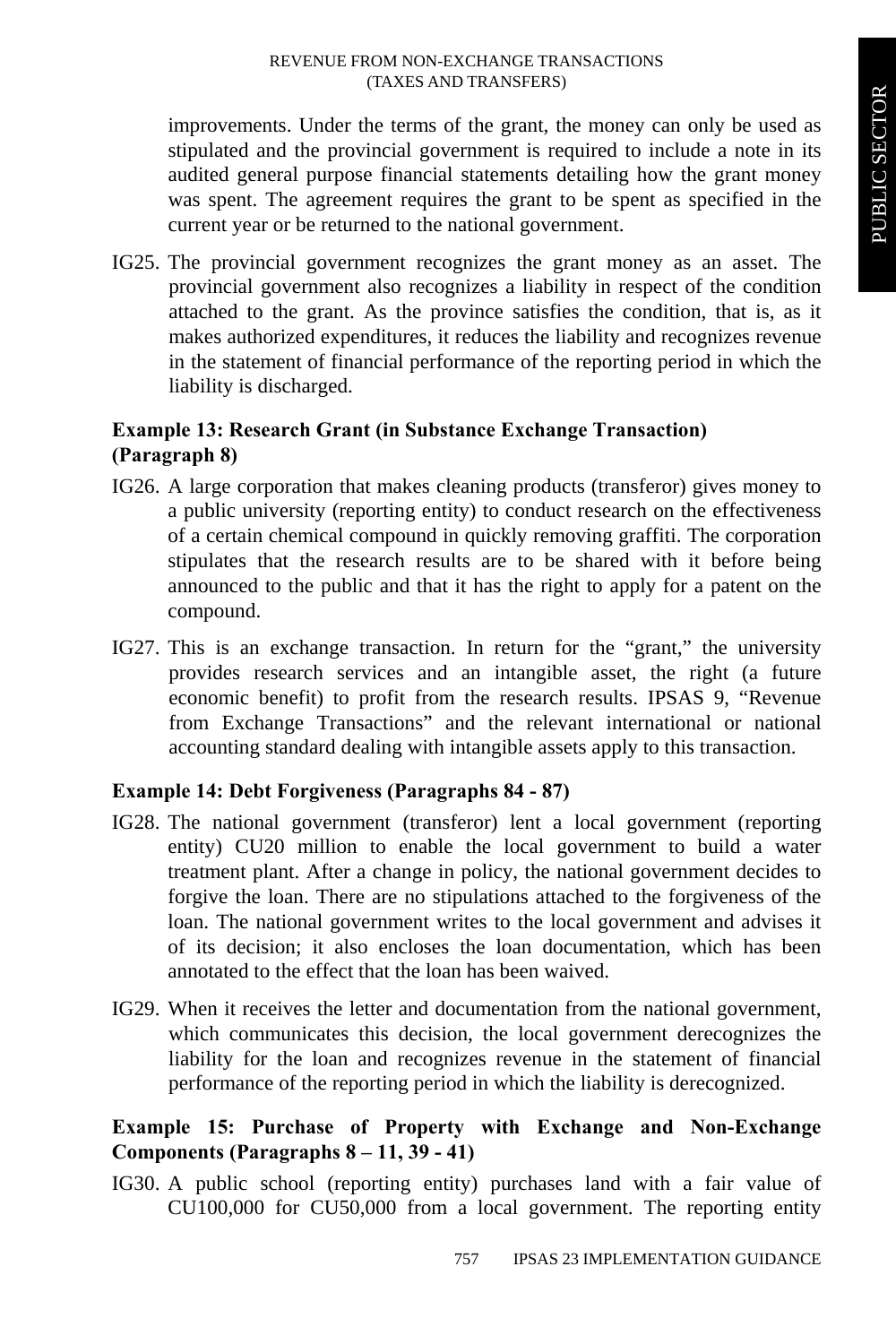concludes that the non-exchange transaction comprises two components, an exchange component and a non-exchange component. One component involves the purchase of a half share in the land for CU50,000, the other component is a non-exchange transaction that transfers the remaining half share of the land to the school.

IG31. In its general purpose financial statements for the reporting period in which the transaction takes place, the public school recognizes the land at CU100,000, (a cost of CU50,000 and a transfer of CU50,000) a reduction in its asset "cash" of CU50,000 and revenue from a non-exchange transaction of CU50,000 (the fair value of the increase in net assets recognized).

#### **Example 16: Proposed Bequest (Paragraphs [90](#page-25-2) - [92](#page-25-3))**

- IG32. A 25-year-old recent graduate (transferor) of a public university names the university (reporting entity) as the primary beneficiary in her will. This is communicated to the university. The graduate is unmarried and childless and has an estate currently valued at CU500,000.
- IG33. The public university does not recognize any asset or revenue in its general purpose financial statements for the period in which the will is made. The past event for a bequest is the death of the testator (transferor), which has not occurred.

### **Example 17: Pledge – Television Appeal for Public Hospital (Paragraph [104](#page-28-2))**

- IG34. On the evening of June 30, 20X5 a local television station conducts a fundraising appeal for a public hospital (reporting entity). The annual reporting date of the public hospital is June 30. Television viewers telephone or e-mail promising to send donations of specified amounts of money. At the conclusion of the appeal, CU2 million has been pledged. The pledged donations are not binding on those making the pledge. Experience with previous appeals indicates approximately 75 percent of pledged donations will be made.
- IG35. The public hospital does not recognize any amount in its general purpose financial statements in respect of the pledges. The entity does not control the resources related to the pledge because it cannot exclude or regulate the access of the prospective transferors to the economic benefits or service potential of the pledged resources, therefore, it cannot recognize the asset or the related revenue until the donation is binding on the donor.

#### **Example 18: Fine (Paragraph [88](#page-25-0) – [89](#page-25-1))**

IG36. A major corporation is found guilty of polluting a river. As a penalty it is required to clean up the pollution and to pay a fine of CU50 million. The company is in sound financial condition and is capable of paying the fine. The company has announced that it will not appeal the case.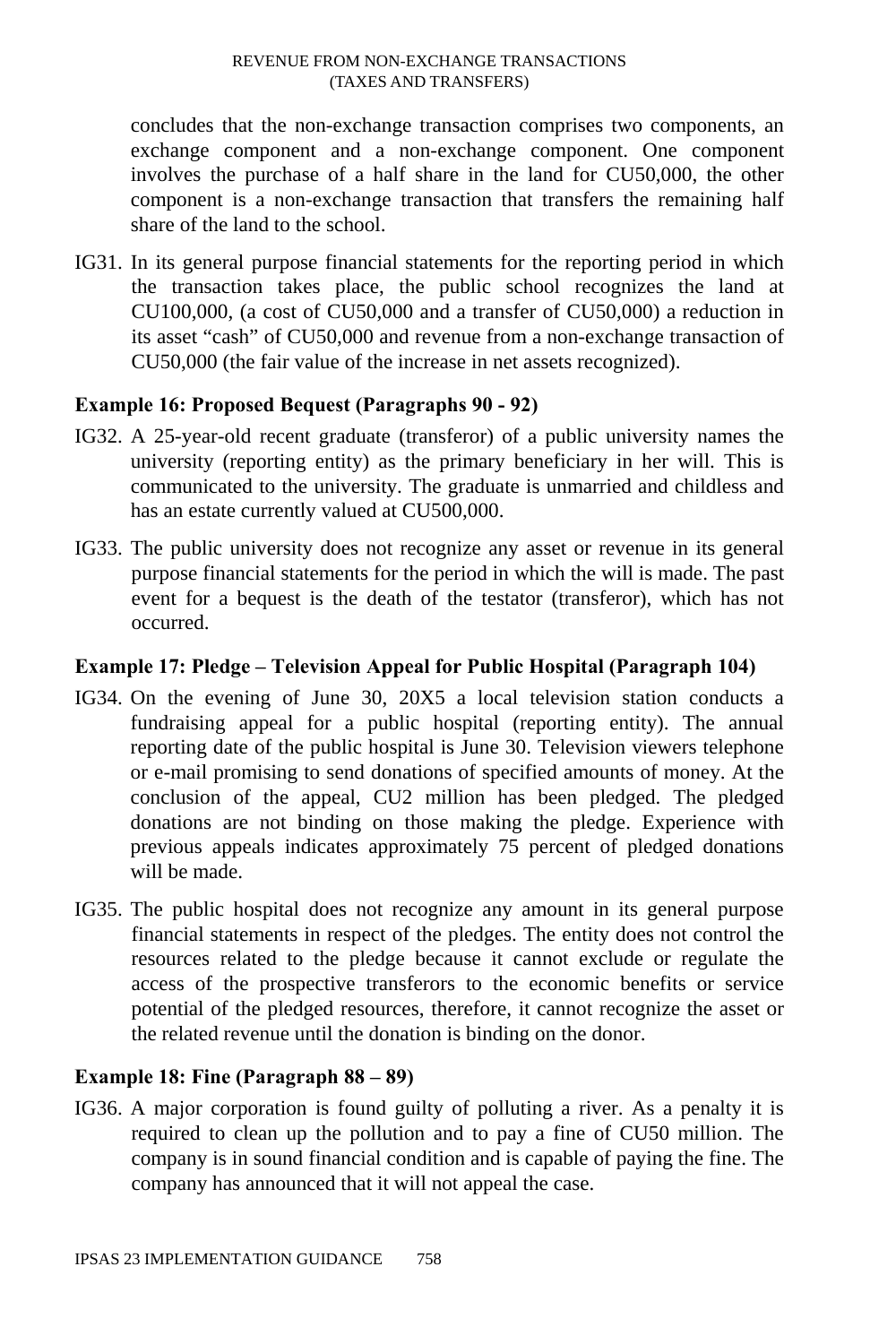IG37. The government (reporting entity) recognizes a receivable and revenue of CU50 million in the general purpose financial statements of the reporting period in which the fine is imposed.

### **Example 19: External Assistance Recognized (Paragraph [76](#page-23-0) - [82\)](#page-24-3)**

- IG38. National Government A (reporting entity) enters into an external assistance agreement with National Government B, which provides National Government A with development assistance grants to support National Government A's health objectives over a two year period. The external assistance agreement is binding on both parties. The agreement specifies the details of the development assistance receivable by National Government A. Government A measures the fair value of the development assistance at CU5 million.
- IG39. When the external assistance agreement becomes binding, National Government A recognizes an asset (a receivable) for the amount of CU5 million, and revenue in the same amount. The resources meet the definition of an asset and satisfy the recognition criteria when the agreement becomes binding. There are no conditions attached to this agreement that require the entity to recognize a liability.

#### **Example 20: Revenue of Aid Agency (Paragraphs [76](#page-23-0), [93](#page-26-0) - [97\)](#page-26-1)**

- IG40. Green-Aid Agency relies on funding from a group of governments. The governments have signed a formal agreement, which determines the percentage of Green-Aid Agency's approved budget that each government will fund. Green-Aid Agency can only use the funds to meet the expenses of the budget year for which the funds are provided. Green-Aid Agency's financial year begins on January 1. Green-Aid Agency's budget is approved in the preceding October and the invoices are mailed out to the individual governments ten days after the budget is approved. Some governments pay before the start of the financial year and some during the financial year. However, based on past experience, some governments are very unlikely to pay what they owe, either during the financial year or at any future time.
- IG41. For the budget year 20X8, the profile of amounts and timing of payments was as follows:

|                                            | (CU Million) |
|--------------------------------------------|--------------|
| Budget approved October 24, 20X7           | 55           |
| Amount invoiced November 4, 20X7           | 55           |
| Transfers received as at December 31, 20X7 | 15           |
| Transfers received during 20X8             | 38           |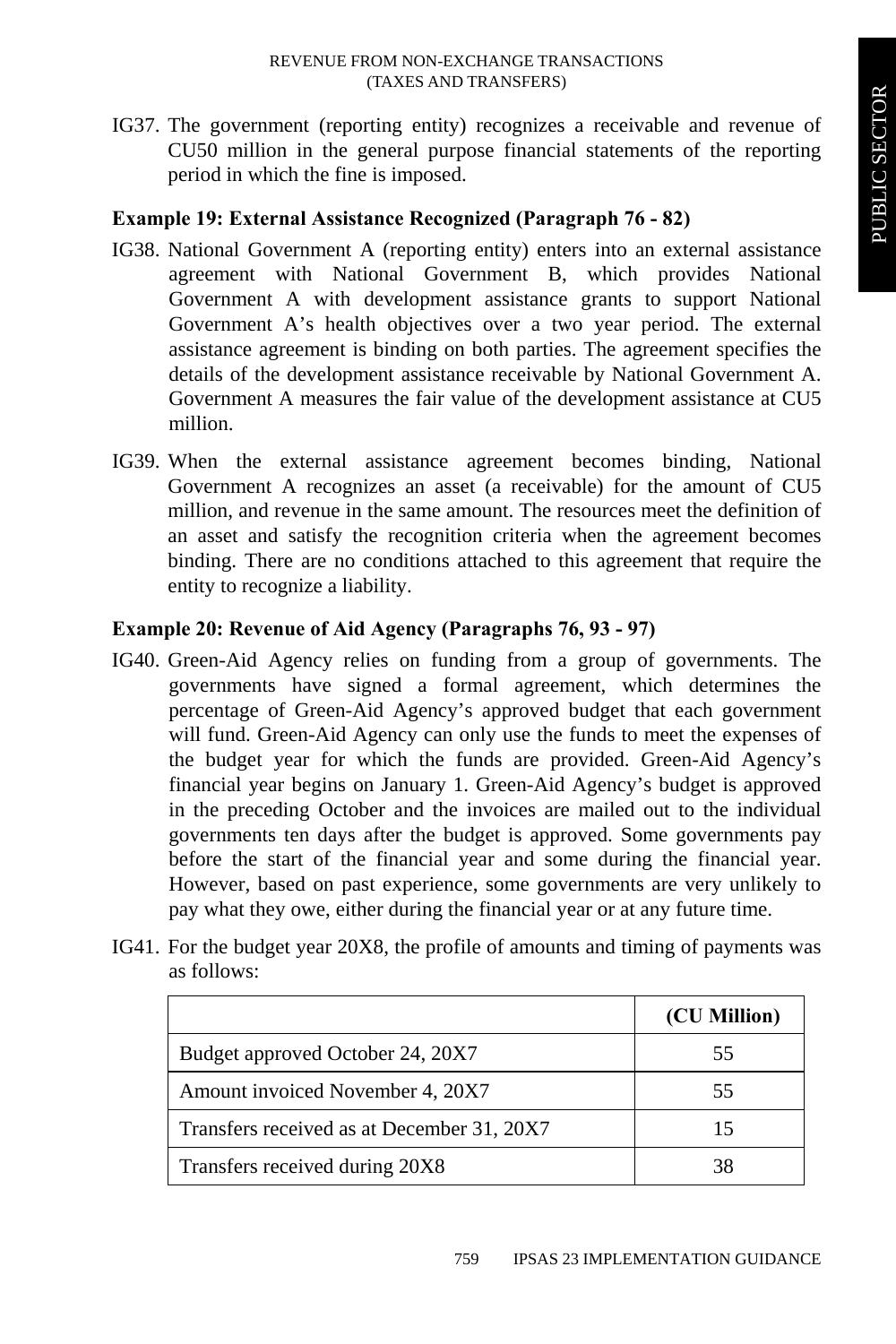| Amount not received by December 31, 20X8 and |  |
|----------------------------------------------|--|
| unlikely to be received                      |  |

- IG42. In 20X7, Green-Aid Agency recognizes an asset of CU15 Million for the amount of transfers received before the start of 20X8, because it has control over an asset when the transfer is received and deposited in its bank account. An equivalent CU15 Million liability, revenue received in advance, is recognized.
- IG43. In 20X8, Green Aid Agency recognizes CU53 million of revenue from transfers. In the notes to its general purpose financial statements, it discloses that CU55 Million was invoiced and an allowance for doubtful debts of CU2 Million was established.

#### **Example 21: Goods In-kind Recognized as Revenue (Paragraphs [42,](#page-16-3) [93](#page-26-0) - [97](#page-26-1))**

- IG44. Transferor Government A has an arrangement with the public sector reporting entity, Aid Agency Inc., whereby Government A provides rice to meet its promised financial commitments to Aid Agency Inc. Based on the variability in Government A's past performance in meeting its commitments, Aid Agency Inc. has adopted an accounting policy of not recognizing the asset and revenue until receipt of the promised rice. Government A promises to provide Aid Agency Inc. with CU300,000 during 20X5. Government A subsequently transfers 1,000 metric tons of rice to Aid Agency Inc. on January 12, 20X5. The transfer of the rice takes place in one of the ports of the transferor nation. According to the details of the funding agreement between Aid Agency Inc. and Government A, the rice is valued at the previously agreed amount of CU300 per ton, with the result that the transfer of 1,000 metric tons of rice fully discharges Government A's financial commitment of CU300,000. During February and March 20X5, Aid Agency Inc. provides the rice to a network of local distribution agencies in Nations B and C in order to meet the needs of starving people.
- IG45. On January 12, 20X5 the market price of 1,000 metric tons of rice was: CU280,000 in Government A's nation; CU250,000 in the international commodities market; CU340,000 in recipient Nation B and CU400,000 in recipient Nation C.
- IG46. The fair value of the rice at the time of the donation must be determined to measure the revenue that Aid Agency Inc. recognizes. The financial agreement between the donor and the aid agency, which allows the rice to be valued at CU300 per metric ton, depends on a private agreement between the two parties and does not necessarily reflect the fair value of the rice. Both Aid Agency Inc. and Donor Government A have the option of purchasing the rice on the world market at the lower price of CU250,000. The market prices for individual countries appear open to fluctuation – either as a result of trade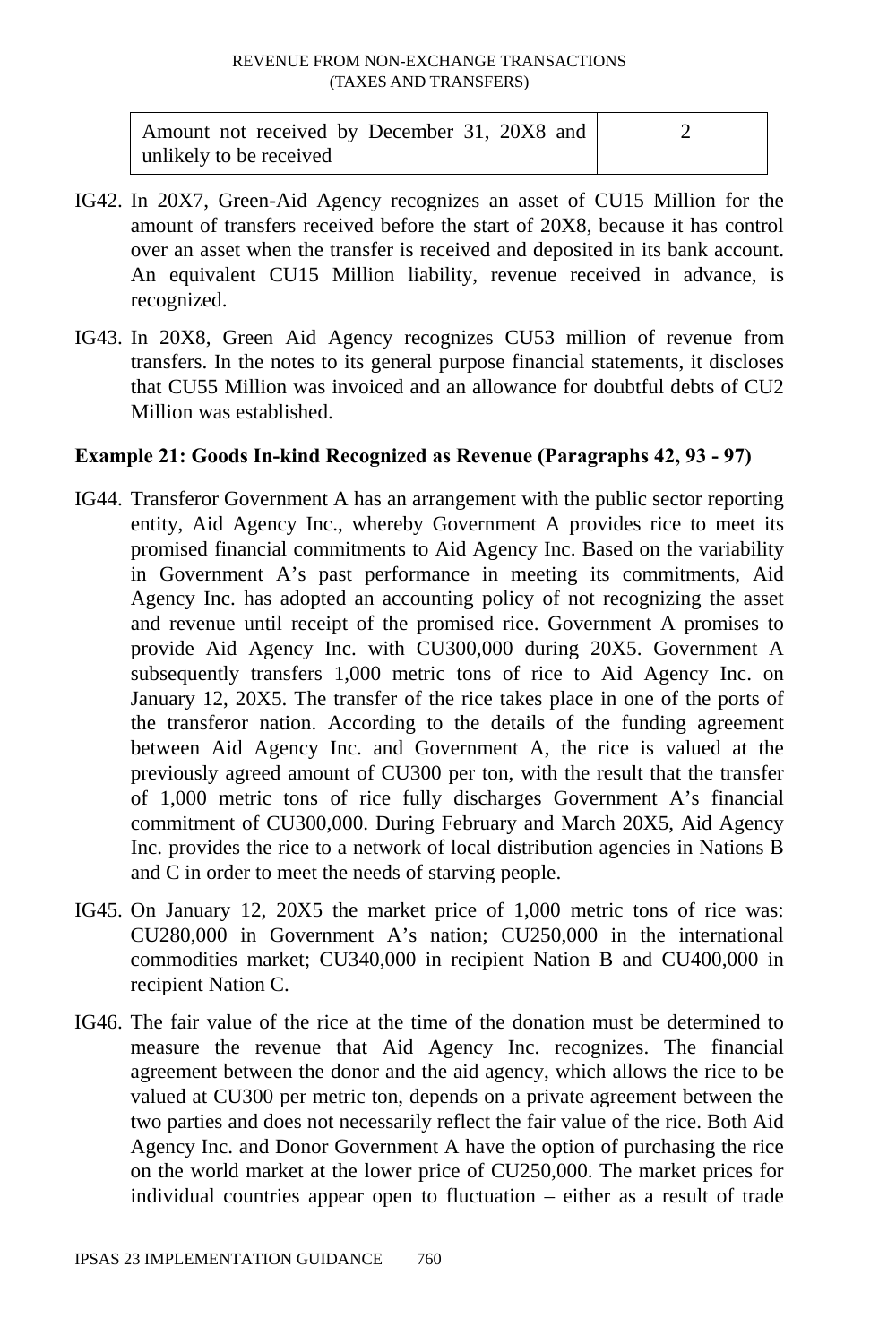barriers or, in the case of recipient countries, temporary distortions due to severe food shortages and may not reflect a transfer between a knowledgeable willing buyer and a knowledgeable willing seller in an orderly market. Therefore, the world market price of CU250,000 is the most reliable and relevant reflection of fair value for the donated rice. Aid Agency Inc. recognizes an increase in an asset (rice inventory) and revenue of CU250,000 in its general purpose financial statements for the year in which the transfer is received.

### **Example 22: Disclosure of Services In-kind not Recognized (Paragraphs [98](#page-26-2) - [102](#page-27-1), [108](#page-29-0))**

- IG47. A public hospital's (reporting entity) accounting policies are to recognize voluntary services received as assets and revenue when they meet the definition of an asset and satisfy the criteria for recognition as assets. The hospital enlists the services of volunteers as part of an organized program. The principal aim of the program is to expose volunteers to the hospital environment and to promote nursing as a career. Volunteers must be at least sixteen years of age and are initially required to make a six-month commitment to work one four-hour morning or afternoon shift per week. The first shift for each volunteer consists of a hospital orientation training session. Many local high schools permit students to undertake this work as part of their education program. Volunteers work under the direction of a registered nurse and perform non-nursing duties such as visiting patients and reading to patients. The public hospital does not pay the volunteers nor would it engage employees to perform volunteers' work if volunteers were not available.
- IG48. The hospital analyzes the agreements it has with the volunteers and concludes that, at least for a new volunteer's first six months, it has sufficient control over the services to be provided by the volunteer to satisfy the definition of control of an asset. The hospital also concludes that it receives service potential from the volunteers, satisfying the definition of an asset. However, it concludes that it cannot reliably measure the fair value of the services provided by the volunteers, because there are no equivalent paid positions either in the hospital or in other health or community care facilities in the region. The hospital does not recognize the services in-kind provided by the volunteers. The hospital discloses the number of hours of service provided by volunteers during the reporting period and a description of the services provided.

#### **Example 23: Contribution from Owners (Paragraphs [37-](#page-15-3) [38\)](#page-15-4)**

IG49. In 20X0 the neighboring cities of Altonae, Berolini and Cadomi form the Tri-Cities Electricity Generating Service (TCEGS) (reporting entity). The charter establishing TCEGS is binding on the city governments and provides for equal ownership, which can only be changed by agreement. The cities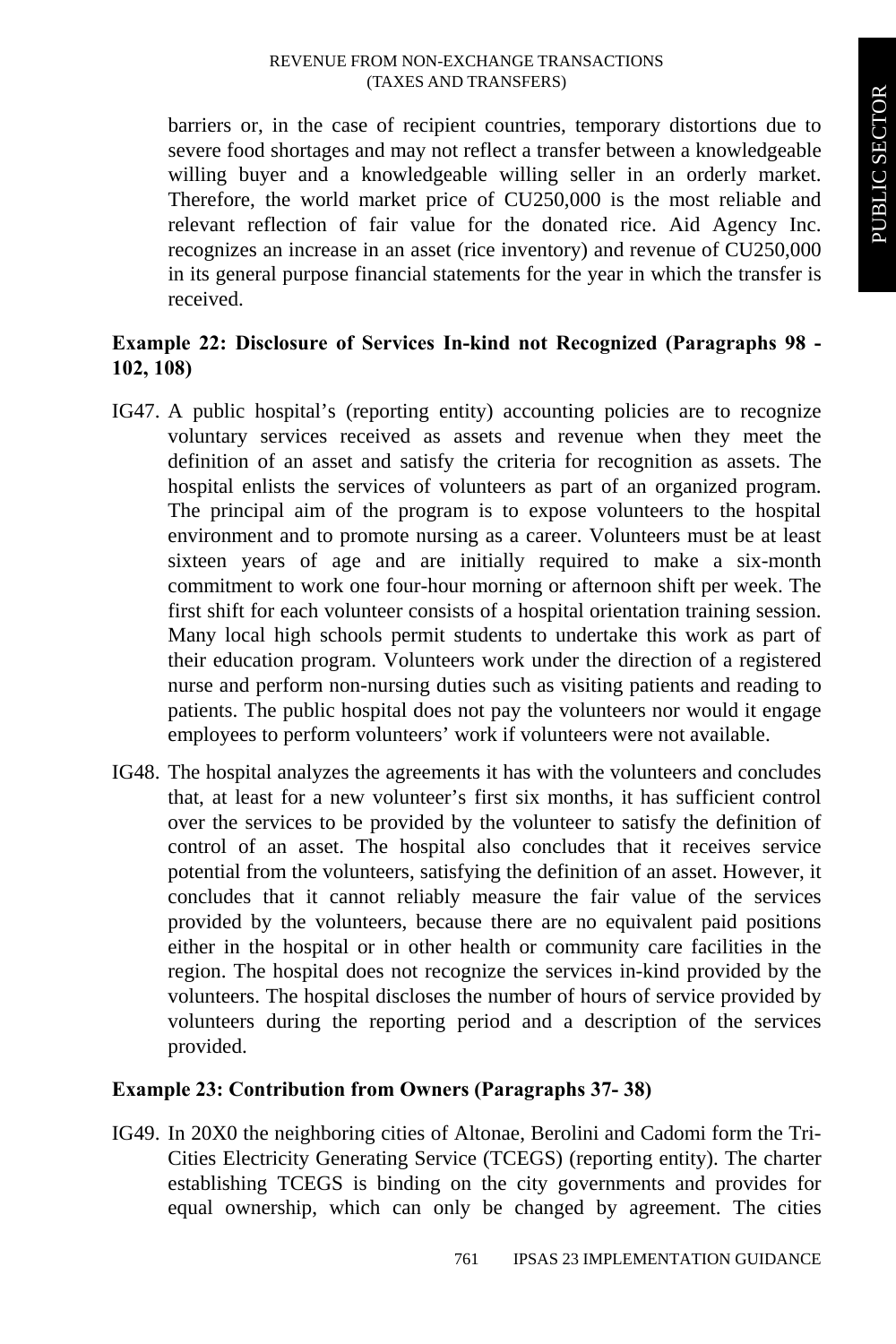contribute CU25 million each to establish TCEGS. These contributions satisfy the definition of a contribution from owners, which the entity recognizes as such. The charter also provides for the cities to purchase the output of the TCEGS in proportion to their ownership. The purchase price is equal to the full costs of production. In 20X9, the city of Berolini gives approval for the construction of an aluminum smelter within the city, which will result in a doubling of the city's electricity demand. The three cities agree to amend the charter of TCEGS to permit Berolini to make a contribution from owners to enable the construction of additional generating capacity. After an independent valuation of TCEGS, the cities agree that Berolini may make a CU50 million contribution from owners and increase its ownership share to 49.9%, with Altonae and Cadomi retaining 25.05% each.

IG50. When the amendment to the charter becomes binding TCEGS will recognize an increase in assets of CU50 million (cash or contribution from owners receivable) and a contribution from owners of CU50 million.

### **Example 24: Grant Agreement Term not Requiring Recognition of a Liability (Paragraphs [20](#page-10-0) - [25\)](#page-11-1)**

- IG51. National Park Department (reporting entity) of Country A receives a grant of CU500,000 from the bilateral aid agency of Country B. The grant agreement stipulates that the grant is required to be used to rehabilitate deforested areas of Country A's existing wilderness reserves, but if the money is not used for the stated purpose, it must be returned to Country B. The terms of the grant agreement are enforceable in the courts of Country A, and in international courts of justice. This is the thirteenth year that National Park Department has received a grant of this type from the same transferor. In prior years, the grant has not been used as stipulated, but has been used to acquire additional land adjacent to national parks for incorporation into the parks. National Park Department has not conducted any rehabilitation of deforested areas in the past thirteen years. Country B's bilateral aid agency is aware of the breach of the agreement term.
- IG52. National Park Department analyzes the transaction and concludes that although the terms of the grant agreement are enforceable, because the bilateral aid agency has not enforced the condition in the past, and given no indication that it ever would, the terms have the form of a stipulation and condition, but not the substance. National Park Department recognizes an increase in an asset (cash in bank) and grant revenue; it does not recognize a liability.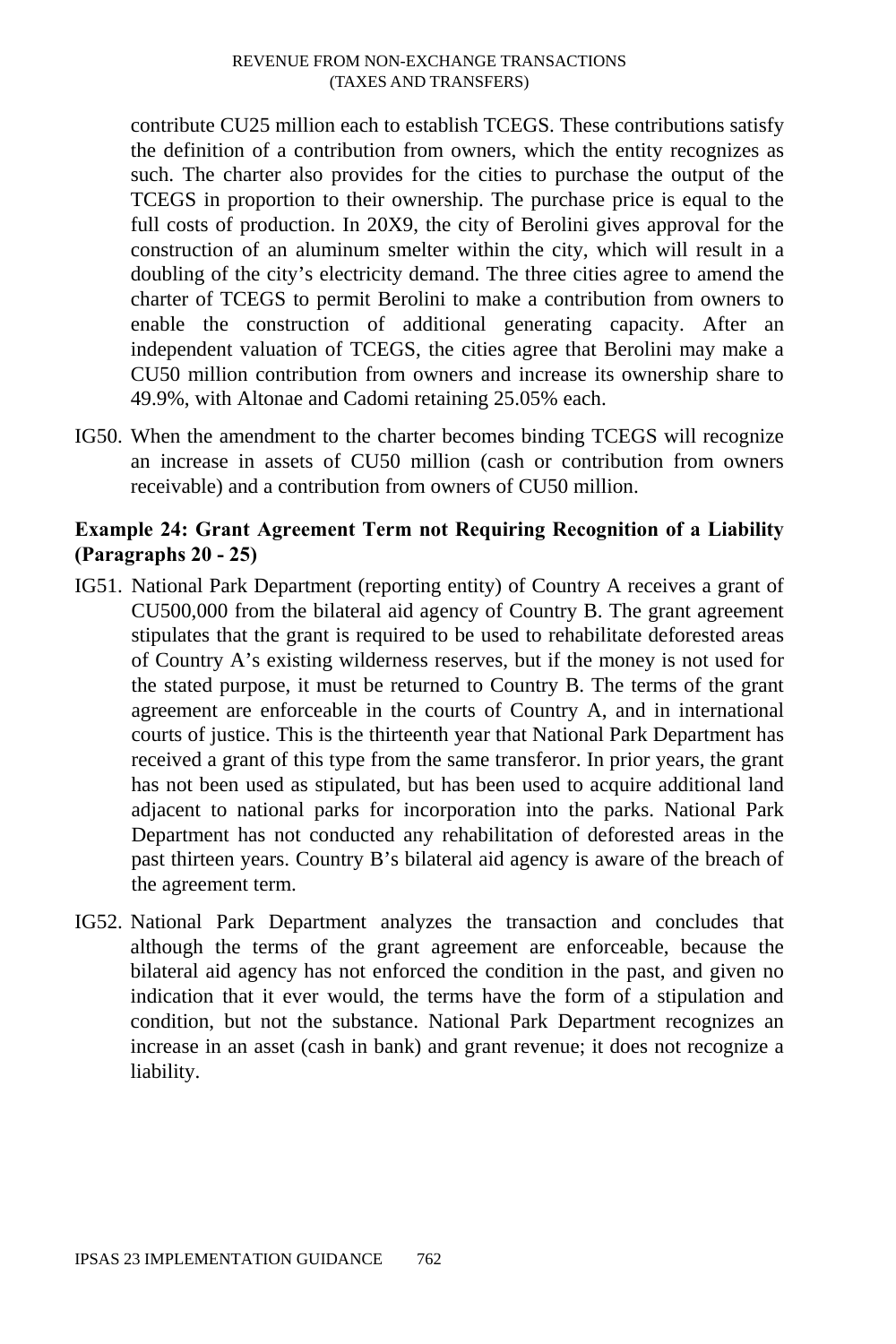# **Example 25: Disclosures Made in the Financial Statements of Government A (Paragraph [106](#page-28-3) – [108\)](#page-29-0)**

<span id="page-46-0"></span>IG53. For the year ended December 31, 20X2, Government A prepares and presents financial statements prepared in accordance with IPSASs for the first time. It makes the following disclosures in its financial statements:

| <b>Statement of Financial Performance</b>                       |            |              |
|-----------------------------------------------------------------|------------|--------------|
|                                                                 | 20X2       | 20X1         |
|                                                                 | (CU',000)  | (CU',000)    |
| <b>Revenue from Non-Exchange Transactions</b>                   |            |              |
| <b>Taxation Revenue</b>                                         |            |              |
| Income Tax Revenue (note 4)                                     | <b>XXX</b> | <b>XXX</b>   |
| Goods and Services Tax (note 5)                                 | XXX        | XXX.         |
| Estate Taxes (note 6)                                           | XX         | XX           |
| <b>Transfer Revenue</b>                                         |            |              |
| <b>Transfers from Other Governments</b>                         | XXX        | XXX          |
| Gifts, Donations, Goods In-kind (note 13)                       | X          | X            |
| Services In-kind (note 14)                                      | X          | $\mathbf{X}$ |
| <b>Statement of Financial Position</b>                          |            |              |
| <b>Current Assets</b>                                           |            |              |
| Cash at Bank                                                    | XX         | XX.          |
| Taxes Receivable                                                |            |              |
| Goods and Services Taxes Receivable (note 5)                    | XX         | XX.          |
| Transfers Receivable                                            |            |              |
| Transfers receivable from Other Governments<br>(note 7)         | X          | X            |
| <b>Non-Current Assets</b>                                       |            |              |
| Land (note 11)                                                  | XXX        | XXX.         |
| Plant and Equipment (notes 9b and 10b)                          | XX         | XX.          |
| <b>Current Liabilities</b>                                      |            |              |
| Liabilities recognized under transfer arrangements<br>(note 10) | XX         | XX.          |
| <b>Advance Receipts</b>                                         |            |              |
| <b>Taxes</b>                                                    | X          | X            |
| <b>Transfers</b>                                                | X          | X            |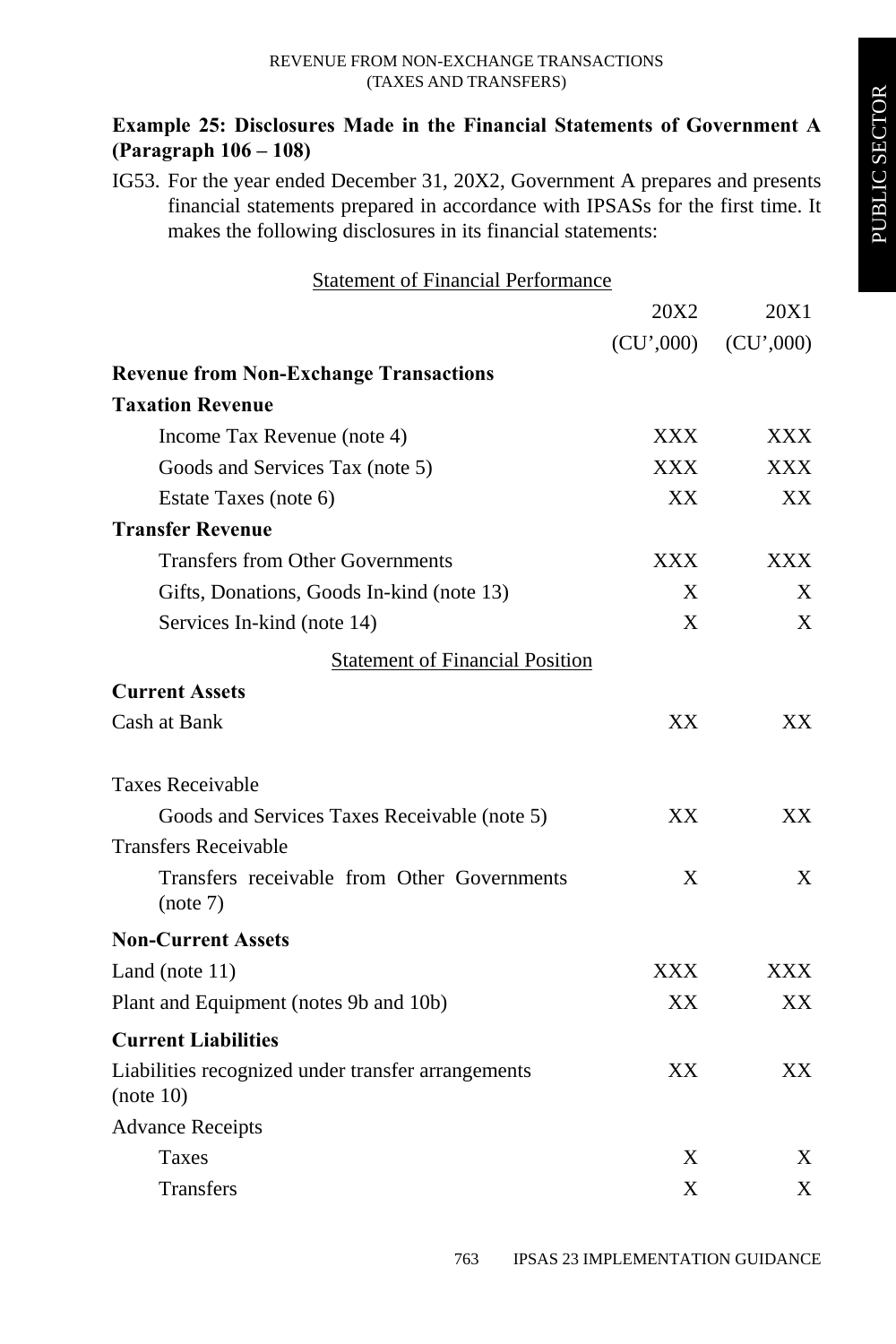#### **Notes to the Financial Statements:**

#### **Accounting Policies**

#### **Recognition of Revenue from Non-Exchange Transactions**

1. Assets and revenue arising from taxation transactions are recognized in accordance with the requirements of IPSAS 23, "Revenue from Non-Exchange Transactions (Taxes and Transfers)." However, the Government takes advantage of the transitional provisions in that Standard in respect of income taxes and estate taxes.

Apart from income taxes and estate taxes, assets and revenue arising from taxation transactions are recognized in the period in which the taxable event occurs, provided that the assets satisfy the definition of an asset and meet the criteria for recognition as an asset. Income taxes and estate taxes are recognized in the period in which payment for taxation is received (see notes 4 and 6).

- 2. Assets and revenue arising from transfer transactions are recognized in the period in which the transfer arrangement becomes binding, except for some services in-kind. The government recognizes only those services in-kind that are received as part of an organized program and for which it can determine a fair value by reference to market rates. Other services in-kind are not recognized.
- 3. Where a transfer is subject to conditions that, if unfulfilled, require the return of the transferred resources, the Government recognizes a liability until the condition is fulfilled.

#### **Basis of Measurement of Major Classes of Revenue from Non-Exchange Transactions**

#### **Taxes**

- 4. Income tax revenue is measured at the nominal value of cash, and cash equivalents, received during the reporting period. The Government is currently developing a statistical model for measuring income tax revenue on an accruals basis. This model uses taxation statistics compiled since 19X2 as well as other statistical information including average weekly earnings, gross domestic product and the consumer and producer price indexes. The Government anticipates that the model will enable it to reliably measure income tax revenue on an accruals basis for the reporting period ended December 31, 20X4. The Government does not recognize any amount in respect of income taxes receivable.
- 5. Assets and revenue accruing from goods and services tax are initially measured at the fair value of assets accruing to the government during the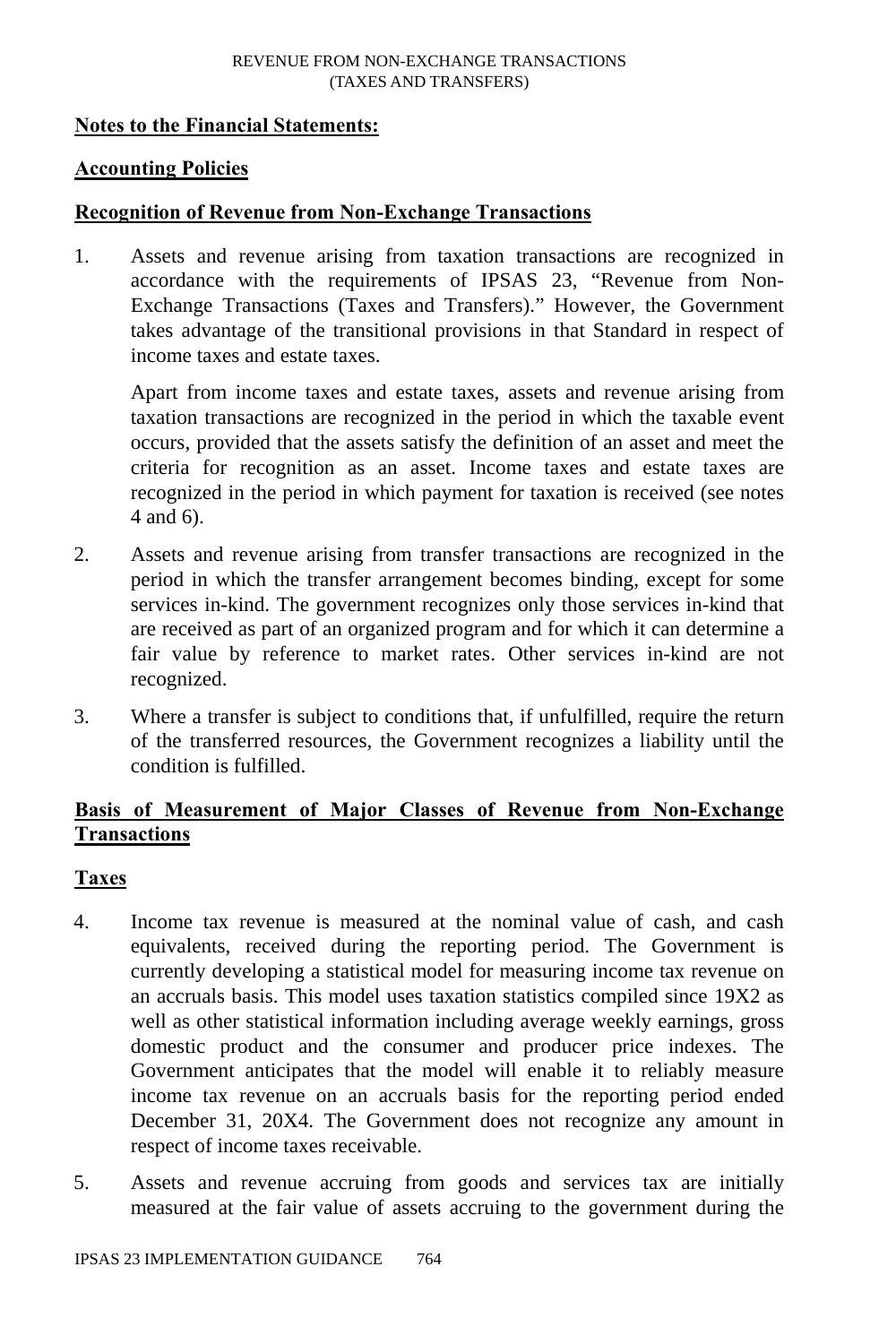reporting period, principally cash, cash equivalents and goods and services tax receivable. The information is compiled from the goods and services tax returns submitted by taxpayers during the year and other amounts estimated to be due to the government. Taxpayers have a high compliance rate and a low error rate, using the electronic return system established in 20X0. The high compliance and low error rates have enabled the Government to develop a reliable statistical model for measuring the revenue accruing from the tax.

 Goods and services taxes receivable is the estimate of the amount due from taxes attributable to the reporting period that remain unpaid at December 31, 20X2, less a provision for bad debts.

6. Estate tax of 40% is levied on all deceased estates, however the first CU400,000 of each estate is exempt from the tax. Assets and revenue from estate taxes are measured at the nominal value of the cash received during the reporting period, or the fair value as at the date of acquisition of other assets received during the period, as determined by reference to market valuations or by independent appraisal by a member of the valuation profession.

#### **Transfer Revenue**

7. Assets and revenue recognized as a consequence of a transfer are measured at the fair value of the assets recognized as at the date of recognition. Monetary assets are measured at their nominal value unless the time value of money is material, in which case present value is used, calculated using a discount rate that reflects the risk inherent in holding the asset. Non-monetary assets are measured at their fair value, which is determined by reference to observable market values or by independent appraisal by a member of the valuation profession. Receivables are recognized when a binding transfer arrangement is in place but cash or other assets have not been received.

## **Taxes not Reliably Measurable in the Period in which the Taxable Event Occurs**

- 8. The Government is unable to directly measure the assets arising from income tax during the period in which all taxpayers earn income and is, therefore, taking advantage of the transitional provisions of IPSAS 23, "Revenue from Non-Exchange Transactions (Taxes and Transfers)" to develop a model to indirectly measure taxation revenue in the period in which taxpayers earn income. The government estimates that it will be able to reliably measure income tax on an accruals basis using the model for the reporting period ending December 31, 20X4.
- 9. In respect of estate taxes, due to current high levels of non-compliance with the law, the government is unable to measure the amount of assets and revenue accruing in the period in which persons owning taxable property die. The government therefore recognizes estate taxes when it receives payment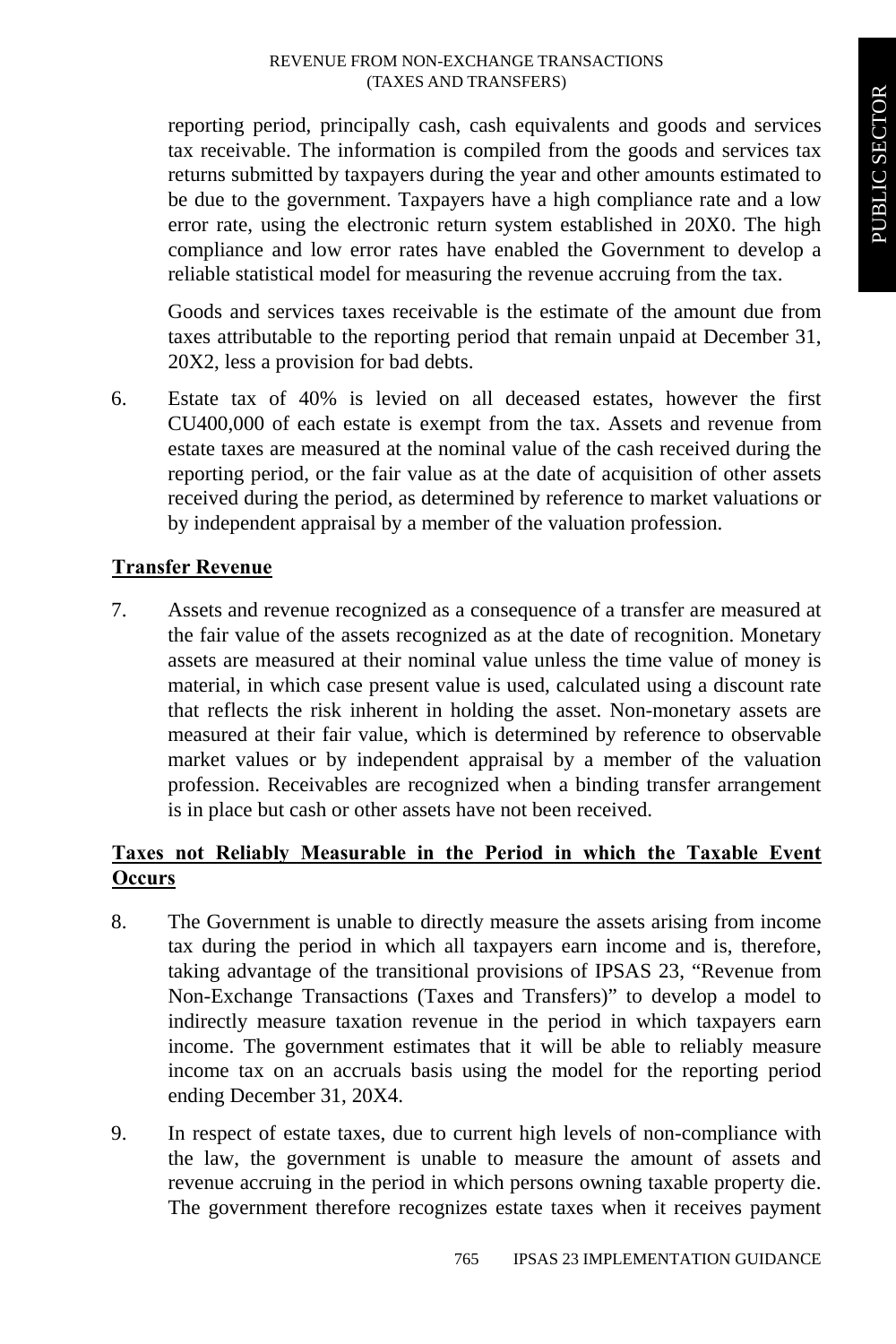for the tax. The tax department is continuing work to develop a reliable method of measuring the assets receivable and revenue in the year in which the taxable event occurs.

#### **Liabilities Recognized in Respect of Transfers**

10. At December 31, 20X2, the Government recognized a liability of CUXX,000 related to a transfer to it conditional upon it building a public hospital. As at December 31, the Government had received a cash payment, however, construction of the hospital had not commenced, although tenders for construction were called for on November 30, 20X2.

#### **Assets Subject to Restrictions**

- 11. Land with a fair value of CUXX,000 was donated during 20X2, subject to the restriction that it be used for public health purposes and not be sold for 50 years. The land was acquired by the transferor at a public auction immediately prior to its transfer and the auction price is the fair value.
- 12. Plant and equipment includes an amount of CUXX,000, which is the carrying amount of a painting donated in 19X2 to an art gallery controlled by the Government, and subject to the restriction that it not be sold for a period of 40 years. The painting is measured at its fair value, determined by independent appraisal.

## **Major Classes of Bequests, Gifts, Donations, and Goods In-Kind Received**

- 13. Transfers are received in the form of gifts, donations and goods in-kind most notably medical and school supplies (inventory), medical and school equipment and works of art (classified as equipment). Gifts and donations are received primarily from private benefactors. Hospitals, schools and art galleries controlled by the Government recognize these assets when control passes to them, usually on receipt of the resources, either cash or plant and equipment. The Government does not accept these transfers with either conditions or restrictions attached unless the value of the transfer exceeds CUXX,000.
- 14. During 20X2, as part of an external assistance agreement with Government C, computer equipment with a fair value of CUXX,000 was provided to the Government on condition that it be used by the education department or be returned to Government C.

## **Services In-Kind**

15. Hospitals controlled by the government received medical services in-kind from medical practitioners as part of the medical profession's organized volunteer program. These services in-kind are recognized as revenue and expenses in the statement of financial performance at their fair value as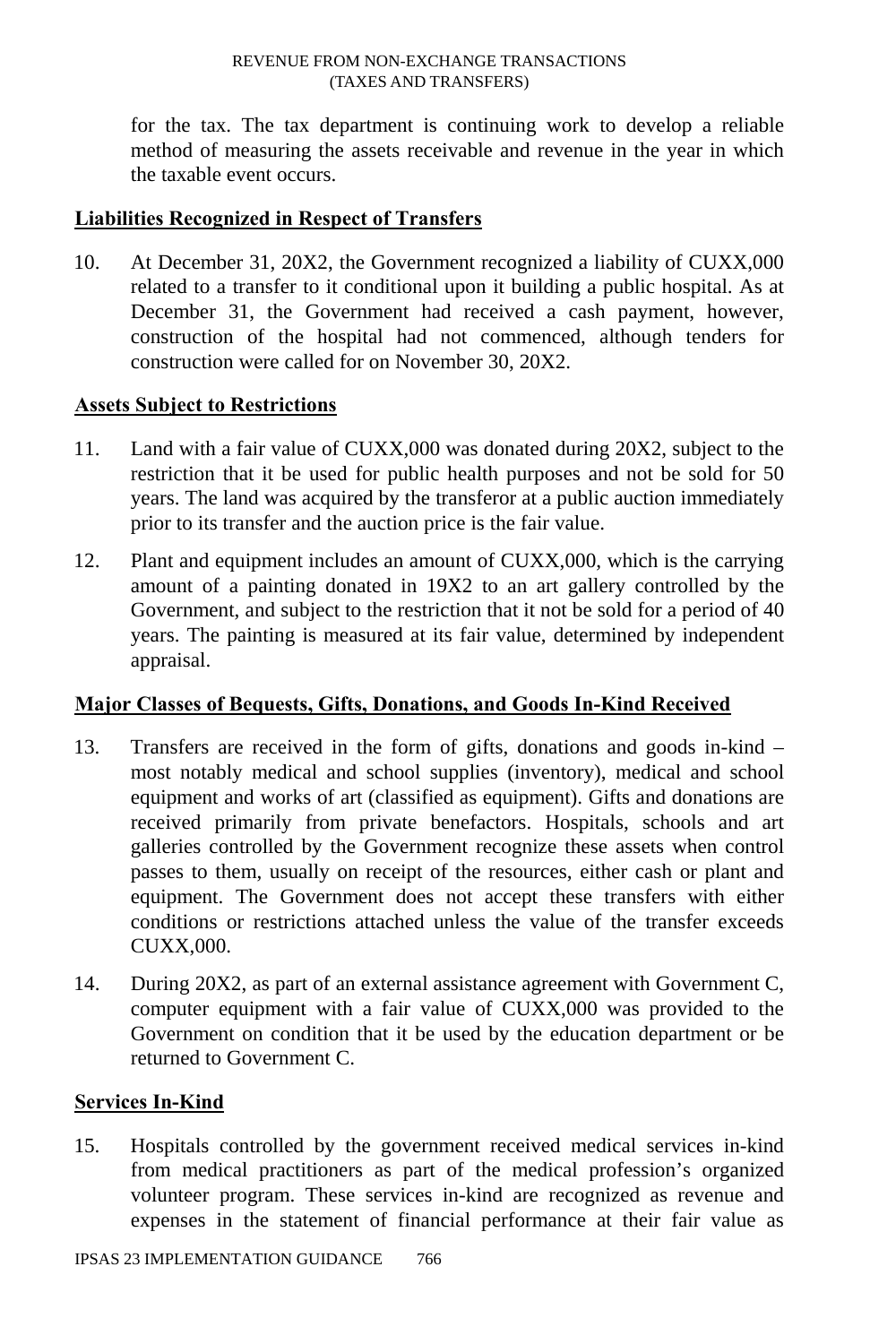determined by reference to the medical profession's published schedule of fees.

16. Hospitals, schools and art galleries controlled by the government also received support from volunteers as part of organized programs for art gallery greeters and guides, teachers' aides and hospital visitor guides. These volunteers provide valuable support to these entities in achieving their objectives; however, the services provided cannot be reliably measured as there are no equivalent paid positions available in the local markets, and in the absence of volunteers, the services would not be provided. The government does not recognize these services in the statements of financial position or financial performance.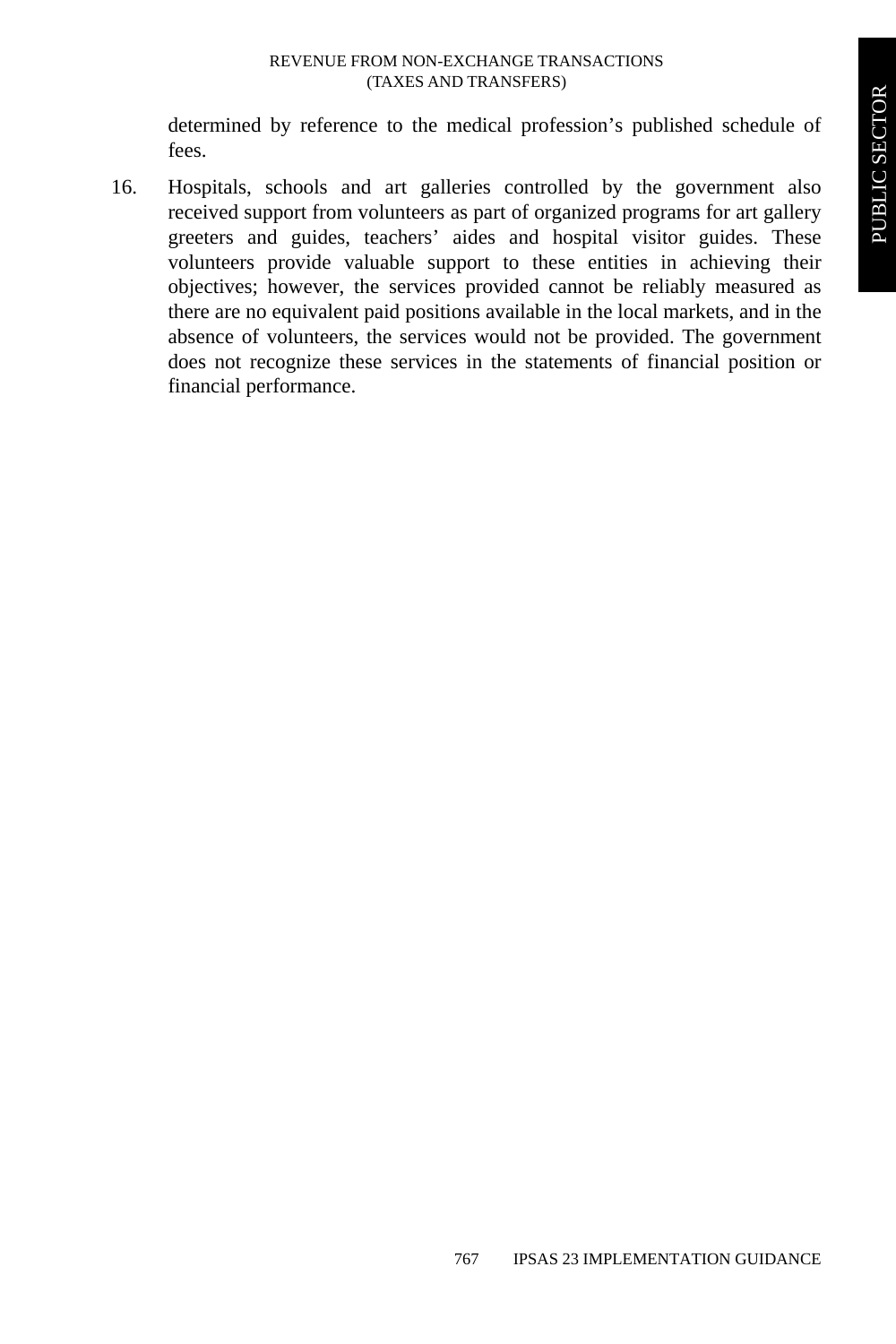# **Basis for Conclusions**

*This Basis for Conclusions accompanies, but is not part of, IPSAS 23.* 

- <span id="page-51-0"></span>BC1. This Basis for Conclusions summarizes the International Public Sector Accounting Standards Board's considerations in reaching the conclusions in IPSAS 23, "Revenue from Non-Exchange Transactions (Taxes and Transfers)." Individual Board members gave greater weight to some factors than to others. In forming their views, Board members considered in depth the views expressed by the Steering Committee on Non-Exchange Revenue in the Invitation to Comment (ITC), "Revenue from Non-Exchange Transactions (Including Taxes and Transfers)" issued in January 2004 and the views expressed by constituents who responded to the consultation on that ITC and the views of respondents to Exposure Draft (ED) 29, "Revenue from Non-Exchange Transactions (Including Taxes and Transfers)."
- BC2. In developing this IPSAS, the IPSASB considered the provisions of relevant International Financial Reporting Standards (IFRSs) issued by the International Accounting Standards Board (IASB), in particular International Accounting Standards, IAS 20 "Accounting for Government Grants and Disclosure of Government Assistance" and IAS 41, "Agriculture."
- BC3. The IPSASB is cognizant of the project being undertaken by the IASB on revenue recognition and also the IASB's ED 'Proposed Amendments to IAS 37, "Provisions, Contingent Liabilities and Contingent Assets."' The IPSASB will continue to monitor these projects and, at an appropriate time, consider implications of any changes to IFRSs for IPSASs and IPSASB projects. However, the IPSASB does not consider it appropriate to pre-empt the outcome of the IASB's due process and anticipate changes to IFRSs. In addition, given the significance of non-exchange revenue to many public sector entities, the IPSASB does not consider that it would be appropriate to defer issuance of this IPSAS pending the outcome of IASB projects.

#### **Background**

- BC4. Governments and many other public sector entities derive the majority of their revenue from non-exchange transactions. These transactions include, principally, taxation, but also transfers. This IPSAS addresses these types of transactions from the perspective of a public sector entity.
- BC5. In 2002, the IPSASB (then the Public Sector Committee PSC) initiated a project to develop an IPSAS for the recognition and measurement of revenue from non-exchange transactions (including taxes and transfers). The IPSASB established a Steering Committee to develop an ITC to consider the issues related to this issue and make initial recommendations. The Steering Committee was comprised of public sector financial reporting experts from a variety of countries and was chaired by an IPSASB member. An ITC, "Revenue from Non-Exchange Transactions (Including Taxes and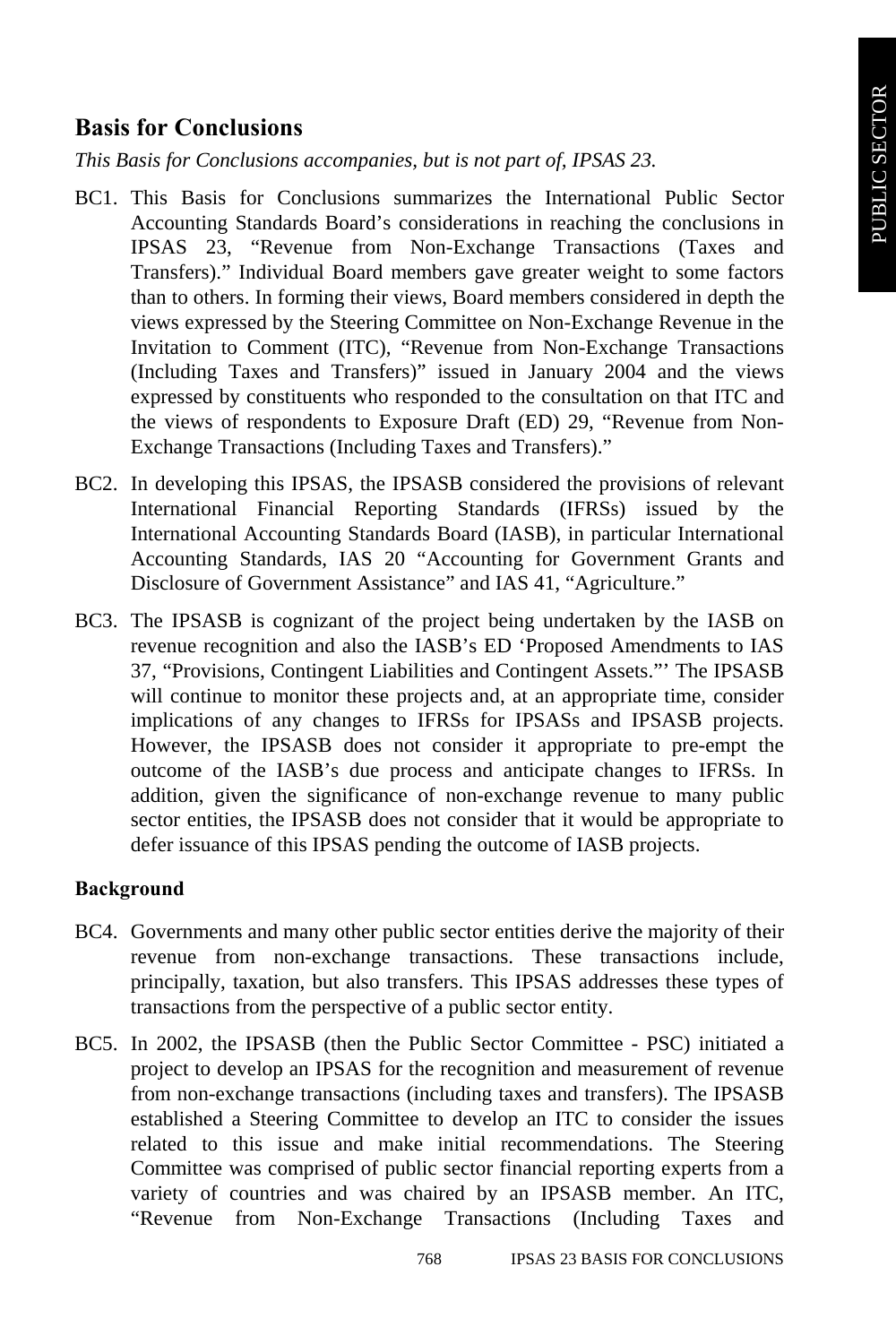Transfers)," was published in January 2004, with comments requested by June 30, 2004. Fifty-one comments were received. They can be viewed on the IFAC website (www.ifac.org/Guidance/EXD-outstanding). In November 2004, the IPSASB analyzed those comments and began drafting ED 29, which was published in January 2006, with a request for comments by June 30, 2006.

BC6. In November 2006, the IPSASB undertook an in-depth analysis of the responses to ED 29 and prepared this IPSAS and approved it for issue.

#### **Approach**

BC7. This standard establishes broad principles for the recognition of revenue from non-exchange transactions and provides guidance on the application of those principles to the major sources of revenue for governments and other public sector entities. In developing this Standard, the IPSASB considered whether to adopt an approach which focused on the development of requirements for accounting for revenue arising from a range of specific types of non-exchange transactions. However, the IPSASB noted and agreed with the views of the Steering Committee that such an approach brings with it consequent risks that the resultant Standard would not provide comprehensive guidance for all revenue from non-exchange transactions. The IPSASB is of the view that the approach adopted in this Standard ensures that appropriate broad principles for the recognition of revenue from non-exchange transactions are established and can be applied to all revenue from non-exchange transactions.

## **Entity Combinations**

BC8. This Standard does not specify whether entity combinations resulting from non-exchange transactions will give rise to revenue. This is because the IPSASB has not considered the financial reporting of entity combinations in the public sector, including the applicability of International Financial Reporting Standard (IFRS) 3, "Business Combinations" to public sector entities.

#### **Monetary and Non-Monetary Assets**

BC9. This Standard does not establish different requirements in respect of revenue received or receivable as monetary assets and revenue received or receivable as non-monetary assets. The IPSASB is of the view that while non-monetary assets raise additional measurement concerns, these do not, of themselves, justify different financial reporting treatments.

## **Enforceability of Stipulations**

BC10.This Standard defines stipulations, conditions and restrictions as terms in a transfer agreement or legislation or other binding arrangements imposed upon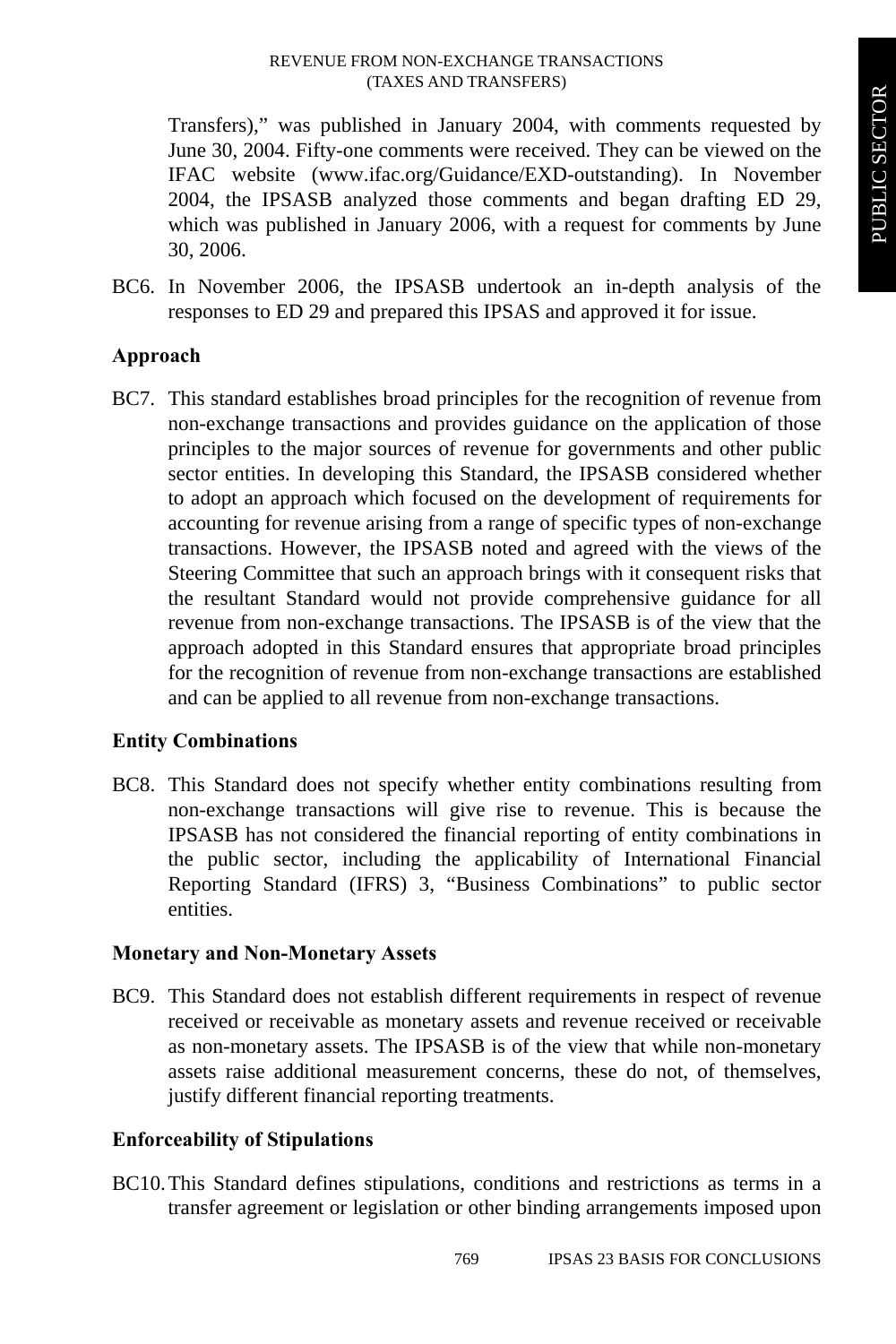the use of transferred assets. The Standard reflects the view that stipulations, conditions and restrictions must be enforceable to be effective. The ITC and ED 29 also reflected the principle that stipulations imposed on the use of transferred assets are contained in laws, regulations or other binding arrangements, and are by definition enforceable. The IPSASB considers that this principle is necessary to prevent the inappropriate deferment of revenue recognition, or the disclosure of restrictions that have no substance.

#### **Stipulations - Conditions**

- BC11.This Standard requires that where the transfer of an asset imposes a condition on the recipient, the recipient should recognize a liability in respect of the transfer on initial recognition of the asset. This is because the recipient is unable to avoid an outflow of resources as it is required to consume the future economic benefits or service potential embodied in the transferred asset in the delivery of particular goods or services to third parties as specified, or else to return to the transferor future economic benefits or service potential. Depending on the nature of the condition, it may be fulfilled progressively, permitting the entity to reduce the amount of the liability and recognize revenue progressively, or it may only be fulfilled on the occurrence of a particular future event, in which case the entity eliminates the liability and recognizes revenue when that event occurs.
- BC12.Some are of the view that a liability should be recognized only when it is probable that conditions attaching to the inflow of resources will not be satisfied and that future economic benefits or service potential will be required to be returned to the transferor. The IPSASB rejected this proposal because it could result in entities recognizing revenue prematurely, because the entity would recognize the full fair value of the asset as revenue when it initially gains control of the asset, notwithstanding the outflow of resources necessary to satisfy the condition. The financial statements would not, therefore, recognize the present obligation to fulfill the condition imposed by the transfer or return future economic benefits or service potential to the transferor.

#### **Stipulations – Restrictions**

BC13.This Standard does not permit entities to recognize a liability in respect of a restriction when the transferred asset is initially recognized. This is because, as defined in this Standard, restrictions do not of themselves impose a present obligation upon the recipient entity to sacrifice future economic benefits or service potential to satisfy the restriction. A breach of a restriction may ultimately lead to a penalty, such as a fine, being imposed upon the recipient entity, however, such a penalty is the result of enforcement procedures resulting from the breach, not from the initial recognition of the asset.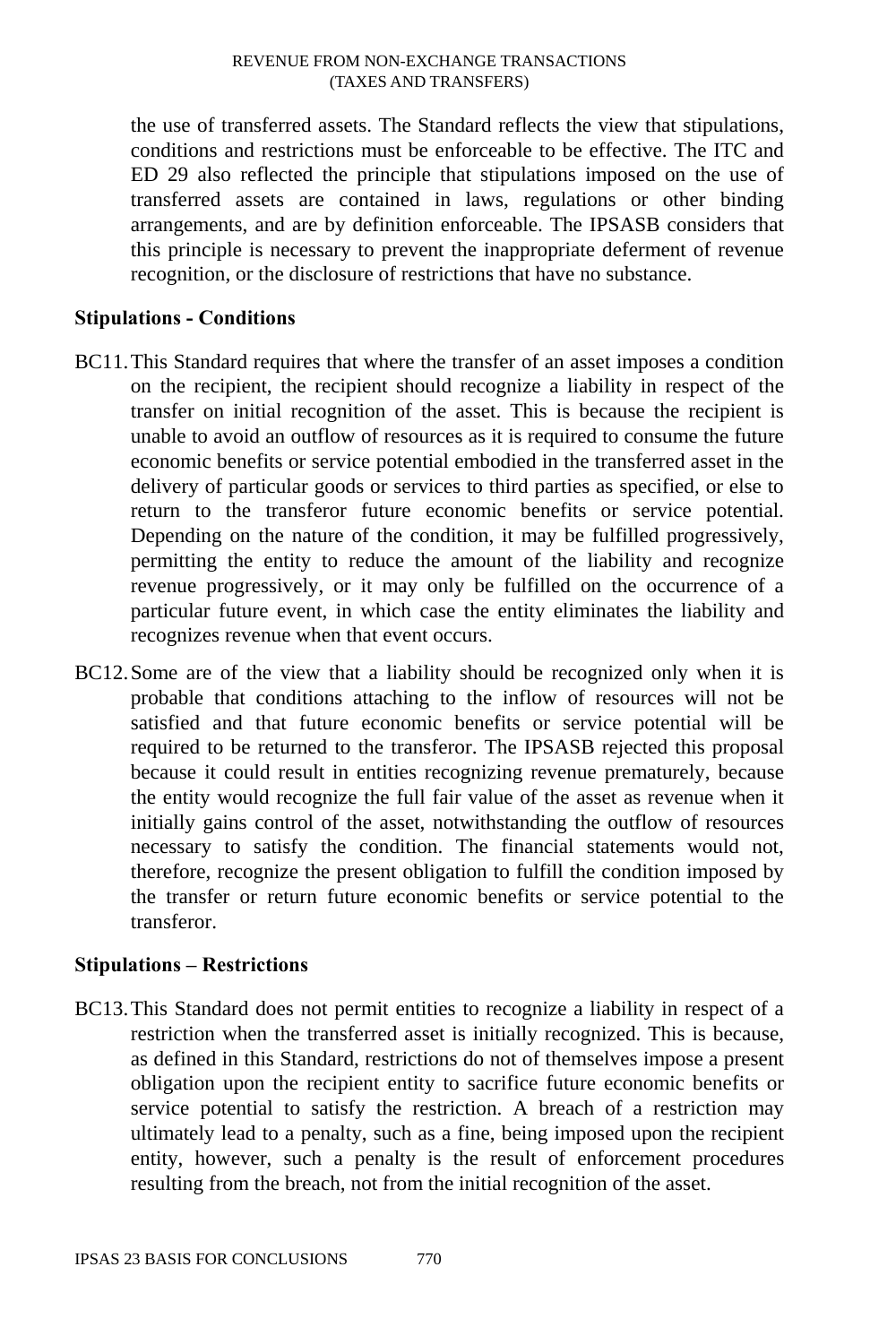#### **Transactions with Exchange and Non-Exchange Components**

BC14.This Standard notes that a single transaction can have two components, an exchange component and a non-exchange component. In these cases, the IPSASB is of the view that the transaction's component parts should be distinguished and recognized separately. Distinguishing the component parts enhances the transparency of financial statements and satisfies the qualitative characteristic of reporting the substance of transactions.

#### **Contributions from Owners**

BC15.This Standard identifies examples of some types of documentation that may evidence contributions from owners in the public sector (paragraph [38](#page-15-4)). Many public sector entities receive inflows of resources from entities that control them, own them or are members of them. In certain circumstances the inflow of resources will be designated as a "contribution from owners." Notwithstanding the documentation that evidences the form of the inflow of resources or its designation by a controlling entity, this Standard reflects the view that for an inflow of resources to be classified as a contribution from owners, the substance of the transaction must be consistent with that classification.

#### **Measurement of Assets**

BC16.This Standard requires that assets acquired through non-exchange transactions be initially measured at their fair value as at the date of acquisition. The IPSASB is of the view that this is appropriate to reflect the substance of the transaction and its consequences for the recipient. In an exchange transaction the cost of acquisition is a measure of the fair value of the asset acquired. However, by definition, in a non-exchange transaction the consideration provided for the acquisition of an asset is not approximately equal to the fair value of the asset acquired. Fair value most faithfully represents the actual value the public sector entity accrues as a result of the transaction. Initial measurement of assets acquired through non-exchange transactions at their fair value is consistent with the approach taken in IPSAS 16, "Investment Property" and IPSAS 17, "Property, Plant and Equipment" for assets acquired at no cost or for a nominal cost. The IPSASB has made consequential amendments to IPSAS 12, "Inventories" and IPSASs 16 and 17 to fully align those IPSASs with the requirements of this Standard.

#### **Entity Bank Accounts**

BC17.This Standard assumes the requirement that all money deposited in a bank account of an entity satisfies the definition of an asset and meets the criteria for recognition of an asset of the entity. The IPSASB established this principle in paragraphs 1.2.6 and 1.2.7 of the Cash Basis IPSAS, "Financial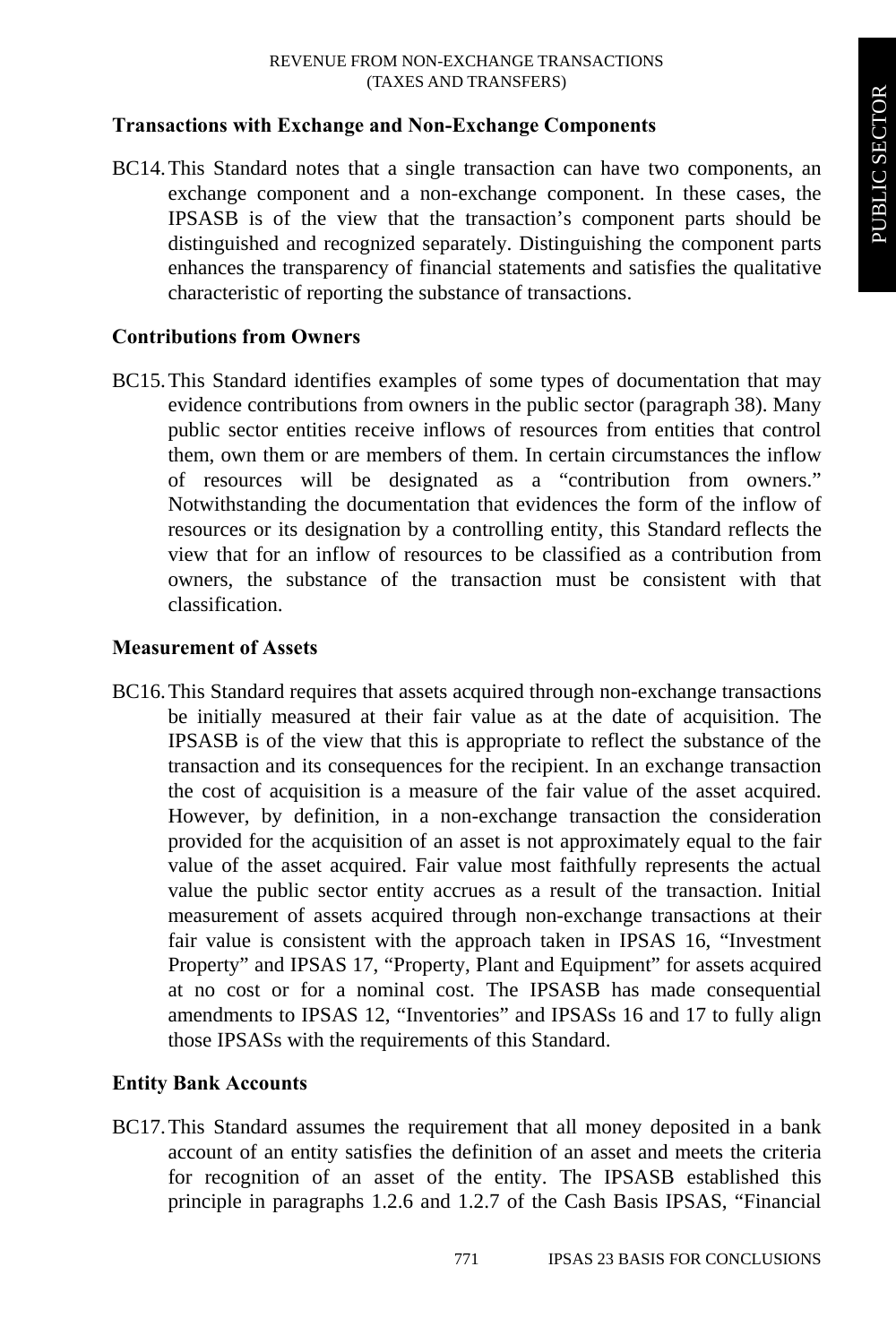Reporting Under the Cash Basis of Accounting." The Standard also requires the recognition of a liability in respect of any amount the reporting entity has collected and deposited in its own bank account while acting as an agent of another entity.

#### **Measurement of Liabilities**

BC18.This Standard requires that where an entity recognizes a liability in respect of an inflow of resources that liability will initially be measured as the best estimate of the amount required to settle the obligation at the reporting date. This measurement basis is consistent with IPSAS 19, "Provisions, Contingent Liabilities and Contingent Assets." The IPSASB is also cognizant of the amendments proposed for IAS 37, "Provisions, Contingent Liabilities and Contingent Assets" (to be retitled "Non-financial Liabilities") on which IPSAS 19 is based, and will monitor, and in due course consider, its response to any developments in IAS 37.

#### **Taxable Event**

BC19.This Standard defines a "taxable event" as the past event that the government, legislature or other authority has determined to be subject to taxation. The Standard notes that this is the earliest possible time to recognize assets and revenue arising from a taxation transaction and is the point at which the past event that gives rise to control of the asset occurs. The IPSASB considered an alternative view that an entity only gains control of resources arising from taxation when those resources are received. Whilst recognizing that there can be difficulties in reliably measuring certain taxation streams, the IPSASB rejected such an approach as inappropriate for the accrual basis of financial reporting.

#### **Advance Receipts**

BC20.This Standard requires an entity that receives resources in advance of the taxable event, or of a transfer arrangement becoming enforceable, to recognize an asset and a liability of an equivalent amount. This is consistent with the principles of accrual accounting to recognize revenue in the period in which the underlying event that gives rise to the revenue occurs. In the event that the taxable event did not occur, or the transfer arrangement did not become enforceable, the entity may need to return part or all of the resources. Some are of the view that, where resources are received in advance of the taxable event an entity should only recognize a liability where it considers it probable that there will be a subsequent outflow of resources. The IPSASB supports the view that revenue should not be recognized until the taxable event occurs and extends the principle to transfers, so that where resources are received prior to a transfer arrangement becoming binding, the entity recognizes an asset and a liability for the advance receipt.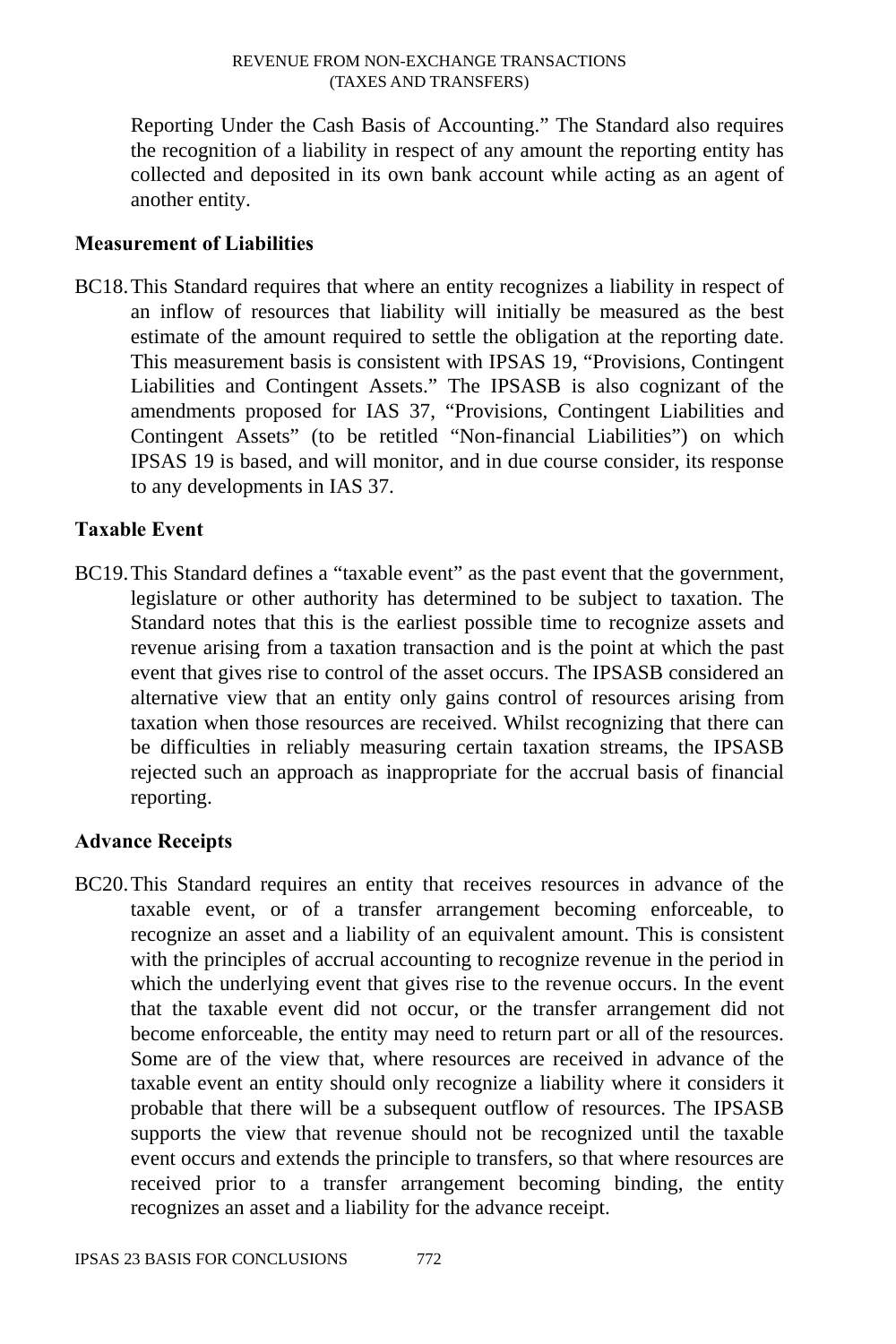#### **Expenses Paid Through the Tax System and Tax Expenditures**

- BC21.This Standard requires that expenses paid through the tax system be distinguished from tax expenditures, and that the former should be recognized separately from revenue in the general purpose financial statements. This is because, as defined in this Standard, expenses paid through the tax system satisfy the definition of expenses and, according to the principles established in IPSAS 1, "Presentation of Financial Statements," offsetting of expenses against revenue is not permitted. As defined in this Standard, tax expenditures are one of the many factors used to determine the amount of tax revenue received or receivable and are not recognized separately from revenue. The IPSASB is of the view that this treatment is consistent with the principles established in this Standard.
- BC22.The treatment prescribed in this Standard for expenses paid through the tax system is different to that currently prescribed by the Organization for Economic Co-operation and Development (OECD) for member country statistical returns. The OECD currently requires tax revenue to be shown net of expenses paid through the tax system (or non-wastable tax credits) to the extent that an individual taxpayer's liability for tax is reduced to zero, payments to a taxpayer are shown as expenses.<sup>[1](#page-56-0)</sup> The IPSASB is of the view that the current OECD treatment does not conform to the conceptual principles underpinning the IPSASs and the IPSAS 1, "Presentation of Financial Statements," requirement not to offset items of revenue and expense. The statistical financial reporting frameworks are currently under review; in particular, a new edition of the United Nations' *System of National Accounts* is currently under development and is due to be published in 2008. The revised framework may revise the current reporting requirement in respect to tax credits. Revision of the *System of National Accounts* often precedes revisions to other statistical frameworks.

#### **The Tax Gap**

 $\overline{\phantom{a}}$ 

BC23.For some taxes, reporting entities will be aware that the amount the government is entitled to collect under the tax law is higher than the amount that will be collected, but will not be able to reliably measure the amount of this difference. The amount collected is lower due to the underground economy (or black market), fraud, evasion, non-compliance with the tax law, and error. The difference between what is legally due under the law and what the government will be able to collect is referred to as the "tax gap". Amounts previously included in tax revenue that are determined as not collectible do not constitute part of the tax gap.

<span id="page-56-0"></span><sup>1</sup> OECD, *Revenue Statistics* (Paris: OECD, 2000): p. 267, §20-21.